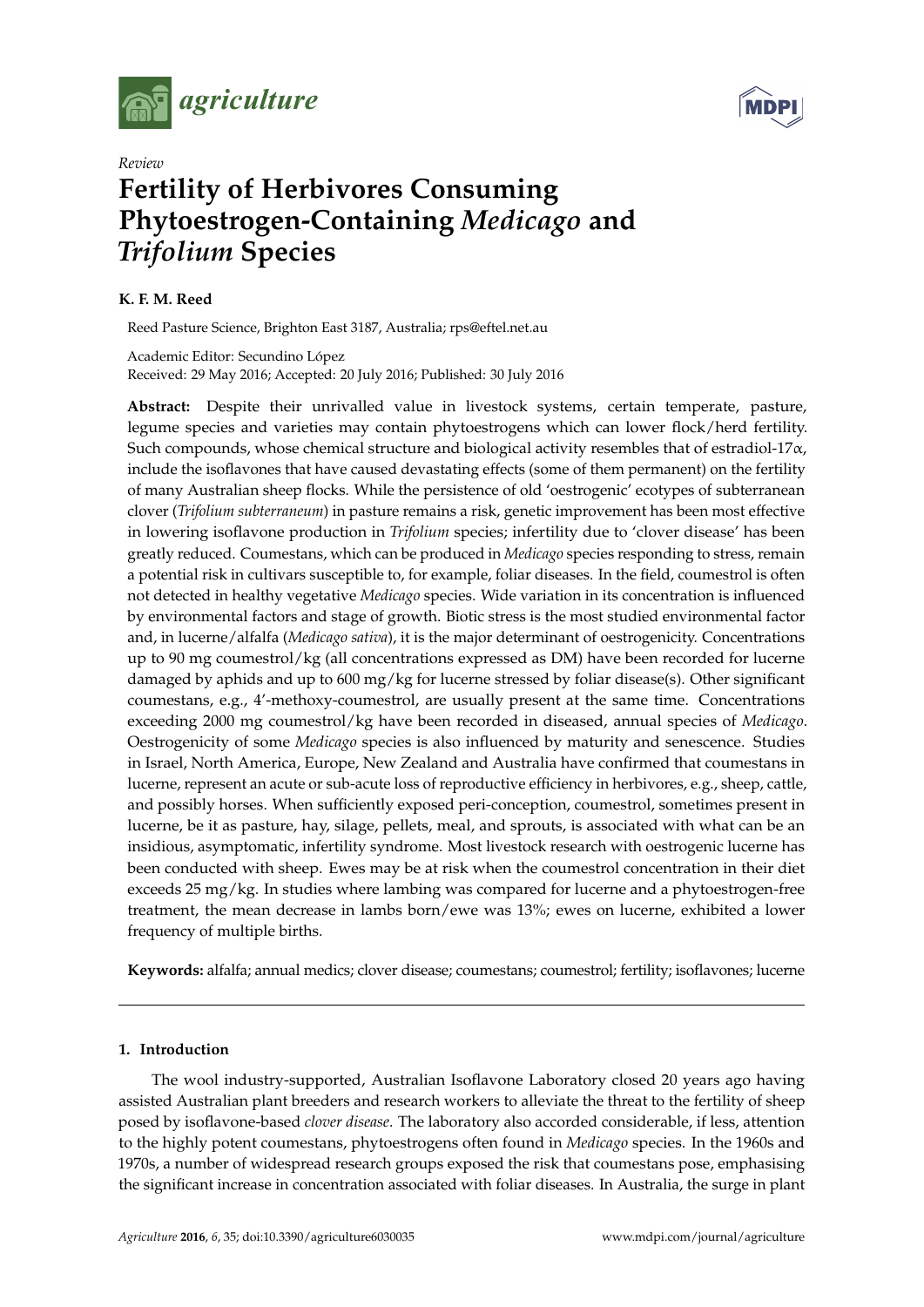breeding that followed the introduction of three new aphid pests of lucerne in 1977 [\[1\]](#page-21-0), may have led to a perception that the steady and effective genetic improvement of *Medicago* species had improved resistance to diseases and that, as there are but few reports about infertility in *Medicago*-dependant livestock, coumestans need not concern producers.

In recent investigations into mare infertility (unpublished), we detected coumestrol in serum  $(0-5.7 \mu g/L)$ . Coumestrol concentration was sometimes >100 mg/kg (all concentrations are expressed on a DM basis) in modern cultivars of well managed lucerne - both pasture and hay. Such samples included pasture where the proportion of foliage that appeared diseased was <15%. We reviewed the literature to identify pasture/fodder products containing phytoestrogens and understand their consequent effects. With coumestans in particular, we sought to understand the factors that stimulate their production, to estimate their likely impact on herbivores, to assess the usefulness of analytical chemistry for guiding plant breeders, clinicians, and producers, and to identify knowledge gaps for research and extension.

### **2. Phytoestrogens**

### *2.1. Phytoestrogenic Compounds*

Oestrogen is responsible for expressing mating behaviour in the female of many animal species. It controls the secretion of gonadotrophic hormones from the pituitary gland, especially luteinizing hormone, and causes hypertrophy and hyperplasia throughout the reproductive tract. Epithelial and stromal cells increase and expand in the uterus. The epithelial cells of the cervix make and secrete mucus; in the vagina they increase and become cornified. Blood flow increases. Effects on the ovary gland and mammary gland include the dysplasia of the ovarian granulosa cells, thus impeding the maturation of the ovarian follicles; the mammary gland secretes milk and teats expand [\[2\]](#page-21-1).

Phytoestrogens are stable, non-steroidal, natural plant compounds of low molecular weight that are structurally or functionally similar to the endogenous oestrogens of mammals, particularly 17β-estradiol. When ingested, they can mimic the biological activity of oestrogens as they are able to pass through cell membranes and interact with the enzymes and receptors of cells. Their phenolic ring structure enables them to bind to oestrogen receptors of cells so that they can compete with endogenous steroid hormones/oestrogens such as estradiol-17β, and influence the oestrous cycle of many mammalian species [\[3\]](#page-21-2).

Many phytoestrogenic compounds have been found in more than 300 plant species, including legumes, herbs, nuts, cereals, flax, sesame, and hops. Their function in plants is unclear; they may provide resistance to predators or fungi but are widely recognised for their association with anti-oestrogenic, oestrogenic, and genotoxic effects on herbivores [\[3](#page-21-2)[,4\]](#page-21-3). Though common in many grasslands and pastures, oestrogenic plants must make up a major part of the diet before the effects on herbivores become obvious. The main groups of phytoestrogens are the isoflavones, flavones, stilbenes, lignans, and coumestans [\[3\]](#page-21-2):

Isoflavones (e.g., genistein, daidzein, glycitein, formononetin, and puerarin) are primarily found in soybean (Glycine max), chickpeas (*Cicer arietinum*), and some clovers, most notably subterranean (sub.) clover (*Trifolium subterraneum*) and red clover (*T. pratense*) but also white clover (*Trifolium repens*) in which, more importantly, coumestans may also be present [\[5\]](#page-22-0). Amongst the *Trifolium* (clovers), 14 of 100 species examined by Francis et al. (1967) [\[6\]](#page-22-1) were found to have contents comparable with sub. clover. Isoflavones in sub. clover are mainly found in the leaf tissue; the availability of suitable carbon substrate is the major determinant of isoflavone content [\[7](#page-22-2)[,8\]](#page-22-3). Elevated isoflavone levels are observed in phosphorous deficient, but not potassium deficient, red clover [\[8\]](#page-22-3) and in phosphorous deficient sub. clover, where leaf concentration of formononetin may quadruple [\[7,](#page-22-2)[9\]](#page-22-4). Rossiter (1969) [\[10\]](#page-22-5) also noted that isoflavone content may double in nitrogen deficient sub clover. Their concentration increases under other stresses such as water deficit, water-logging and disease. Fungal infection can increase isoflavones in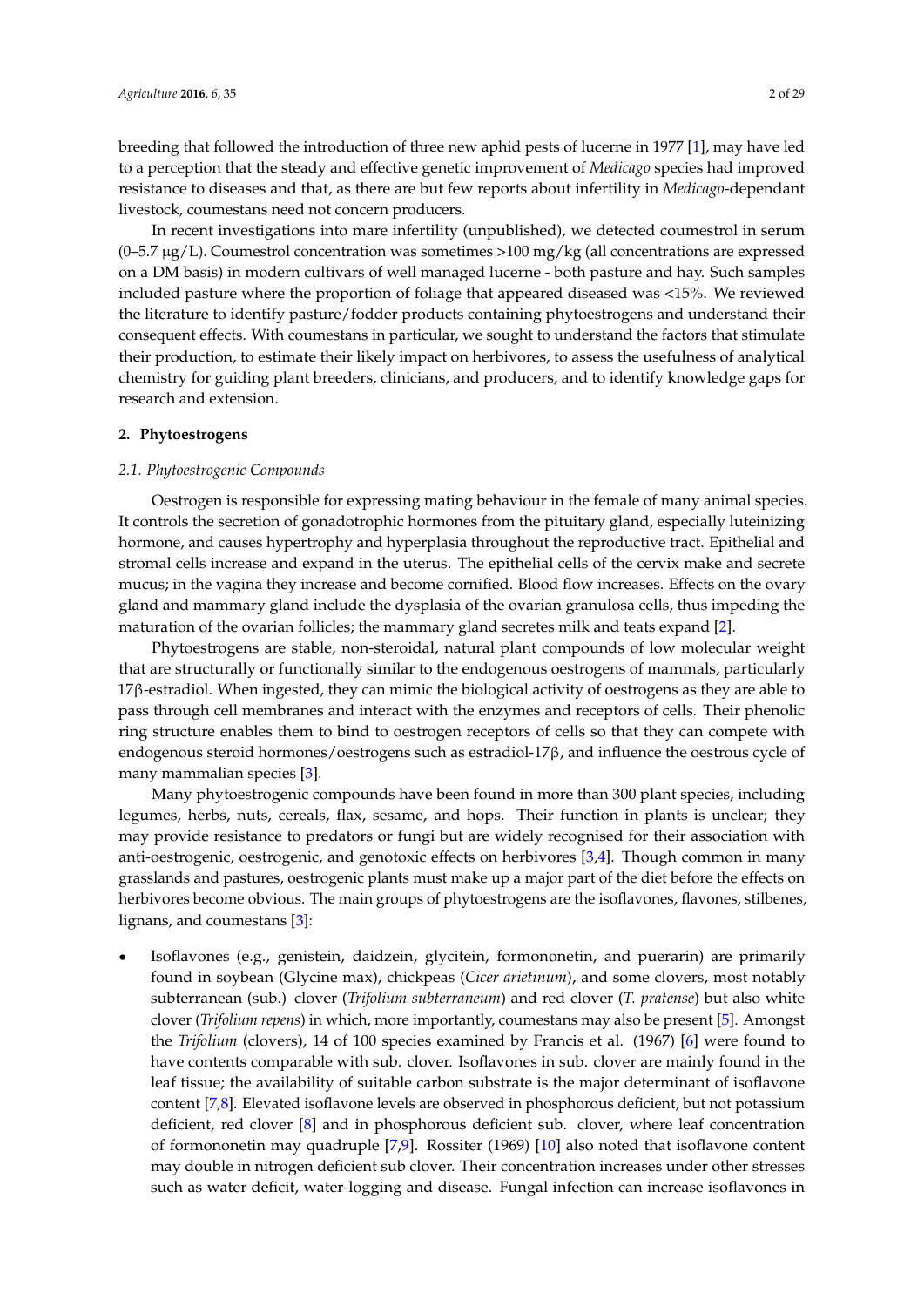sub. clover [\[11\]](#page-22-6). While all varieties of isoflavone-containing clover species contain isoflavones, only some varieties have contents that result in economically significant oestrogenic potency. The variety Yarloop may contain an average of 4.8% dry weight as isoflavones [\[12\]](#page-22-7). The high potency of the Tallarook variety was noted early using a mice bioassay [\[13\]](#page-22-8). Lloyd Davies and Bennett (1962) [\[14\]](#page-22-9) demonstrated the high potency of the cultivars Yarloop and Dwalganup by measuring the increased weight of the uterus and cervix of virgin and aged ewes. Isoflavones disappear when the clover wilts but are maintained by rapid drying and in well-made hay or silage [\[2,](#page-21-1)[13,](#page-22-8)[15\]](#page-22-10). Adams [\[2\]](#page-21-1) summarised much of the research carried out on sub. clover-induced infertility of sheep in Western Australia.

- ' Flavones (e.g., luteolin, apigenin, querectin, chrysin, kaempherol, and wogonin). Numerous flavones are found in a diverse range of species including lucerne and white clover [\[16\]](#page-22-11).
- Stilbenes (e.g., resveratrol) [\[16\]](#page-22-11)
- Lignans (e.g., lariciresinol, matairesinol, and secoisolariciresinol can be metabolized by gastro-intestinal bacteria to the oestrogenic 'mammalian lignins' enterolactone and enterodiol) [\[16\]](#page-22-11).
- Coumestans: At least 27 coumestans have been described [\[17](#page-22-12)[,18\]](#page-22-13), many of which have two or three synonyms. Coumestrol [syn 7'12' dihydroxy coumestan] has been found in 58 plants [\[2\]](#page-21-1), especially legumes, (e.g., lucerne), other perennial *Medicago (*e.g., *M. falcata*), annual 'medics' (*Medicago* spp*.)*, *peas (Pisum sativum*), soybean, limabeans (*Phaseolus lunatus*), pinto beans (*P. vulgaris*), and some clovers (e.g., white clover [\[5](#page-22-0)[,19](#page-22-14)[,20\]](#page-22-15) and strawberry clover (*T. fragiferum*) [\[6\]](#page-22-1)). The relative abundance of particular coumestans and flavones that white clover produces in the field varies considerably depending on which plant pathogen stimulates their production [\[21](#page-22-16)[,22\]](#page-22-17). The coumestrol content in white clover was considered insufficient to explain the oestrogenic activity it was responsible for [\[5](#page-22-0)[,20\]](#page-22-15); other phytoestrogens may be involved. Although it is the most commonly measured coumestan, coumestrol's concentration is likely to underestimate the oestrogenicity of the plant. Other coumestans include 4'-methoxy-coumestrol, 3'-methoxycoumestrol [syn 7,12-dihydroxy-11-methoxycoumestan], 11,12 dimethoxy-7-hydroxy coumestan, coumestrol dimethyl ether [syn 7'12' dimethoxy coumestans], aureol, lucernol, medicagol, repensol, sativol, trifoliol, wairol, wedelactone [syn 7-methoxy-5,11,12-trihydroxy-coumestan], and wedelolactone [\[17](#page-22-12)[,18\]](#page-22-13).

4'-methoxy-coumestrol is considered the second most important coumestan for oestrogenic activity. In annual medics it is usually detected in amounts somewhat greater than coumestrol, viz. a ratio of from 0.9–1.5 [\[23](#page-22-18)[–25\]](#page-22-19). Some New Zealand studies with lucerne found coumestrol was the more dominant compound [\[26](#page-22-20)[–28\]](#page-23-0). In their analysis of 5 coumestan-containing pastures and 7 coumestan-containing fodders/concentrates (lucerne - and some annual medics and clover, unnamed), Ferriera-Dias et al. (2013) [\[29\]](#page-23-1) consistently found a much greater ratio of methoxy-coumestrol:coumestrol (mean for pasture 24.3, range 3.8–44.1; mean for fodder 3.6, range 2.9–6.8).

Most plants containing phytoestrogens include more than one of the above classes. Although the isoflavone content of sub. clover may account for >5% of dry matter [\[30\]](#page-23-2) and greatly exceed the concentration of coumestrol observed in *Medicago* (Table [1\)](#page-9-0), coumestrol is the phytoestrogen most able to bind to oestrogen receptors. Adams (1989) [\[2\]](#page-21-1) found it bound with ten-fold the ability of the isoflavone-derived equol. Less than 10% of isoflavones in sheep plasma are present in free form whereas with coumestans, 20%–40% of them may be present in free form [\[25\]](#page-22-19). Phytoestrogens and the mycoestrogen zearalenone may be present together in pasture [\[31\]](#page-23-3) and may have additive effects [\[2\]](#page-21-1). The significance of relatively low coumestan concentrations should not be overlooked if the diet contains other xenoestrogens (eg isoflavones and zearalenone). Synthetic xenoestrogens may also impair fertility but lie outside the scope of this review.

Factors controlling phytoestrogen content differ greatly with type; isoflavones are present in green material but disappear rapidly with senescence; coumestans are retained in senescent material [\[2\]](#page-21-1). While isoflavones are commonly found in sub. clover, at least at a very low level, coumestrol is often not detected in healthy, vegetative *Medicago* plants.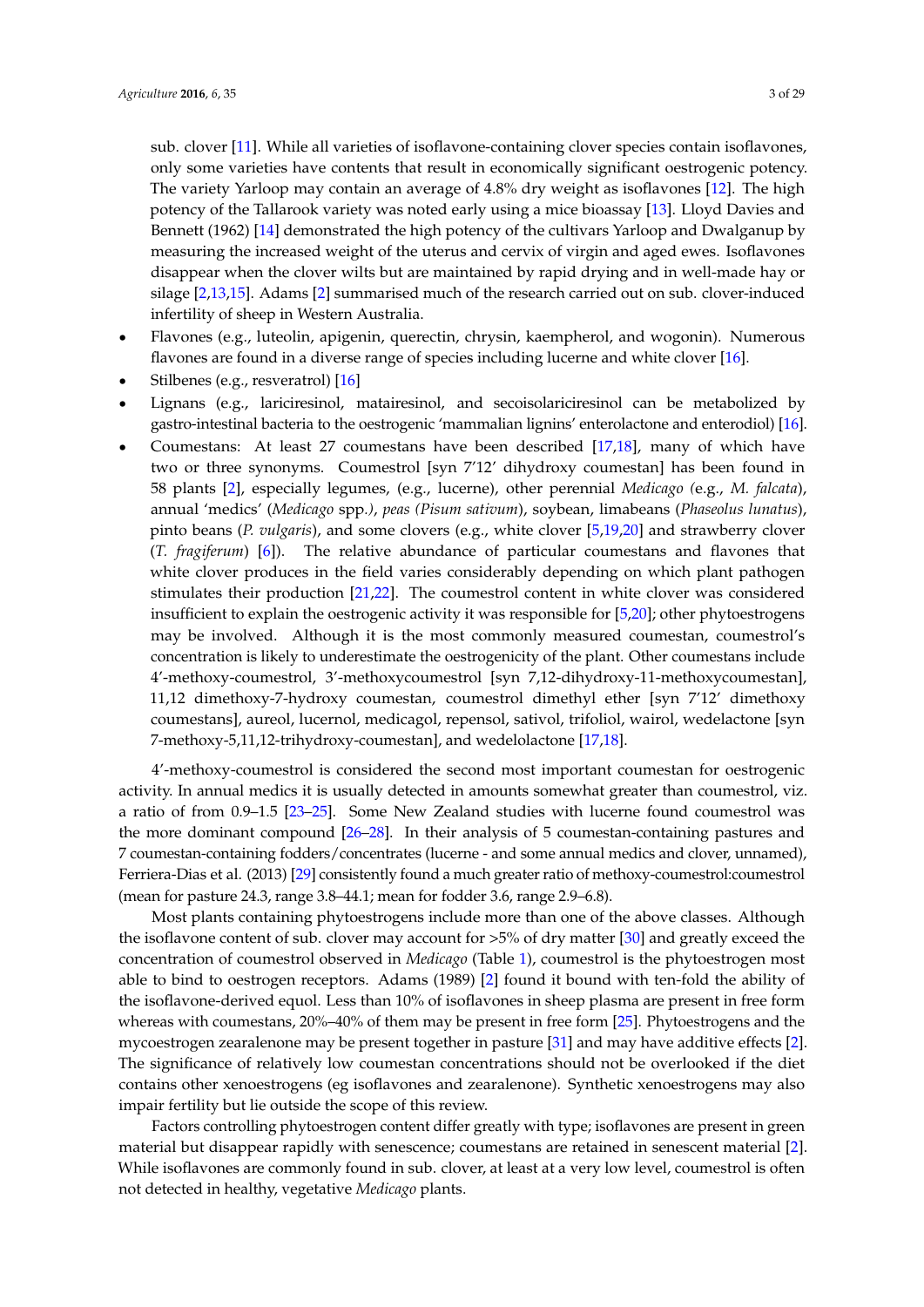### *2.2. Genetic Influence on Phytoestrogen Production*

Isoflavone concentration in subterranean clover was a significant characteristic in predicting the long term successful persistence amidst a wide range of diverse varieties [\[32\]](#page-23-4). Possibly, they lower its palatability. Although Yarloop was a vigorous winter grower and a relatively productive variety in terms of live weight gain and wool production of sheep (wethers) [\[33\]](#page-23-5), Hume et al. (1968) [\[34\]](#page-23-6) found that at maturity, the voluntary intake value of the low oestrogenic variety, Woogenellup, was 36% greater than that of mature Yarloop. Reduced palatability at maturity may reduce seed removal by sheep and help to explain the wide distribution of oestrogenic varieties. Such varieties/ecotypes need not have been deliberately sown; they may occur and spread by natural means such as the ecotypes, Cookardinia and Bookbook, found in Southern New South Wales [\[35\]](#page-23-7). They may also, unwittingly, be sown widely as contaminants (e.g., Dwalganup and Dinninup) present in commercial (uncertified) seedlots [\[36\]](#page-23-8). Old pastures can be expected to contain a significant proportion of varieties distinct from the commercial varieties that were sown; some out-crossing occurs [\[32\]](#page-23-4). Prediction of the oestrogenic potency of sub. clover in old pastures may therefore require analysis for phytoestrogens; reliance on variety identification by leaf and flower markings can be difficult and unreliable.

Plant selection/breeding has been effective for controlling isoflavone content in sub. clover [\[37\]](#page-23-9) and red clover [\[38\]](#page-23-10). In *Medicago* species, genetic diversity for coumestan production has not been apparent. Early research workers advocated that plant breeders seeking to reduce coumestan shouldemphasise select for resistance to foliar pathogens and pests [\[18\]](#page-22-13).

### *2.3. Anabolic Effects of Phytoestrogens*

With forage legumes, observations need to be studied carefully to separate the phytoestrogenic effect on fertility from the beneficial effect on fertility due to the legumes' nutritive value, which is usually high relative to grass species. Reviews of feeding value have highlighted legume dominant pasture/fodder and its significant benefit relative to nitrogen-fertilised grass pasture/fodder. This benefit is associated with nutritive characteristics such as a high soluble/structural carbohydrate content that facilitates a fast rate of digestion and a high voluntary intake. Other important differences include the greater efficiency with which digested nutrients are utilised and a greater concentration of minerals in favour of legumes. A review of cattle production systems found that some legume dominant pastures significantly enhanced reproductive efficiency [\[39\]](#page-23-11).

In addition to such nutritive factors, oestrogenic materials, whether fed or implanted subcutaneously, have long been known to improve live weight gain and the efficiency of feed conversion by ruminants [\[40\]](#page-23-12). In trials where lambs were fed varying amounts of lucerne that contained coumestrol, progressing from lucerne meals through acetone extracts of different coumestrol potency to a final test of isolated coumestrol, a trend toward a positive growth response to elevated coumestrol levels was obtained with wether lambs, but not with ewes. Marked increases in teat length and in seminal vesicle and pituitary weights were obtained in animals fed the higher levels of coumestrol. Organoleptic tests consistently demonstrated improved tenderness and juiciness scores from lamb roasts for animals fed high-coumestrol diets [\[41\]](#page-23-13). Phytoestrogens stimulate protein deposition and live weight gain, both in monogastric and ruminant animals [\[42\]](#page-23-14). McClure et al. (1995) [\[43\]](#page-23-15) found that the benefit, in live weight gain of sheep, when lucerne was compared with ryegrass, was more evident in wethers than in ewes. This effect may be associated with greater hormone production [\[44\]](#page-23-16). Pace et al. (2006) [\[45\]](#page-23-17) fed lambs (27 kg) for a year on either Italian ryegrass (non-oestrogenic) or low oestrogen cultivars of subterranean clover. The clover contained isoflavones (797 mg/kg; formononetin content <80 mg/kg). Diets were supplemented to make them iso-proteic and iso-energetic. The reproductive efficiency of ewes was not affected; for both genders, significant benefits were observed in live weight gain for the clover diet. For the males only, significant benefits of clover included improved carcass and meat characteristics. The anabolic action of phytoestrogen was suggested as the cause for this difference between genders. From studies using young ovariectomised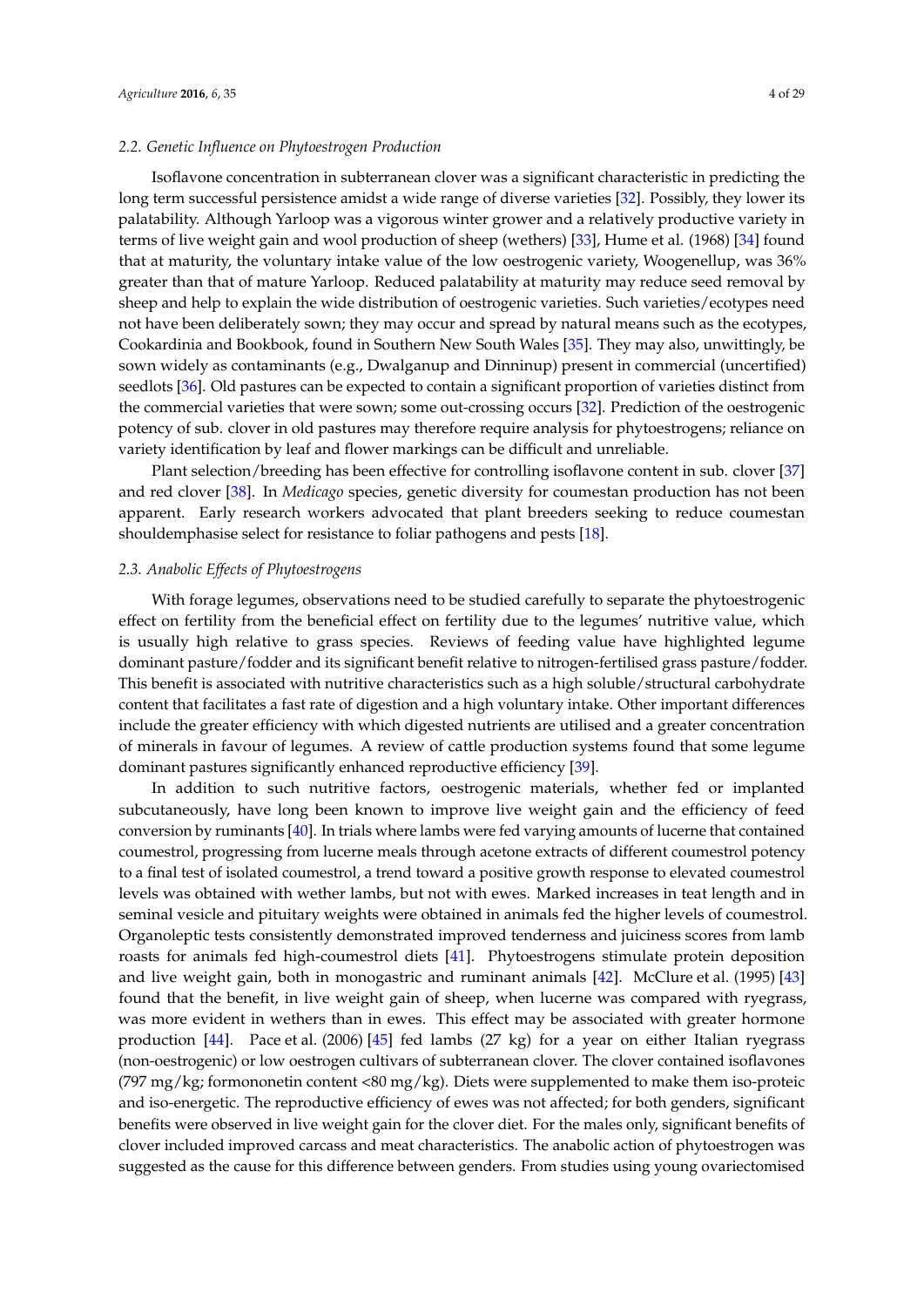rats, Nogowski (1999) [\[46\]](#page-23-18) suggested that the effect of coumestrol is generally anabolic with regard to lipids and catabolic with carbohydrate metabolism and, in part, unrelated to its oestrogenic action.

### **3. Phytoestrogen Effects on Fertility**

#### *3.1. Oestrogenic Activity*

Based on changes to the nucleic acid ratio in the uterine tissue of ewes, Little (1976) [\[47\]](#page-23-19) found lucerne to have moderate oestrogenic activity. Boue et al. (2003) [\[48\]](#page-23-20) evaluated the oestrogenic effects of seven legume extracts containing phytoestrogens. Methanol extracts were prepared from soybean, bean, lucerne sprout, mung bean sprout (*Vigna radiata*), kudzu root (*Pueraria lobata*), red clover (*Trifolium pratense*) blossom, and red clover sprout. All seven extracts exhibited preferential agonist activity toward oestrogen receptor beta ( $ER\beta$ ). As will be outlined below, there is overwhelming evidence that phytoestrogen exposure can have significant consequences for the reproductive health of a wide range of mammals. Phytoestrogens contained in soy-based proprietary feeds for the US laboratory rodent market were found sufficient to stimulate the uterus in rat and mice [\[49\]](#page-24-0). Animal models are significant in the study of phytoestrogens in the diet of humans [\[50\]](#page-24-1).

Ewes grazing phytoestrogenic pasture exhibit a lowered frequency of multiple births; follicular development may cease [\[51\]](#page-24-2). Infertility in cattle is due to anovulation, or the development of cystic follicles. Phytoestrogenic effects depend on the dose and route of exposure, parameters which influence the concentration in serum. Timing of exposure is critical in determining phenotypic effects, different tissues have species-specific windows of sensitivity to morphological and functional disruption. These sensitive windows generally begin in the early prenatal period and extend in some cases through adulthood. Coumestans are produced by some plants as a response to stimuli. When present in forage legumes, their concentration is low relative to that of the isoflavones that are produced in some clovers, independently of stimuli. When coumestrol was given to ovarectomized ewes by intraruminal infusion, they displayed oestrogenic activity that was ~15 times as great as the isoflavones, genistein, biochanin A, and formononetin [\[52\]](#page-24-3). Thus, relatively low concentrations of coumestans in the diet are sufficient to influence fertility.

#### *3.2. Mode of Action*

The metabolism and physiological effects of phytoestrogens in livestock was reviewed by Cox and Braden (1974) [\[53\]](#page-24-4). Where their concentration is sufficient, both isoflavones and coumestans can lower reproduction by a number of means, including failure to ovulate, failure to conceive, and increased embryonic mortality. Phytoestrogens can act as both oestrogen agonists and antagonists thus causing either an oestrogenic or anti-oestrogenic effect. The levels of endogenous oestrogen may influence the actions of the weaker-binding phytoestrogens as the two forms compete [\[54\]](#page-24-5). In cows and ewes the activity of endogenous oestrogen is considered low and phytoestrogens have been reported to function primarily as oestrogen agonists, thereby causing an oestrogenic effect [\[40\]](#page-23-12). Estradiol-17-β regulates uterine prostaglandin production (mainly PGF2α luteolytic and PGE luteotropic), the fatty acids that regulate the oestrous cycle. As they alter oestrogenic feedback on the pituitary gland or the hypothalamus, phytoestrogens may affect gonadotrophins, stimulating both PGF2α and PGE2 in both cell types of bovine endometrium via an oestrogen receptor-dependent genomic pathway. As phytoestrogens preferentially stimulate PGF2α synthesis in epithelial cells of bovine endometrium, they may disrupt uterus function by altering the  $PGF2\alpha$  to  $PGE2$  ratio. This action of phytoestrogens on PGF2 $\alpha$  may account, at least in part, for the reproductive disorders observed in ruminants [\[55\]](#page-24-6). Differences in their metabolic pathways may explain why coumestrol, which maybe conjugated to both sulphates and glucuronides [\[2\]](#page-21-1), exhibits greater oestrogenic potency than the isoflavones [\[56\]](#page-24-7).

In ruminants, phytoestrogens are absorbed from, or microbially degraded in, the rumen; little is excreted. The significance of various phytoestrogens varies with animal species. Rumen microbes, once they have adapted to the presence of genistein and biochanin A, will convert them to non-oestrogenic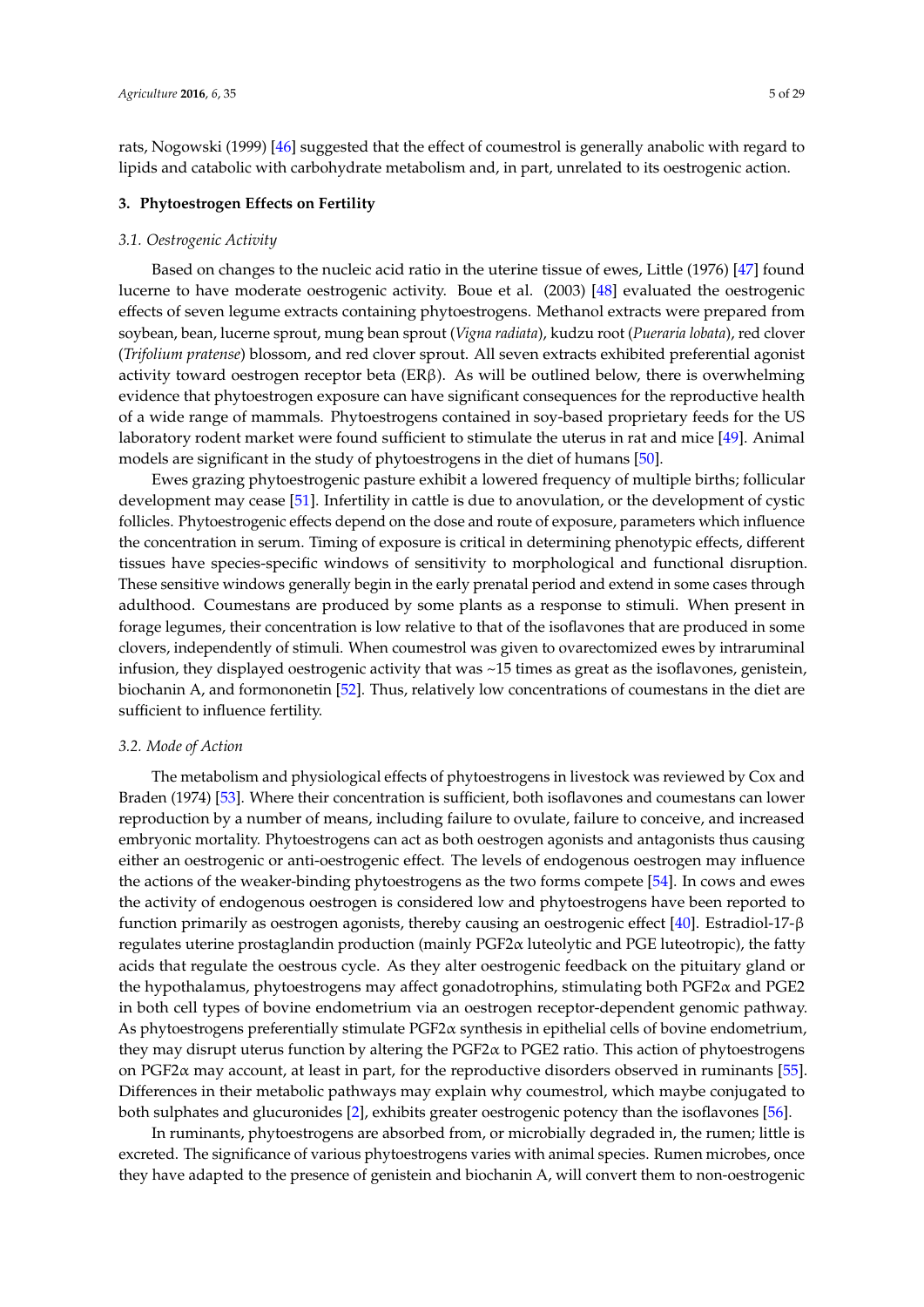phenols; that may take 7–12 days [\[2\]](#page-21-1). The significance of those isoflavones is therefore less for ruminant species than for monogastric species. Formononetin and daidzein are reduced and demethylated to a potent oestrogen, equol, and excreted in urine. The metabolism of individual sheep (or their rumen flora) may vary; some excrete the less oestrogenic metabolite 5'methoxy-equol [\[53\]](#page-24-4). Their breakdown metabolites are much more active than the phytoestrogens in increasing prostaglandin synthesis [\[57\]](#page-24-8).

Intraruminally administered genistein, biochanin A, and formononetin may be detected in plasma within 2.5 h [\[58\]](#page-24-9). Genistein and daidzein were detected in blood and fat depots following intraruminal administration of biochanin A and formononetin. Such *O*-demethylation at the C4 position was also observed in sheep grazing sub. and red clover following intraruminal administration of biochanin A or formononetin. Plasma levels of free genistein, from 1 to 5  $\mu$ g/100 ml, were associated with a graded uterine response. Free plasma formononetin and daidzein above 0.5 µg/100 ml seemed necessary for detectable uterotrophic action in a 5-day assay. For some clovers, isoflavone contents were poorly related to levels in plasma.

In the plasma of ewes, concentration of free coumestrol (Section [5\)](#page-14-0) remained steady and appeared to be related to the amount of coumestans ingested when ewes were fed two diets differing in coumestan concentration, intakes of which were 514 and 952 mg/day, maintained over 16 days [\[25\]](#page-22-19). Production of cervical mucus remained basal suggesting that ewes became refractory with prolonged exposure to coumestans rather than deactivating them as occurs with the isoflavones genistein and biochanin A.

Phytoestrogens exert their oestrogenic effects primarily though binding to oestrogenic receptor  $\alpha$ (in several organs of the female reproductive tract) and oestrogenic receptor  $\beta$  (in the prostate gland, testis, ovaries, lymph nodes, and brain), with a higher affinity for ERβ, and acting as agonists, partial agonists, and antagonists. Phytoestrogens may alter steroidogenesis though inhibition of 17β- and 3β-hydroxysteroid dehydrogenase, aromatase, and 5α-reductase and through stimulation of sex hormone-binding globulin. Cellular growth is inhibited by phytoestrogens' effects on protein tyrosine kinase, DNA topoisomerases, matrix metalloprotein, and vascular endothelial growth factor [\[4\]](#page-21-3).

The peri-conception period is a time when reproductive performance and the quality of offspring, including foals [\[59\]](#page-24-10), can be extremely sensitive to dietary factors. These can affect oocytes developing in the follicle as well as the young embryo. Alterations in the diet pre-mating affect oocyte maturity, blastocyst yield, prenatal survival, and the number of surviving offspring. Nutrition at this time can also affect the quality of embryos, resultant offspring, behaviour, and cardiovascular and reproductive function throughout post-natal life [\[60\]](#page-24-11).

#### *3.3. Clinical Signs*

Phytoestrogens stimulate the reproductive tract of ewes and cows and enlarge mammary glands which may secrete a milk-like fluid. Hypertrophic effects are observed in the uterus, external genitalia appear swollen, and increased secretion of cervical mucus may be visible from the vulva. With cattle, oestrogenism signs, a swollen vulva, cervical mucus discharge, behavioural changes, and mammary development, first drew attention to the existence of phytoestrogens. In rodents, horses, cattle, sheep, and pigs, increased ingestion of phytoestrogens, such as genistein or coumestrol, induces marked, oestrogenic, clinical signs including edematous vaginal and cervical tissue, modified development of ovarian follicles, an increase in haemorrhagic follicles, abnormal follicular waves, ovarian dysfunction, early embryonic death, miscarriage, suppression of the hormone surge (viz. luteinizing and follicle stimulating hormones), repeat breeding, and oestrogenic syndrome (viz. mammary gland hypertrophy and milk-like secretions from elongated teats). In the male, alterations in testis development and a decrease in sperm count is induced [\[3\]](#page-21-2).

Phytoestrogens came to prominence with the devastating effects of sub. clover observed in Australian sheep flocks [\[2\]](#page-21-1). The term *clover disease* is used to describe the effects observed in sheep grazing sub. clover in which the leaves of some varieties contain high concentrations of isoflavones (viz. 10–48 g/kg DM) [\[12,](#page-22-7)[61\]](#page-24-12). Temporary and permanent infertility have been observed [\[62\]](#page-24-13).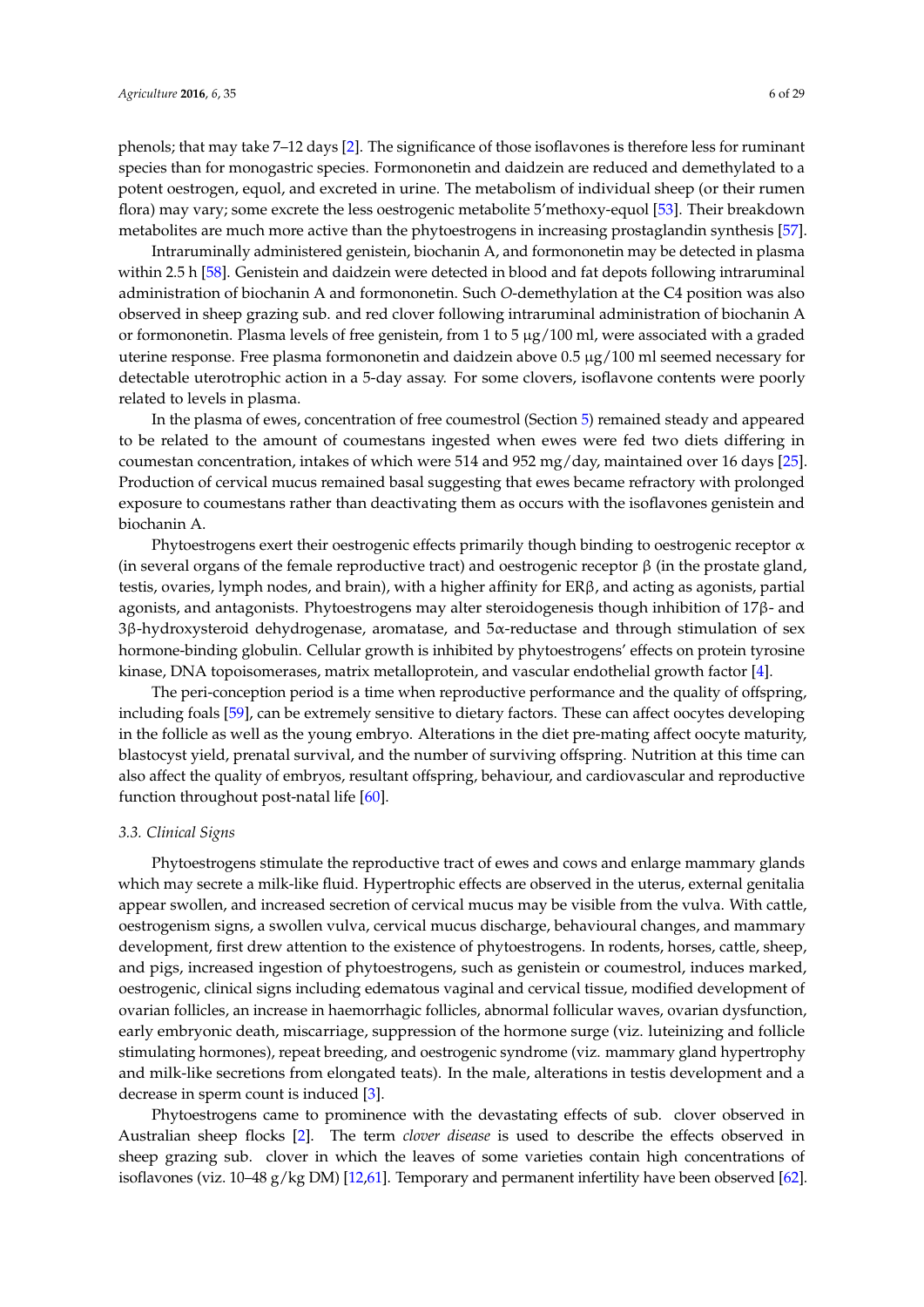Ewes present with prolapsed uterus, dystocia, and an inability/unwillingness to deliver. Abnormalities include vaginal prolapse [\[63\]](#page-24-14). The main effects are reduced ovulation and delayed oestrus. Lamb marking rates, especially for maiden ewes, can fall to 20%–40% [\[64,](#page-24-15)[65\]](#page-24-16). Adverse effects on the rate of egg transport and the number of sperm reaching the site of fertilisation has been suggested [\[66\]](#page-24-17).

Sheep are considered more vulnerable to isoflavones than cattle [\[67](#page-24-18)[,68\]](#page-24-19). Much higher plasma concentrations of equol in cattle compared with sheep when both species were fed red clover-grass silage, suggests that differences in their capacity to detoxify isoflavones does not explain the different vulnerability. The reason remains unclear [\[69\]](#page-24-20).

Temporary infertility in ewes is associated with hormone disruption and subsequently less multiple ovulations; it resolves itself several weeks after ewes are removed from oestrogenic pasture. A swollen udder or reddened vulva may be noticed but the pathology is frequently subclinical [\[40\]](#page-23-12). With sheep, the genes controlling sexual differentiation are not fully deactivated at birth. Prolonged exposure to isoflavones causes trans-sexual re-differentiation in the adult ewe [\[62\]](#page-24-13). Permanent infertility results, mainly from disruption of the cervix which undergoes a uterus-like differentiation [\[70\]](#page-24-21). Diminished cervical folds hinder transportation of spermatozoa [\[71\]](#page-24-22). There is an increase in the cross-sectional area of lamina propria tissue lying underneath the cervical folds, mid-cervix. Histological examination of the cervix revealed that subclinical infertility was widespread in Western Australian flocks [\[72\]](#page-25-0). With isoflavone-containing red clover varieties, ewes exposed long-term had a high incidence of abnormalities of the external genitalia, decreased mating performance and fewer multiple births [\[73](#page-25-1)[,74\]](#page-25-2).

When the potential effect of phytoestrogen levels in the diet of ewes was studied with daily injections of 128 and 32 µg stilboestrol dipropionate prior to and during mating, the fertility of ewes fell almost to zero [\[75\]](#page-25-3). Subsequent work, with treatment groups of  $\sim 90$  ewes, found that 8 µg was sufficient to reduce conception from 75% (nil dose) to 59% and increase the non-pregnant, non-return status of ewes from 4% to 25%. The number with twins declined from 12 to 5, the number with two *corpora lutea* from 19 to 5 and the ovulation rate from 1.29 to 1.09 [\[76\]](#page-25-4).

Low conception in ewes may be observed at a formononetin intake of 40 mg/kg live weight [\[77\]](#page-25-5). The concentration of formononetin in sub clover is in the  $0.1-1.5\%$  range and from  $0-1\%$  in red clover. A level of at least 0.5% is usually associated with infertility [\[2\]](#page-21-1). If their oestrogen intake is 20–100  $g/day$ , ewes frequently die before delivery. In a 4-year study involving two breeds of ewes and 5 cultivars of sub. clover, conception rates were significantly related to the concentration of formononetin in clover leaf [\[78\]](#page-25-6). With sub. clover, cultivar Dinninup, ewe cervical mucus bioassay indicated a potency equivalent to almost 40 µg stilboestrol [\[79\]](#page-25-7). Ewes artificially inseminated 17–21 days after grazing Dinninup (0.9% formononetin in dry petiole) had a lower proportion in oestrous and lower rates of ovulation (*p* < 0.001) and fertilisation (*p* = 0.05) compared with those on non-oestrogenic pasture. Ovulation rate, corpus luteum weight, and embryo mortality were affected.

#### **4. Coumestans**

In response to challenge, perhaps as a means of restricting infection, fungal, bacterial and viral pathogens lead to the formation of aromatic compounds, including coumarin derivatives, in affected plant species [\[80\]](#page-25-8). Coumestans are phenolic compounds (aromatic benzene ring compounds with one or more hydroxyl groups) that are produced by plants (Figure [1\)](#page-7-0), mainly for protection against stress. Coumestans are not phenolic alexins, similar compounds which are secreted by perturbed plants and have anti-microbial properties [\[81\]](#page-25-9). Coumestan infertility has not attracted as much attention as isoflavone fertility which has been greatly reduced by genetic improvement and by the decommercialisation of 'highly oestrogenic' cultivars of *Trifolium* species. As long advocated [\[18\]](#page-22-13), the coumestan risk is currently recognized in some plant breeding programs [\[82\]](#page-25-10).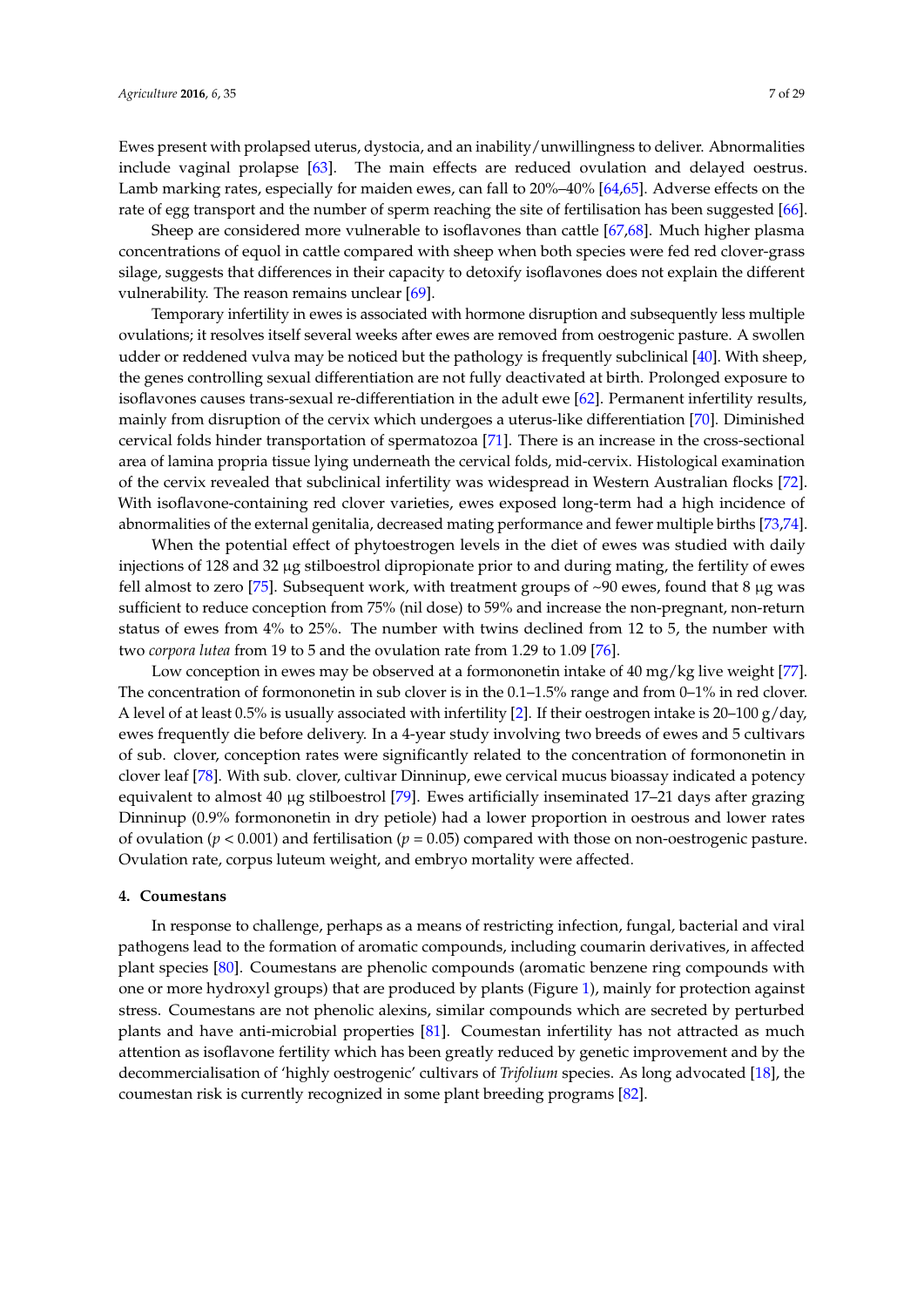<span id="page-7-0"></span>

**Figure 1.** Coumestans common in *Medicago* species [72]. **Figure 1.** Coumestans common in *Medicago* species [\[72\]](#page-25-0).

## *4.1. Coumestans in Annual Medics 4.1. Coumestans in Annual Medics*

Coumestans are usually insignificant in healthy, vegetative annual medics but at times, Coumestans are usually insignificant in healthy, vegetative annual medics but at times, *Medicago truncatula* cultivars (viz. Jemalong and Cyprus) may contain substantial concentrations of *Medicago truncatula* cultivars (viz. Jemalong and Cyprus) may contain substantial concentrations of coumestans [\[83\]](#page-25-11). Many workers have confirmed this for all the most commercially important species of of *Medicago*: both annual (Table 1) and perennial (Table 2). Most workers have simply reported *Medicago*: both annual (Table [1\)](#page-9-0) and perennial (Table [2\)](#page-12-0). Most workers have simply reported coumestrol; some have also analysed for other coumestans. Some workers have used mouse uterine weight or wether teat-length bioassays or fluorometry [\[5,](#page-22-0)[84\]](#page-25-12) while most have relied on either high performance<br>we there is a local contract of the local contract of the local contract of the local contract of the local co liquid chromatography [\[18\]](#page-22-13) or mass spectrometry to analyse for coumestans. Francis and Millington<br>(1865 - 1) IST 8716-011 and Millington (1965 a, b) [37,85] found that coumestrol, in both annual *Medicago* spp. and lucerne, (1965 a, b) [\[37](#page-23-9)[,85\]](#page-25-13) found that coumestrol, in both annual *Medicago* spp. and lucerne, increased rapidly with the onset of flowering, especially during pod development (*no fungal pathogens were obvious*);<br>with the onset of flowering, especially during pod development (*no fungal pathogens were obvious*); *pathogens were obvious*); it increased considerably in senescence. For *M. littoralis* (cv. Harbinger), it increased considerably in senescence. For *M. littoralis* (cv. Harbinger), coumestrol increased from 1 mg/kg in cotyledons to 18 (mid-winter), 40 (at first flower), 125 (full flower), 180 (obvious senescence), then at subsequent monthly samplings, the dry material tested 240, 256 and 335 mg/kg. Coumestrol was much greater in old leaves than in young leaves and much greater in old field-dried 'burr' (the prickly covered coiled pods) than in fresh pods. These workers did not measure flowering lucerne or lucerne seed pods, but coumestrol in mature, old leaves of lucerne did not exceed 45 mg/kg. They found that generally, the order of coumestrol concentration was *M. littoralis>M. truncatula>* M. scutellata=M. polymorpha. A survey of medic pastures in Western Australia indicated that levels of foliar disease were generally low and coumestrol concentration frequently exceeded 25 mg/kg (DM basis). On occasions, severe foliar disease and high coumestrol concentrations were observed. In two of the three years, significant positive correlations were obtained between the incidence/severity of spring black stem disease (*Phoma medicaginis*) and coumestrol content for both green and dry plant material [\[86\]](#page-25-14). Barbetti (1995) [\[87\]](#page-25-15) studied four annual species of *Medicago* and also noted that the coumestrol concentration was correlated with incidence of disease. Depending on cultivar, coumestrol concentration was correlated with incidence of disease. Depending on cultivar, coumestrol in diseased plants compared with fungicide treated plants increased between  $230-500$  mg/kg in stems and between 30–130 mg/kg in pods. Diseased *Medicago sphaerocarpos* (cv. Orion) produced up to 470 mg/kg in stems; diseased *Medicago truncatula* (cv. Caliph) produced 230 mg/kg coumestrol in *trumcatula and Millington (1971) [\[88\]](#page-25-16) found that coumestan concentrations (viz. coumestrol +*  $\frac{1}{2}$ found that coumestan concentrations (viz. coumestrol + 4' methoxy-coumestrol + 3' 4' methoxy-coumestrol + 3' methoxy-coumestrol) in *Medicago littoralis* of up to 737 and 332 mg/kg in stems and burr respectively; in *Medicago truncatula* stem, the level was 576 mg/kg (the disease status in the level was  $\frac{1}{2}$ of these plants was not stated). In South Australian field studies conducted in 2013, *Medicago littoralis* stated). In South Australian field studies conducted in 2013, *Medicago littoralis* (a mix of cvv. Angel, (a mix of cvv. Angel, Herald and Jaguar) infected with both powdery mildew (*Erysiphe trifolii*) and spring black stem diseases contained 1050 mg/kg of coumestrol. In 2014, when only the former disease was present, the coumestrol concentration was 210 mg/kg [\[82\]](#page-25-10). Genetic diversity for resistance to powdery mildew has been found in this species  $[84]$  and the coumestrol concentration for soon to be released cultivars was compared with the commercial cultivars in the above mentioned field studies.<br>-In recent field experiments to compare cultivars, the coumestrol concentrations for new and older varieties averaged 37 and 383 mg/kg respectively [\[82\]](#page-25-10).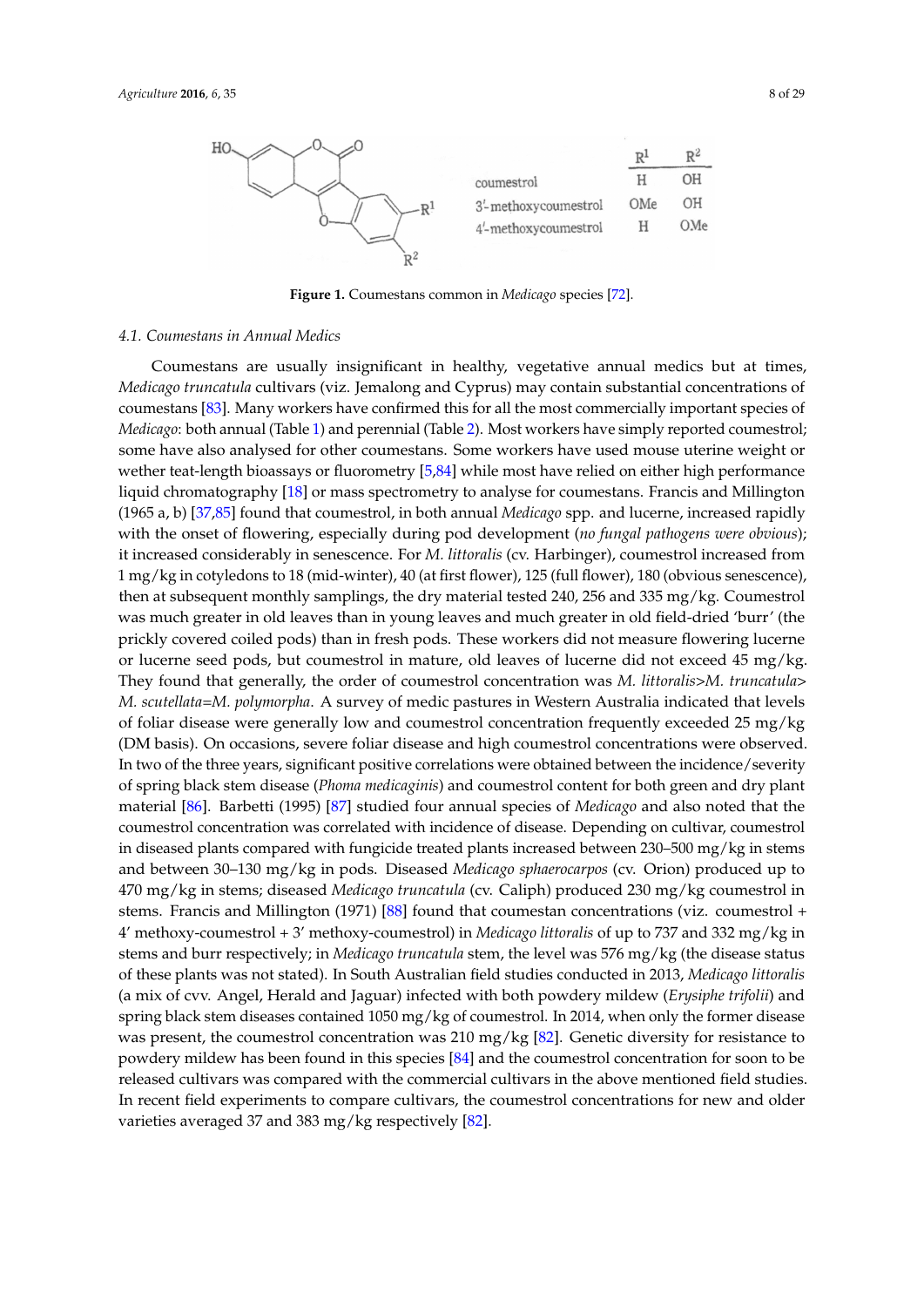| Cultivar, if Known     | <b>Stage of Growth</b> | <b>Plant Material Analysed</b> | Disease <sup>1</sup> /Pest Status | Coumestrol (mg/kg, DM Basis) <sup>3</sup> | Reference                       |  |
|------------------------|------------------------|--------------------------------|-----------------------------------|-------------------------------------------|---------------------------------|--|
| Medicago truncatula    |                        |                                |                                   |                                           |                                 |  |
| Cyprus                 | fully podded           | leaf                           | not stated                        | $40 - 180$                                | $[89]$                          |  |
| commercial             | early podding          | leaf                           | not stated                        | $45 - 210$                                |                                 |  |
| Hannaford <sup>2</sup> | mature                 | stem                           | healthy                           | 218 (576)                                 |                                 |  |
| Cyprus <sup>2</sup>    | mature                 | stem                           | healthy                           | 232 (382)                                 | $[88]$                          |  |
| Jemalong <sup>2</sup>  | mature                 | stem                           | healthy                           | 132 (272)                                 |                                 |  |
| Caliph                 | mature                 | stem & pod (no seed)           | Phoma, Lepto., Pseudo.            | 230                                       |                                 |  |
| Caliph                 | mature                 | stem & pod (no seed)           | +fungicide                        | 80                                        | $[87]$                          |  |
| Cyprus                 | mature                 | stem & pod (no seed)           | Phoma, Lepto., Pseudo.            | 350                                       |                                 |  |
| Cyprus                 | mature                 | stem & pod (no seed)           | +fungicide                        | 110                                       |                                 |  |
| not stated             | green, late spring     | tops                           | Phoma (low) rated $<$ 3 (0-10)    | $0 - 100$                                 | [86] (Western Australia survey) |  |
| not stated             | dry, mature            | tops                           | Phoma (low) rated $0(0-10)$       | $0 - 15$                                  |                                 |  |
|                        |                        |                                | Medicago polymorpha               |                                           |                                 |  |
| var. denticulata       | early burr             | leaf                           | healthy                           | 9(16)                                     |                                 |  |
| var. denticulata       | early burr             | leaf                           | Uromyces, low                     | 24 (38)                                   | $[88]$                          |  |
| var. denticulata       | early burr             | leaf                           | Uromyces, medium                  | 39(50)                                    |                                 |  |
| var. denticulata       | early burr             | leaf                           | Uromyces, high                    | 50(80)                                    |                                 |  |
| Circle Valley          | mature                 | stem                           | Phoma, Lepto., Pseudo.            | 570                                       |                                 |  |
| Circle Valley          | mature                 | stem                           | +fungicide                        | 470                                       |                                 |  |
| Santiago               | mature                 | stem                           | Phoma, Lepto., Pseudo.            | 470                                       | $[87]$                          |  |
| Santiago               | mature                 | stem                           | +fungicide                        | 290                                       |                                 |  |
| not stated             | green, late spring     | tops                           | Phoma (low) rated 0-10            | $0 - 250$                                 |                                 |  |
| not stated             | dry (mature)           | tops                           | Phoma (low) rated 0-10            | $0 - 800$                                 | [86] (Western Australia survey) |  |
| not stated             | dry (mature)           | burr                           | Phoma (low) rated 0-10            | $0 - 200$                                 |                                 |  |
| not stated             | dry (mature)           | burr                           | Phoma (high) rated 0-10           | $100 - 200$                               |                                 |  |

### **Table 1.** Coumestrol concentration in annual species of *Medicago.*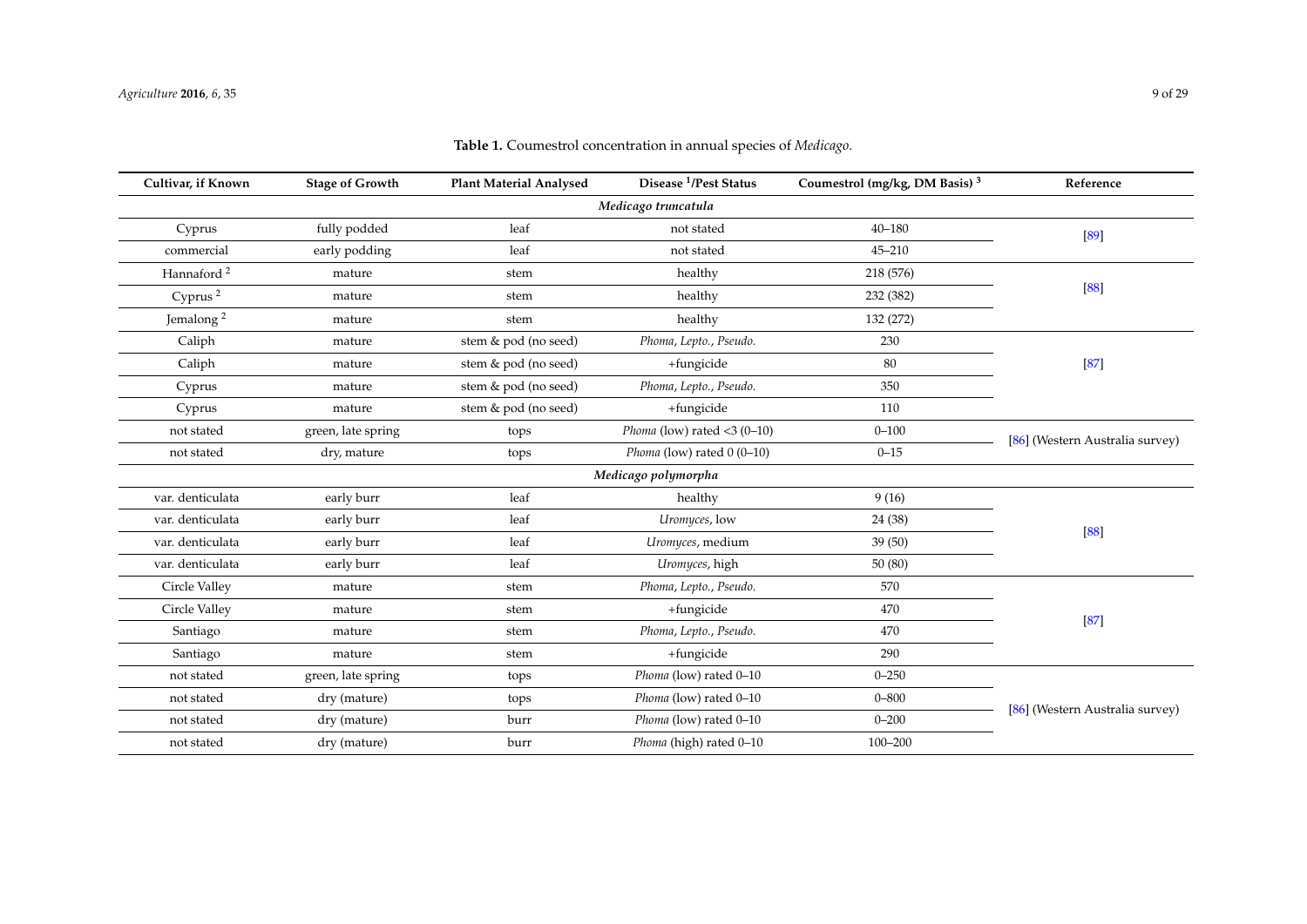| Cultivar, if Known     | <b>Stage of Growth</b>                          | <b>Plant Material Analysed</b> | Disease <sup>1</sup> /Pest Status | Coumestrol (mg/kg, DM Basis) <sup>3</sup> | Reference |  |  |
|------------------------|-------------------------------------------------|--------------------------------|-----------------------------------|-------------------------------------------|-----------|--|--|
| Medicago littoralis    |                                                 |                                |                                   |                                           |           |  |  |
| Harbinger              | emergence                                       | cotlydons                      | not stated                        |                                           | $[83]$    |  |  |
| Harbinger              | dry (mature)                                    | senescent                      | not stated                        | 335                                       |           |  |  |
| Harbinger              | hay                                             | tops                           | not stated                        | 400 (810)                                 | $[23]$    |  |  |
| Harbinger <sup>2</sup> | mature                                          | stem                           | healthy                           | 528 (737)                                 | [88]      |  |  |
|                        | mature                                          | leaf                           | spoted/physiogenic                | 2362                                      | [90]      |  |  |
| Angel, Herald, Jaguar  | mature                                          | top 5 nodes—including pods     | Phoma, Erysiphe                   | 1050                                      |           |  |  |
| Experimental var.      | mature                                          | top 5 nodes—including pods     | Phoma, Erysiphe                   | 240                                       | $[82]$    |  |  |
| Angel, Herald, Jaguar  | mature                                          | top 5 nodes—including pods     | Erysiphe                          | 383                                       |           |  |  |
| Experimental var.      | mature                                          | top 5 nodes—including pods     | Erysiphe                          | 37                                        |           |  |  |
|                        |                                                 |                                | Medicago murex                    |                                           |           |  |  |
| Zodiac                 | mature                                          | stem                           | Phoma, Lepto., Pseudo.            | 880                                       | $[87]$    |  |  |
| Zodiac                 | mature                                          | stem                           | +fungicide                        | 270                                       |           |  |  |
|                        |                                                 |                                | Medicago scutellata               |                                           |           |  |  |
| wild type <sup>2</sup> | mature                                          | stem                           | healthy                           | 66 (122)                                  | [88]      |  |  |
|                        |                                                 |                                | Medicago sphaerocarpos            |                                           |           |  |  |
| Orion                  | 470<br>Phoma, Lepto., Pseudo.<br>mature<br>stem |                                |                                   |                                           |           |  |  |
| Orion                  | mature                                          | stem                           | +fungicide                        | 170                                       | $[87]$    |  |  |

### **Table 1.** *Cont*.

<span id="page-9-0"></span> $^1$  Phoma trifolii, Leptosphaerulina briosiana, Pseudopeziza medicaginis, Uromyces striatus, Erysiphe trifolii, and Stemphylium botryosum;  $^2$  Growing on the yellow sand soil type, coumestan concentrations were lower on a different (gravelly) soil type; <sup>3</sup> Figures in brackets represent total coumestans (if reported).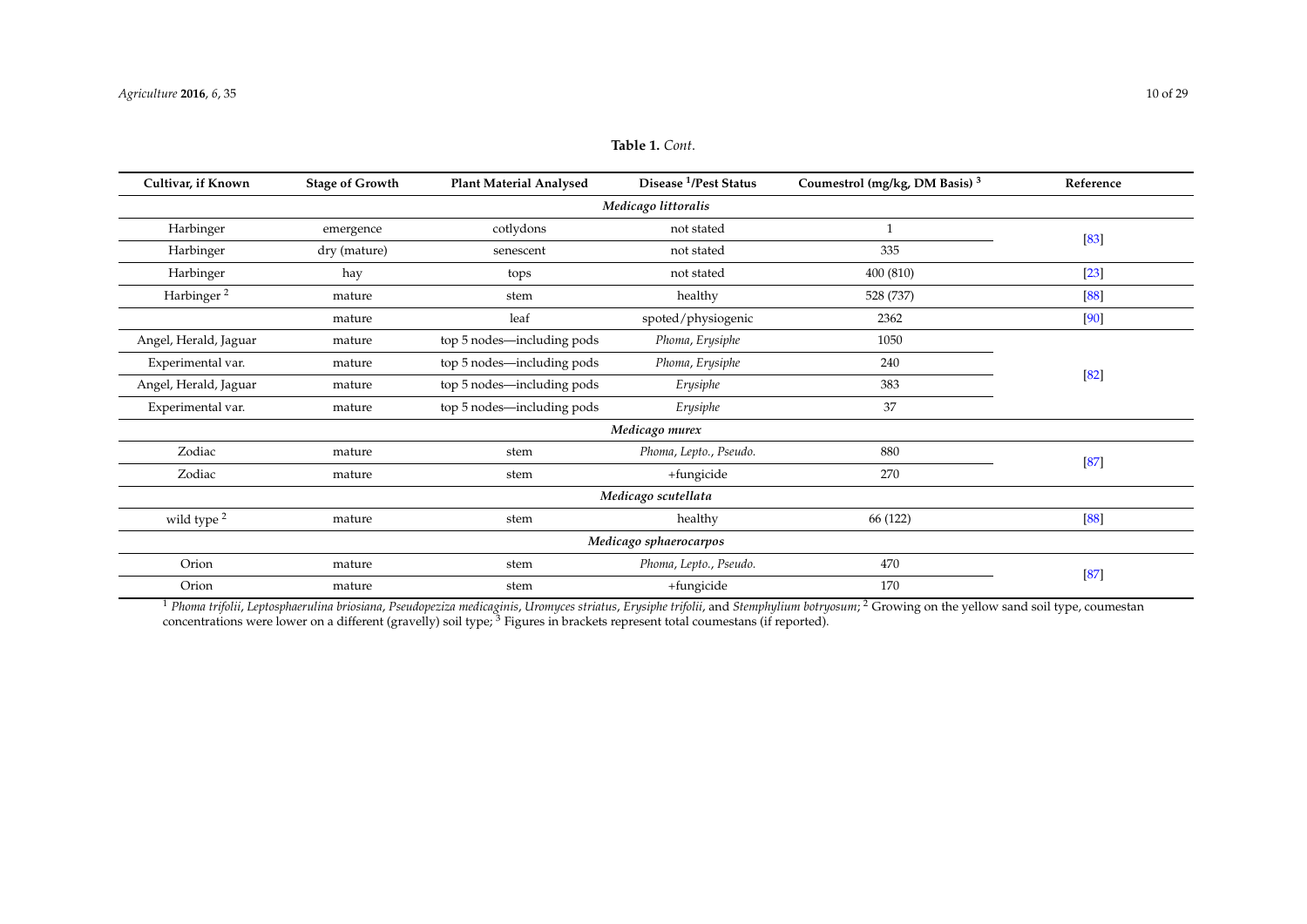| Cultivar, if Known | <b>Stage of Growth</b> | <b>Plant Material Analysed</b> | Disease <sup>1</sup> /Pest Status | Coumestrol (mg/kg, DM Basis) | Reference                |  |
|--------------------|------------------------|--------------------------------|-----------------------------------|------------------------------|--------------------------|--|
| Medicago falcata   |                        |                                |                                   |                              |                          |  |
| Karlu              | summer                 | tops                           | not studied                       | $0 - 60$                     | $[91]$                   |  |
| Karlu              | summer                 | silage                         | not studied                       | $26 - 44$                    |                          |  |
|                    |                        |                                | Medicago sativa                   |                              |                          |  |
| Ranger             |                        | leaves, 2 or >lesion/leaflet   | Pseudo.                           | 184                          |                          |  |
| Ranger             |                        | leaves, 1 lesion/leaflet       | Pseudo                            | 40                           |                          |  |
| Ranger             |                        | leaves, 2 or >lesion/leaflet   | Lepto.                            | 72                           | $[92]$                   |  |
| Ranger             |                        | leaves, 1 lesion/leaflet       | Lepto.                            | 29                           |                          |  |
|                    |                        |                                | Uromyces                          | 400                          | $[93]$                   |  |
| Ranger and others  | 6 cuts/2 years         | Tops                           | not stated                        | $6 - 429$                    | $[94]$ (USA survey)      |  |
| not stated         | seed pod               |                                | not stated                        | 340-560                      | EM Bickoff cited by [94] |  |
| Ranger             | 1st bud-bloom          | leaf                           | diseased                          | $62 - 92$                    |                          |  |
| Ranger             | 1st bud-bloom          | leaf                           | +fungicide                        | $29 - 35$                    |                          |  |
| Ranger             | 1st bud-bloom          | stem                           | diseased                          | $32 - 112$                   |                          |  |
| Ranger             | 1st bud-bloom          | stem                           | +fungicide                        | 30                           |                          |  |
| Buffalo            | prebud                 | leaf and stem                  | Phoma                             | 182-219                      |                          |  |
| Buffalo            | prebud                 | leaf and stem                  | healthy                           | $0 - 1$                      | $[94]$                   |  |
| Buffalo            | $\frac{1}{4}$ bloom    | leaf and stem                  | Phoma                             | $60 - 74$                    |                          |  |
| Vernal             | prebud                 | leaf and stem                  | Pseudopeziza                      | $33 - 48$                    |                          |  |
| Vernal             | prebud                 | leaf and stem                  | healthy                           | $\mathbf{0}$                 |                          |  |
| Clone R-5          | full bloom             | leaf and stem                  | Pseudopeziza                      | 9                            |                          |  |
| Clone R-5          | full bloom             | leaf and stem                  | healthy                           | $\ensuremath{\mathfrak{Z}}$  |                          |  |

### **Table 2.** Coumestrol concentration in perennial species of *Medicago.*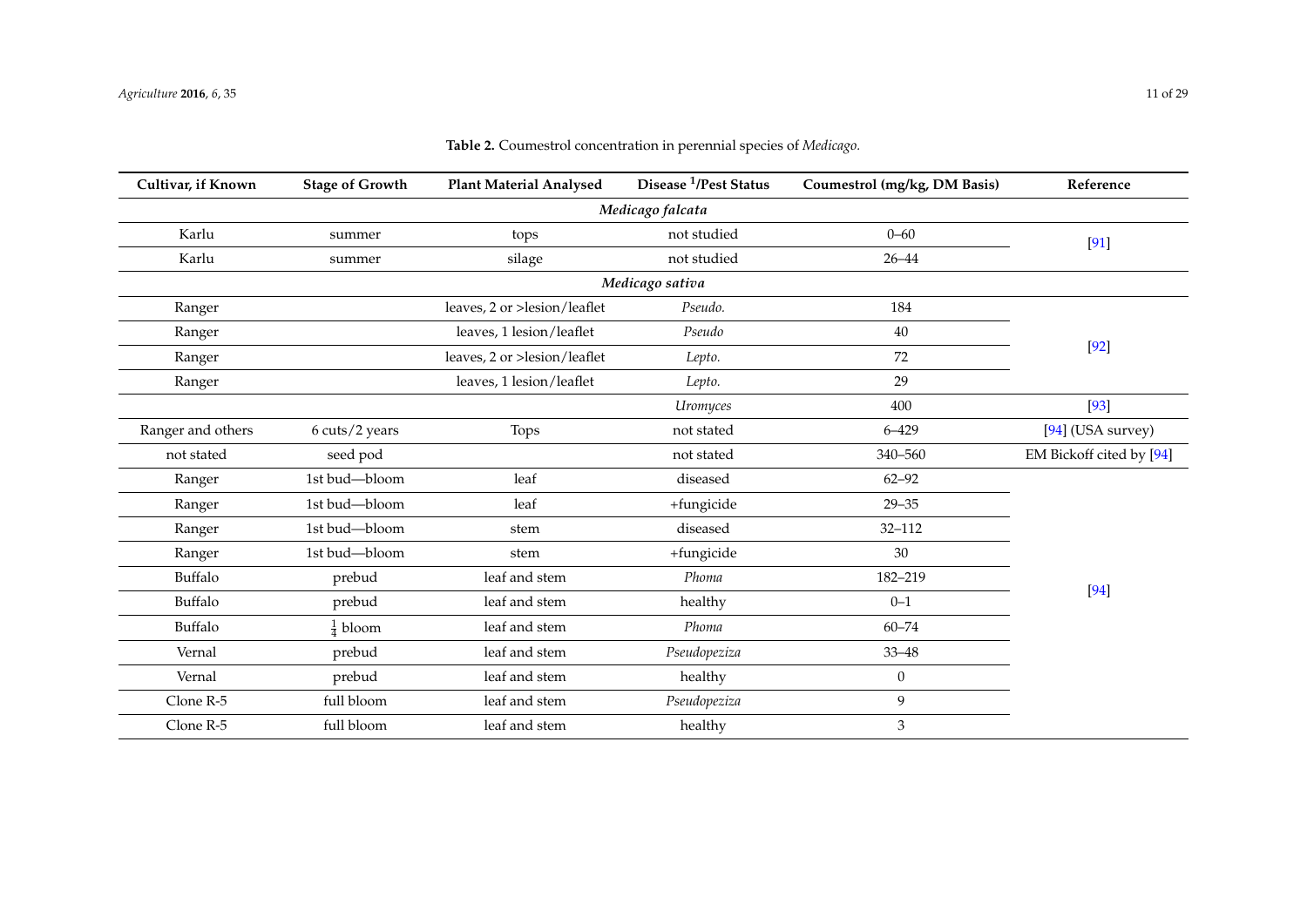| t.                        |                              |           |
|---------------------------|------------------------------|-----------|
| <sup>1</sup> /Pest Status | Coumestrol (mg/kg, DM Basis) | Reference |
| sphaerulina               |                              |           |
| cnhaerulina               |                              |           |

| Cultivar, if Known | <b>Stage of Growth</b> | <b>Plant Material Analysed</b> | Disease <sup>1</sup> /Pest Status | Coumestrol (mg/kg, DM Basis) | Reference               |
|--------------------|------------------------|--------------------------------|-----------------------------------|------------------------------|-------------------------|
| Vernal             | prebud                 | leaf and stem                  | Leptosphaerulina                  | $\theta$                     |                         |
| Clone R-5          | late bud               | leaf and stem                  | Leptosphaerulina                  | 31                           |                         |
| Clone R-5          | late bud               | leaf and stem                  | Leptosphaerulina                  | 85                           |                         |
| Clone R-5          | late bud               | leaf and stem                  | healthy                           | $\mathbf{0}$                 |                         |
| Buffalo            | prebud                 | leaf and stem                  | Stemphylium                       | $30 - 45$                    |                         |
| Buffalo            | prebud                 | leaf and stem                  | healthy                           | $\theta$                     | $[94]$                  |
| Ranger             | $1/10$ bloom           | leaf and stem                  | Yellow Mosaic virus               | 30                           |                         |
| Ranger             | $1/10$ bloom           | leaf and stem                  | Yellow Mosaic virus               | 33                           |                         |
| Ranger             | $1/10$ bloom           | leaf and stem                  | healthy                           | 19                           |                         |
| Clone R-5          | $rac{1}{2}$ bloom      | leaf and stem                  | Yellow Mosaic virus               | $\theta$                     |                         |
| not stated         | hay stage              | leaf and stem                  | Foggy-1524 m ASL                  | 99                           |                         |
| not stated         | hay stage              | leaf and stem                  | Clear-610 m ASL                   | 32                           | $[18]$                  |
| not stated         | hay stage              | commercial meal                | not stated                        | Usu. <100                    | GO Kohler cited by [18] |
| Atlantic           | vegetative             | leaves                         | Ascochyta imperfecta              | 132-542                      |                         |
| Atlantic           | vegetative             | leaves                         | Colletotrichum trifolii           | 76                           |                         |
| Atlantic           | vegetative             | leaves                         | Uromyces                          | 115                          |                         |
| Atlantic           | vegetative             | Stem base                      | Cylindrocladium scoparium         | 88                           | $[95]$                  |
| Atlantic           | vegetative             | roots                          | Cylindrocladium scoparium         | 247-362                      |                         |
| Atlantic           | vegetative             | leaves                         | Cylindrocladium scoparium         | $\mathbf{0}$                 |                         |
| Atlantic           | vegetative             | leaves                         | Xanthomonas alalfae               | $22 - 40$                    |                         |
| not stated         | sum.-autumn            | tops                           | not stated                        | $25 - 190$                   | $[26]$                  |
| not stated         | autumn grazed          | tops                           | not stated                        | $51 - 157$                   | $[27]$                  |

### **Table 2.** *Cont*.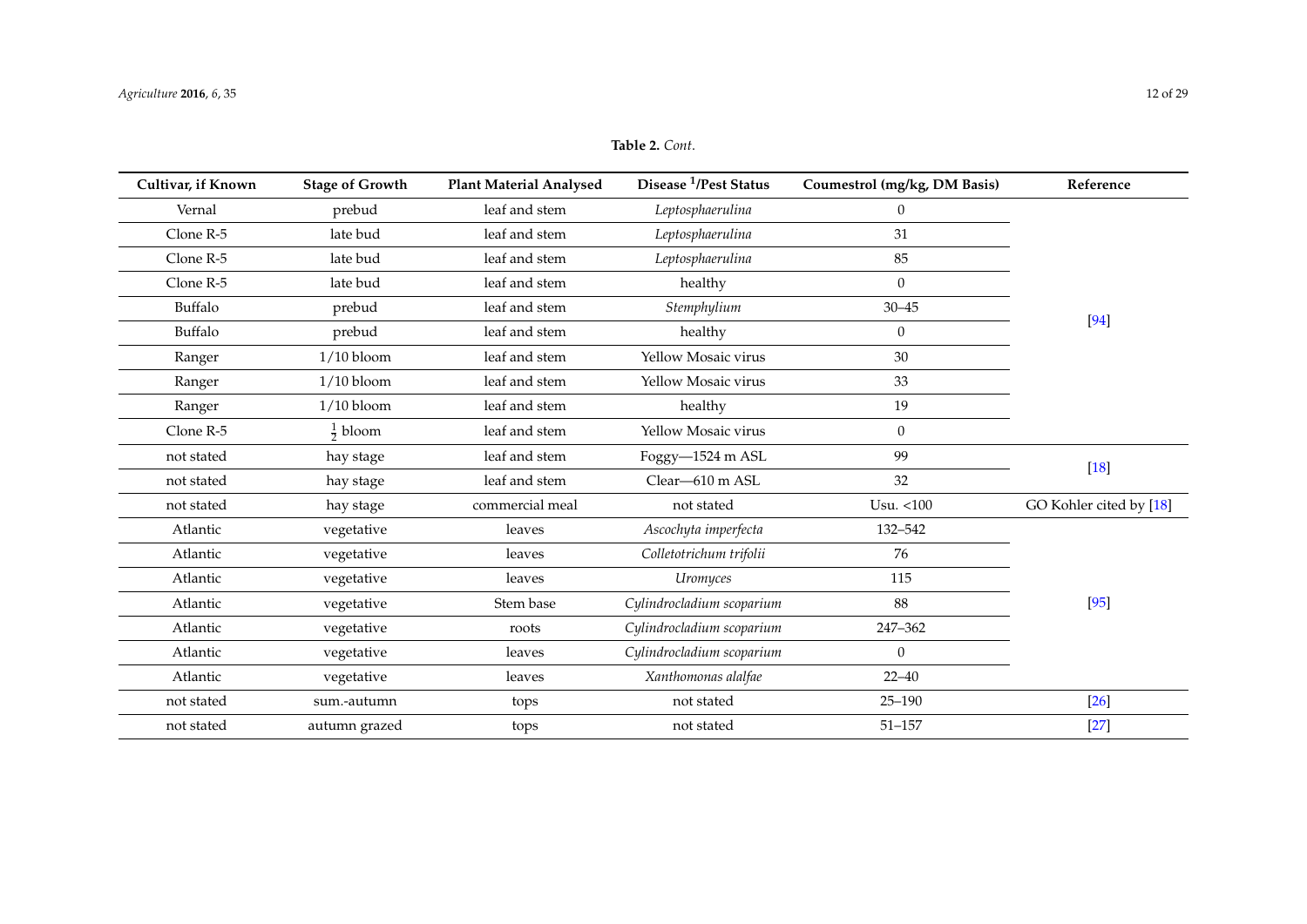| Cultivar, if Known | <b>Stage of Growth</b>                       | <b>Plant Material Analysed</b> | Disease <sup>1</sup> /Pest Status                  | Coumestrol (mg/kg, DM Basis) | Reference            |
|--------------------|----------------------------------------------|--------------------------------|----------------------------------------------------|------------------------------|----------------------|
| Wairau             | autumn grazed                                | tops                           | not stated                                         | 66-172                       | $[28]$               |
| Wairau             | basal bud                                    | tops                           | Blue green aphid +<br>fungicide                    | 25                           |                      |
| Wairau             | basal bud                                    | tops                           | Pea aphid + fungicide                              | 13                           |                      |
| Wairau             | basal bud                                    | tops                           | +fungicide                                         | $\overline{2}$               | $[96]$               |
| Wairau             | prebud                                       | tops                           | Aphid infestation                                  | 90                           |                      |
| Wairau             | prebud                                       | tops                           | +aphicide                                          | 23                           |                      |
| not stated         | not stated                                   | leaf and stem                  | diseased                                           | $0 - 159$                    | $[97]$ (NSW survey)  |
| not stated         | not stated                                   | leaf and stem                  | healthy                                            | $0 - 19$                     |                      |
| various            | @ 60 d intervals                             | leaf                           | not stated; coumestrol<br>high after humid weather | $0 - 150$                    |                      |
| various            | @ 60 d intervals                             | stem                           | not stated; coumestrol<br>high after humid weather | $0 - 112$                    | $[98]$ (NSW survey)  |
| <b>CUF 101</b>     | @ 7 d intervals over<br>spring, summer, aut. | leaf                           | rated 1-8; severity related<br>to coumestrol       | $0 - 150$                    |                      |
| <b>CUF 101</b>     |                                              | stem                           | rated 1-8; severity related<br>to coumestrol       | $0 - 75$                     | $[98]$               |
| not stated         | summer/autumn                                |                                | Pseudo., Lepto.                                    | 100-350                      | [99] (France survey) |
| not stated         | vege. to mature                              | whole tops                     | not stated                                         | $15 - 225$                   | $[100]$              |
| not stated         | not stated                                   | haylage                        | not stated                                         | 32                           | $[29]$               |

### **Table 2.** *Cont*.

<span id="page-12-0"></span><sup>1</sup> *Phoma trifolii*, *Leptosphaerulina briosiana*, *Pseudopeziza medicaginis*, *Uromyces striatus*, *Erysiphe trifolii*, *Stemphylium botryosum*.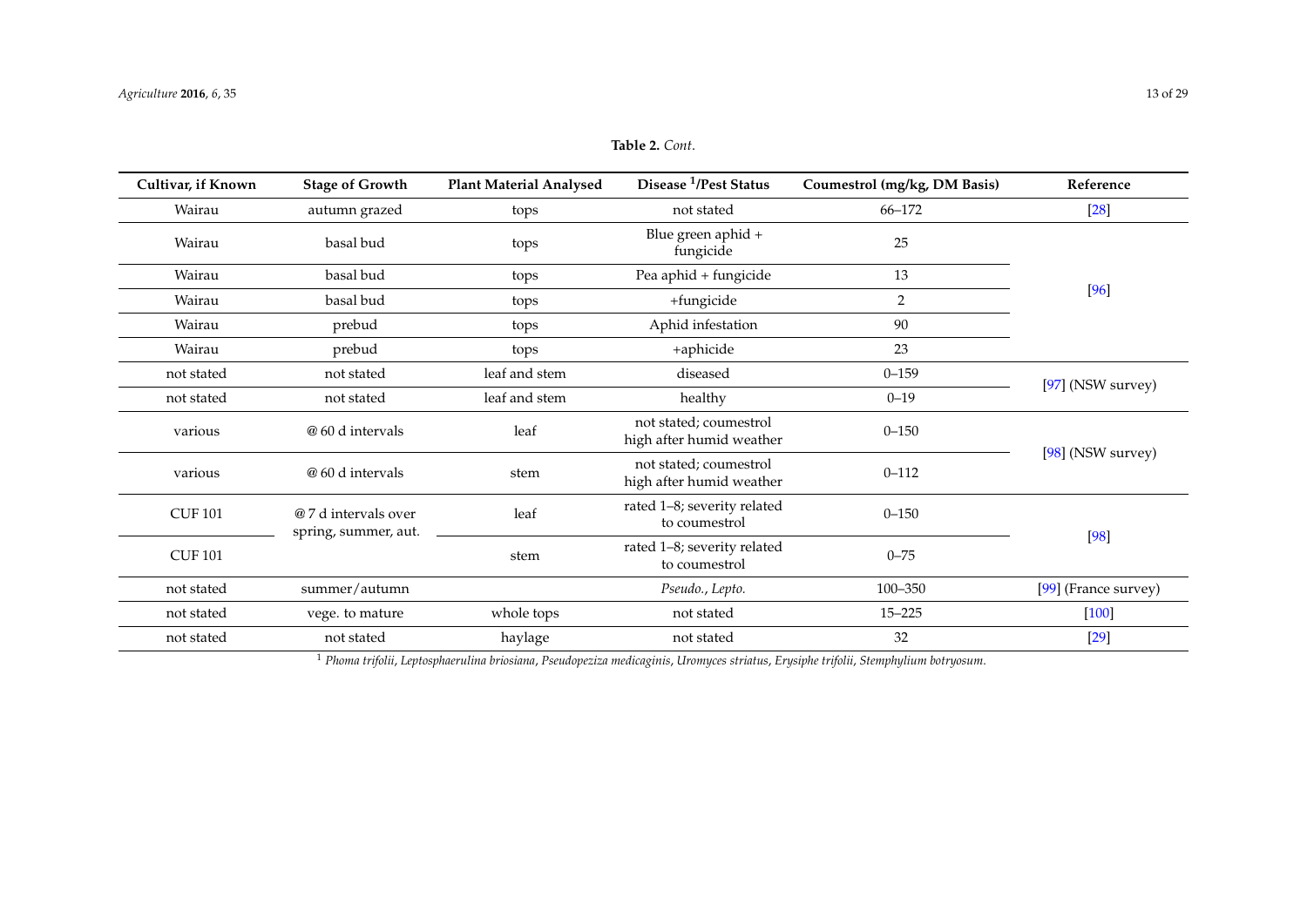### *4.2. Coumestans in Lucerne*

Lucerne (syn. alfalfa; *Medicago sativa* L.), a productive and nutritious perennial pasture legume and a major fodder crop, has been cultivated for over 2500 years. Like many legumes, lucerne contains phytoestrogens and, from time to time, ingestion of lucerne has been linked to hyper-oestrogenism and reduced fertility in domestic animals. Research on lucerne has usually revealed wide variation in the concentration of coumestrol. Its production is poorly understood but the variation appears to be more to do with environmental conditions (e.g., factors that suit the activity of foliar diseases caused by fungal pathogens) than with the genetics of the host plant. The greatest coumestrol contents are usually observed after budding [\[95\]](#page-26-7) when the crop is likely to be most vulnerable to stress. Cheng et al. (1953) [\[101\]](#page-26-8) found that coumestrol concentration in lucerne increased with the number of cuts taken within the one season. Although Loper and Hanson (1964) [\[92\]](#page-25-25) and Adams (1989) [\[2\]](#page-21-1) noted that coumestan concentration in lucerne appeared unaffected by temperature extremes, stage of growth, or available phosphorus; others have elaborated and shown the main factors influencing coumestrol production in lucerne are stage of growth and physiogenic effects [\[18\]](#page-22-13), foliar diseases, and insect predators. Environmental stresses such as temporary inundation/water-logging, frost, and radiation cannot yet be dismissed. Jansen et al. (1998) [\[102\]](#page-26-9) found that the accumulation of plant secondary metabolites was influenced by UV-B (short wave) radiation; in red clover the concentration of isoflavones has been shown to increase with ambient UV-B radiation [\[103\]](#page-26-10). In Hawaii, lucerne grown at 1500 m above sea level in moist, foggy weather contained coumestrol (99 mg/kg). This was higher than the concentration in lucerne from 600 m ASL (32 mg/kg) where it received greater solar radiation [\[18\]](#page-22-13).

Work in Canada found coumestrol in lucerne was higher in year 2 than in year 1 stands and that the concentrations of coumestrol and some of the oestrogenic flavones (luteolin, apigenin, and querectin) varied considerably with stage of maturity, sites, and harvest dates. Concentrations were low for all these at early flowering. Luteolin, apigenin, and querectin concentrations then increased and in the flower, compared with stem/leaf material, were 225%, 690% and 410% greater respectively. Concentration of coumestrol was similar between plant parts and in the whole plant reached 225 mg/kg at maturity. In flower and stem, the concentration was greatest for apigenin, then querectin then coumestrol and then luteolin [\[100,](#page-26-11)[104\]](#page-26-12).

Using young lamb bioassays, McLean (1967) [\[105\]](#page-26-13) found that the oestrogenic potency of lucerne was greater in autumn than in spring but rose considerably towards the end of spring. Coumestrol is claimed to be relatively stable over several years and may persist in mature/senesced material, hay, silage, and dehydrated pellets [\[30,](#page-23-2)[100\]](#page-26-11). Swinney and Ryan (2005) [\[103\]](#page-26-10) found that freeze-drying herbage samples for analysis inhibited coumestrol expression; vacuum drying enhanced it.

#### *4.3. Coumestrol Production Stimuli*

With white clover, coumestrol can increase in autumn without obvious disease signs [\[5\]](#page-22-0) but infection by foliar pathogens increases the concentration of coumestans [\[21\]](#page-22-16) and increases the plant's oestrogenic activity in mice, rat and sheep [\[5,](#page-22-0)[22\]](#page-22-17). Similar effects occur with lucerne. In the US, Loper and Hanson (1964) [\[92\]](#page-25-25) found that coumestrol concentration was low in lucerne except when infected with leaf-spot pathogens. Sherwood et al. (1970) [\[95\]](#page-26-7) did not detect coumestrol in the roots, leaves, and stems of uninfected plants grown in the glasshouse. They found it accumulated quickly at the infection site following infection with all of the five pathogens they studied (Table [1\)](#page-9-0). Accumulation paralleled the development of infection; coumestrol was not translocated to uninfected parts of the plant.

In the field, Hanson (1965) [\[106\]](#page-26-14) measured low coumestrol contents in the semi-arid states of California and Utah  $\left(\sim 12 \text{ mg/kg} \right)$  being the mean from six cuttings taken over a two-year period). Highest mean values were obtained in Iowa (125 mg/kg), Pennsylvania (88 mg/kg), Kansas (71 mg/kg), North Carolina (52 mg/kg), and Nebraska (49 mg/kg). Coumestrol contents in respective states were *roughly proportional* to the expected frequency of disease occurrence. In France, coumestrol concentrations of 350 mg/kg have been recorded in lucerne affected by foliar disease in late summer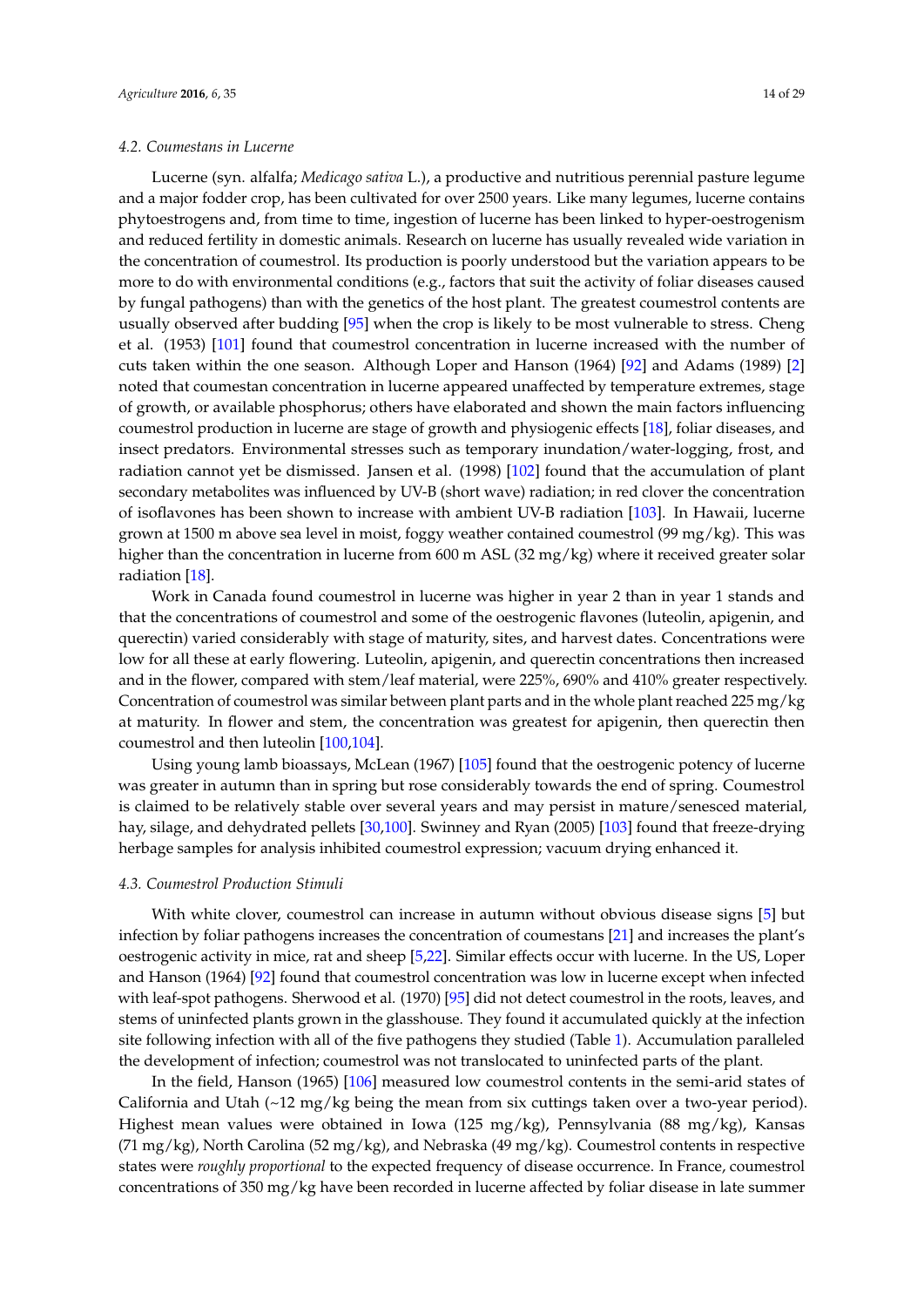and autumn [\[99\]](#page-26-15). Similarly, in US studies, concentrations of coumestrol of up to 600 mg/kg have been found in diseased lucerne [\[106\]](#page-26-14). Bickoff et al. (1960) [\[107\]](#page-26-16) compared virus-infected white clover with virus-free clones of white clover. The respective concentrations of coumestrol (mouse uterine weight bioassay) were 105 and 13 mg/kg.

Lucerne cultivars may vary in coumestrol concentration [\[106,](#page-26-14)[108–](#page-26-17)[110\]](#page-26-18), but the variation attributable to genetic diversity has generally proved to be minor. In US studies, differences in coumestrol content of lucerne varieties were comparatively small and were in approximate order of susceptibility to foliar diseases. Lahontan had the highest coumestrol content, Du Puits and Vernal, the lowest [\[106\]](#page-26-14). Coumestrol concentration in lucerne increases when the plant is stressed, especially by foliar disease, insect predation, and nutrient deficiencies [\[64](#page-24-15)[,111](#page-26-19)[,112\]](#page-26-20). In studies where lucerne was infected separately with the pathogens *Pseudopeziza medicaginis* and *Leptosphaerulina briosiana*, coumestrol concentrations were 184 and 72 mg/kg respectively [\[93\]](#page-25-26). Hall (1984) [\[97\]](#page-26-21) tested 68 samples of lucerne from the coastal region of New South Wales. Samples were assessed as healthy  $(n = 6)$ or diseased (n =  $62$ ). The mean coumestrol concentration for these two groups was 1.6 (range 0–9.5) and 37.4 (range 0–159) mg/kg respectively. For samples from inland regions, the corresponding levels were healthy ( $n = 30$ ) and diseased ( $n = 26$ ). The mean coumestrol concentration was 0.6 (range 0-19) and 10.5 (range 0–57) mg/kg respectively. Hall and Waterhouse (1985) [\[98\]](#page-26-22) subsequently sampled 30 lucerne crops over 12 months at 2-monthly intervals. Some samples contained in excess of 25 mg/kg for each date of sampling except that of 9 May. The highest concentrations were found in February after a wet, humid summer when 45% of samples exceeded 25 mg/kg (mean concentration in leaf was 44 mg/kg); autumn concentrations were commonly high. Concentration was significantly related to severity of leaf disease. High levels were often noted in inland irrigated stands. In a simultaneous, serial-sampling conducted in the Hunter Valley, 30% of 22 samples taken each week exceeded 25 mg/kg  $(46%$  for autumn samples; range 0–150 mg/kg). They concluded that caution should be exercised with regard to animal breeding on lucerne.

Coumestrol in lucerne is increased following infestation by aphids [\[94,](#page-26-23)[113\]](#page-26-24). Under field conditions, where the yield of lucerne was  $\sim$  1.2 t/ha (DM), log<sub>e</sub> coumestrol concentration over the summer was linearly related to aphid numbers [\[96\]](#page-26-25). The coumestrol concentration in severely aphid-damaged lucerne was sufficient to impair ewe fecundity. Subsequent controlled studies in the glasshouse showed that similar levels of coumestrol were found in leaf and stem tissue of aphid-damaged plants and, at ~23 aphids per stem, blue-green aphid infestations caused higher coumestrol (25 mg/kg) than similar population levels of pea aphid (13 mg/kg); uninfested plants contained 2 mg/kg. The coumestrol content of lucerne and annual medics can be decreased significantly when foliar diseases [\[18](#page-22-13)[,87,](#page-25-15)[94,](#page-26-23)[110\]](#page-26-18) and aphids [\[96\]](#page-26-25) are controlled with herbicide and aphicide. Aphicide use in the field increased yield nearly 3-fold in the latter study.

#### <span id="page-14-0"></span>**5. Coumestan Infertility**

A daily coumestrol intake of  $4 \text{ mg/kg}$  live weight stimulated uterine growth in rats [\[49\]](#page-24-0). While lucerne in the diet has been associated with lowered reproductive performance in sheep, cattle, chinchillas, chicken, Guinea pig, pigs, goats, rabbits, and rice rats [\[18\]](#page-22-13), no accounts of devastating reproductive problems arising from coumestans of lucerne were found in contrast to the effects of high formononetin-containing varieties of subterranean clover (*Trifolium subterraneum* L.) [\[114\]](#page-26-26). Some workers have concluded that phytoestrogens in lucerne had only minimal effects on the fertility of sheep [\[91](#page-25-27)[,115\]](#page-26-27).

In contrast to isoflavones, coumestans are relatively resistant to microbial degradation. Coumestans increase uterine weight. Morgan and Parberry (1980) [\[116\]](#page-26-28) found that the uterine weight of mice increased 120% when infected lucerne (viz. 15% of leaf area covered with *Pseudopeziza medicaginis* leaf spot) was fed compared with mice fed healthy lucerne. The probability of individuals within the treatment group having a much greater response increased 2–4-fold. Feeding white clover to rats, Nykänen-Kurki et al. [\[5\]](#page-22-0) recorded a positive increase in uterine weight despite a low coumestrol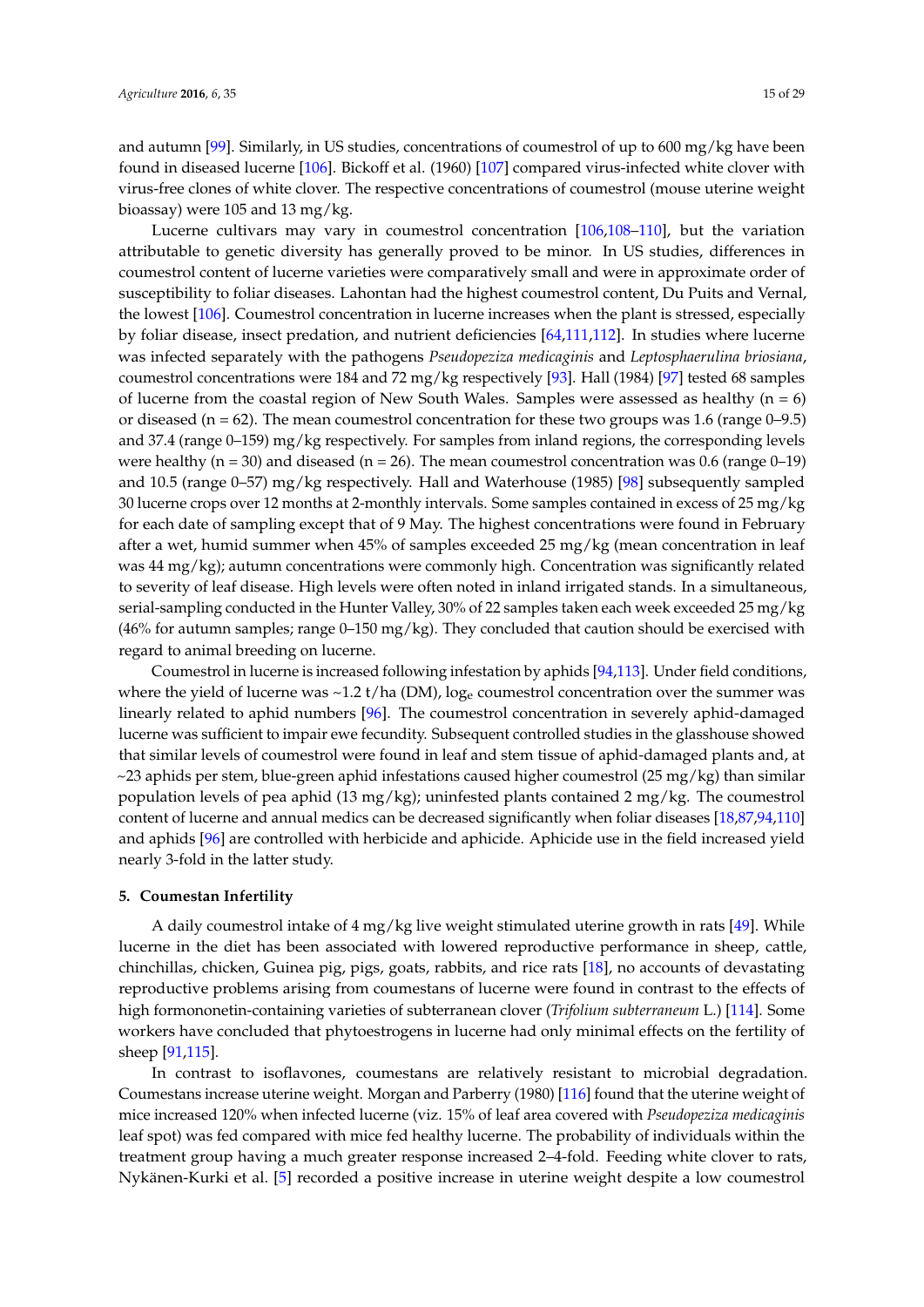concentration in clover (<9 mg/kg). A low level of isoflavones was also present in the clover. Whitten et al. (1992) [\[49\]](#page-24-0) also reported that coumestrol produced true uterine growth in rats—and appeared to have cumulative effects. Coumestrol reduced ovarian weight and increased apoptotic cell death in the ovaries of adult rats exposed to it during lactation [\[117](#page-27-0)[,118\]](#page-27-1).

When 28 ewes were fed on lucerne containing coumestrol and compared with 28 ewes fed a coumestrol-free diet in Spain (Table [3\)](#page-16-0), 43% of the former ewes displayed macroscopic changes within the genital tract. Alterations were especially noted in the uterus (greater than normal development of the cervical folds); prolonged exposure to lucerne led to permanent effects on the reproductive organs [\[119\]](#page-27-2). Coumestans can produce an oestrogenic syndrome; lambs fed lucerne containing coumestrol (119 cf. 22 mg/kg) for three weeks had greatly increased mammary and vulval development; some expressed milk [\[120\]](#page-27-3). Ovary development in ewe lambs may be reduced [\[121\]](#page-27-4).

### *5.1. Sheep*

#### 5.1.1. Suppression of Oestrus

Unlike isoflavones which do not inhibit oestrous [\[122\]](#page-27-5), coumestans have a great ability to suppress oestrus by interfering with the ovarian secretion of oestrogen. Newsome and Kitts (1977) [\[123\]](#page-27-6) showed that ewes fed on lucerne had higher levels of phytoestrogen in their plasma and lower levels of endogenous oestrogens than ewes fed grass (*Dactylis glomerata*), suggesting that gonadotropin stimulation of the ovary was reduced by the presence of phytoestrogen in the plasma. With coumestrol in white clover, Sanger and Bell (1959) [\[19\]](#page-22-14) found it affected fertilisation but not ovulation. The chemical shape of coumestrol orients its two hydroxy groups in the same position as the two hydroxy groups in estradiol, allowing it to inhibit the activity of aromatase and hydroxysteroid dehydrogenase [\[124\]](#page-27-7). These enzymes are involved in the biosynthesis of steroid hormones, the inhibition of which modulates hormone production [\[125\]](#page-27-8). Kelly et al. (1976) [\[24\]](#page-22-24) fed ewes on pelleted *Medicago littoralis* (cv. Harbinger) containing ~504 mg/kg of coumestrol and ~614 mg/kg of 4'-methoxy-coumestrol. For these and a similar flock fed on a phytoestrogen-free diet, 17 and 92% of ewes came into oestrous, respectively. Of those on the coumestans-containing diet that came into oestrus, 58% did not have a recently formed *corpus luteum*. These workers suggested that the inhibition of oestrus associated with coumestans is the result of their impeding the pituitary's production of endogenous oestrogen. Subsequently, Smith et al. (1979) [\[51\]](#page-24-2) suggested that coumestans interfered with the release of follicle stimulating hormone from the pituitary. Hettle and Kitts (1983) [\[126\]](#page-27-9) found that the peak concentration of luteinising hormone was elevated and delayed further into the oestrous period in ewes fed phytoestrognic lucerne relative to those fed grass hay.

For ewes fed medic (*Medicago littoralis*) hay supplying approximately 146 mg coumestrol and 124 mg 4'-methoxy-coumestrol per day, Shutt et al. (1969) [\[23\]](#page-22-18) observed plasma levels of 0.5–0.7 µg 'free' coumestrol and 1.2–4.0 µg conjugated coumestrol per 100 ml. These levels were associated with oestro-genomimetic changes in the composition of the cervical mucus. 4'-methoxy-coumestrol was not detected in the plasma, which suggested that it had been converted to coumestrol by O-demethylation.

#### 5.1.2. Ovulation

The impact of coumestans on fertility can be masked by a reduced incidence of multiple ovulations. After noting a three-fold lower rate of twinning on lucerne compared with grass, several further detailed studies were carried out involving over 1700 ewes. Coumestrol was only detected where plants were affected by disease. Embryo loss was up to 43% on some lucerne treatments compared with 19% on grass. Ovulation rate was linearly related to dietary coumestrol content over the range 0 to 100 mg/kg; the number of ovulations fell from 1.44 to 0.98; ewes with high ovulation rates were more sensitive to coumestans [\[51\]](#page-24-2).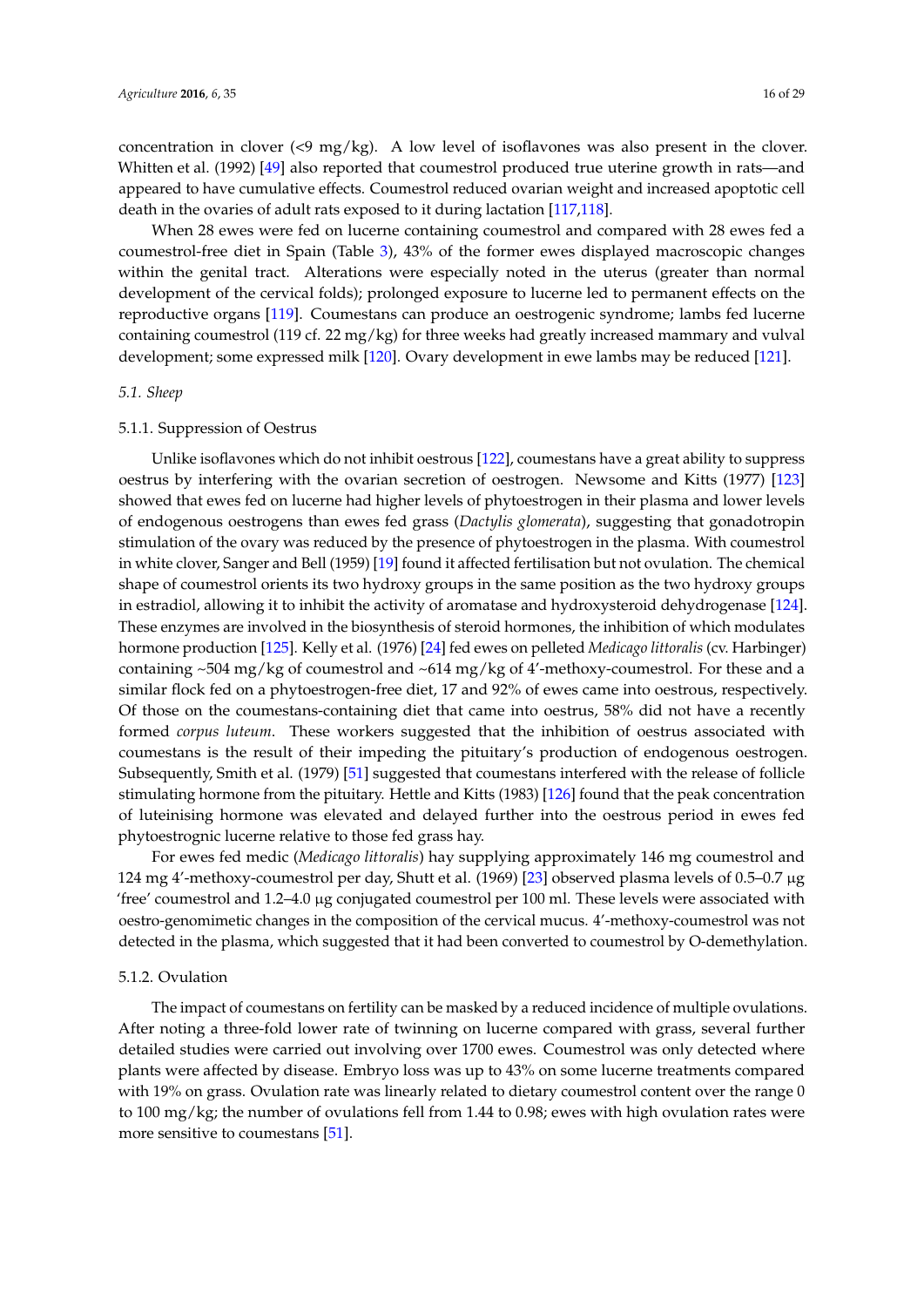### **Table 3.** Observations on ewes grazing on lucerne or white clover peri-conception.

<span id="page-16-0"></span>

| Pasture/Feed                                                                                    | <b>Coumestan Concentration</b>                                                                                                                                                  | <b>Significant Results</b>                                                                                              | Reference |  |  |  |
|-------------------------------------------------------------------------------------------------|---------------------------------------------------------------------------------------------------------------------------------------------------------------------------------|-------------------------------------------------------------------------------------------------------------------------|-----------|--|--|--|
| Lambing studies                                                                                 |                                                                                                                                                                                 |                                                                                                                         |           |  |  |  |
| white clover vs. grass<br>(Columbia premiparous and 2YO ewes over 3 year)                       | 3% less lambs/ewe on clover cf. grass. Oestrous delayed; 41%<br>Clover positive to mouse uterine weight assay<br>conceived at 1 <sup>st</sup> service cf. 66% for ewes on grass |                                                                                                                         | $[127]$   |  |  |  |
| lucerne vs. grass, white clover (3128 ewes over 3 year)                                         | not assessed                                                                                                                                                                    | 11% less lambs/ewe on lucerne due mainly to less multiple births                                                        | $[128]$   |  |  |  |
| lucerne vs. grass, white clover (900 adult Border<br>Leicester x Corriedale ewes over 10 weeks) | not assessed                                                                                                                                                                    | 11% less lambs/ewe, and 2.65 cf. 0.3% barren, lucerne v grass                                                           | $[26]$    |  |  |  |
| lucerne vs. grass, white clover (800 adult Border<br>Leicester x Corriedale ewes over 7 weeks)  | $60-150$ mg/kg coumestrol<br>$(+0-40$ mg/kg 4'-methyl-coumestrol)                                                                                                               | 12% less lambs/ewe, and 3.0 cf. 1.0% barren, lucerne v grass                                                            |           |  |  |  |
| lucerne vs. grass, white clover<br>(Coopworth adult ewes, 2 year)                               | 51-104 mg/kg coumestrol<br>$(+9-91 \text{ mg/kg}$ 4'-methyl-coumestrol)                                                                                                         | 32% less lambs, lucerne v grass clover;<br>28% decrease in multiple births                                              | $[27]$    |  |  |  |
| lucerne vs. grass, white clover<br>(Romney Marsh adult ewes, 2 year)                            | 82-157 mg/kg coumestrol<br>$(+41-154 \text{ mg/kg } 4'$ -methyl-coumestrol)                                                                                                     | 19% less lambs, lucernce v grass clover;<br>17% decrease in multiple births                                             |           |  |  |  |
| lucerne vs. grass, sub. clover (1800 Merino and<br>crossbred ewes, mixed ages over 3 year)      | not assessed                                                                                                                                                                    | 8.5% less lambs, lucerne v grass clover. Fertile ewe % nsd.                                                             | $[129]$   |  |  |  |
| M. falcata grazed then fed as silage vs. grass silage<br>$(34$ ewes, 14 weeks)                  | $0 - 60$ mg/kg coumestrol                                                                                                                                                       | conception and lambing both nsd;<br>ewes conceived 5 days later on lucerne.                                             | [91]      |  |  |  |
|                                                                                                 | Case studies, uterus and ovulation observations                                                                                                                                 |                                                                                                                         |           |  |  |  |
| lucerne vs. grass, white clover                                                                 | $66-172$ mg/kg coumestrol<br>$(+33-145 \text{ mg/kg } 4'$ -methyl-coumestrol)                                                                                                   | ovulation depressed 29% following consumption during last half<br>of oestrous cycle                                     | $[28]$    |  |  |  |
| varied lucerne treatments (1750 ewes over 2 year)                                               | up to 600 mg/kg coumestrol in leaf. Fed coumestrol<br>doses of $0-100$ mg/kg                                                                                                    | ovulation depressed 34%; lambing 14.6 %. dose linearly related to<br>no. of ovulations from 1.44 to 0.98                | [51]      |  |  |  |
| primiparous ewes                                                                                | up to 350 mg/kg coumestrol. Summary of case                                                                                                                                     | 60% barren at 45 days post insemination                                                                                 |           |  |  |  |
| primiparous ewes                                                                                | studies, all involving diseased stands.                                                                                                                                         | >10% aborted 5 months into pregnancy                                                                                    | [99]      |  |  |  |
| adult ewes                                                                                      |                                                                                                                                                                                 | 5% aborted 5 months into pregnancy                                                                                      |           |  |  |  |
| lucerne vs. coumestrol-free diet<br>(56 ewes over 10 months)                                    | 25-30 mg/kg coumestrol                                                                                                                                                          | 43% lucerne ewes had macroscopic changes<br>in the cervix and uterus                                                    | $[119]$   |  |  |  |
| lucerne ad lib, day -7 to day 17 vs. maintenance diet of<br>faba, oat hull pellet. 70 AI'd ewes | not assessed                                                                                                                                                                    | 21% less foetuses/ewe, lucerne v pellets-nsd. lucerne ewes had<br>less multiple ovulations $(0.15 \text{ cf. } 0.26)$ s | $[130]$   |  |  |  |
|                                                                                                 | 'flushing' studies, viz. lucerne compared with low quality feed                                                                                                                 |                                                                                                                         |           |  |  |  |
| lucerne vs. senescent grass, clover pasture                                                     | not assessed                                                                                                                                                                    | lucerne ewes had greater multiple ovulations (0.36 cf. 0.27)                                                            | [131]     |  |  |  |
| Lucerne vs. senescent pasture (300 ewes over 2 months)                                          | not assessed                                                                                                                                                                    | 19% more lambs/ewe, lucerne v senescent pasture.<br>Barren ewes %-nsd                                                   | $[132]$   |  |  |  |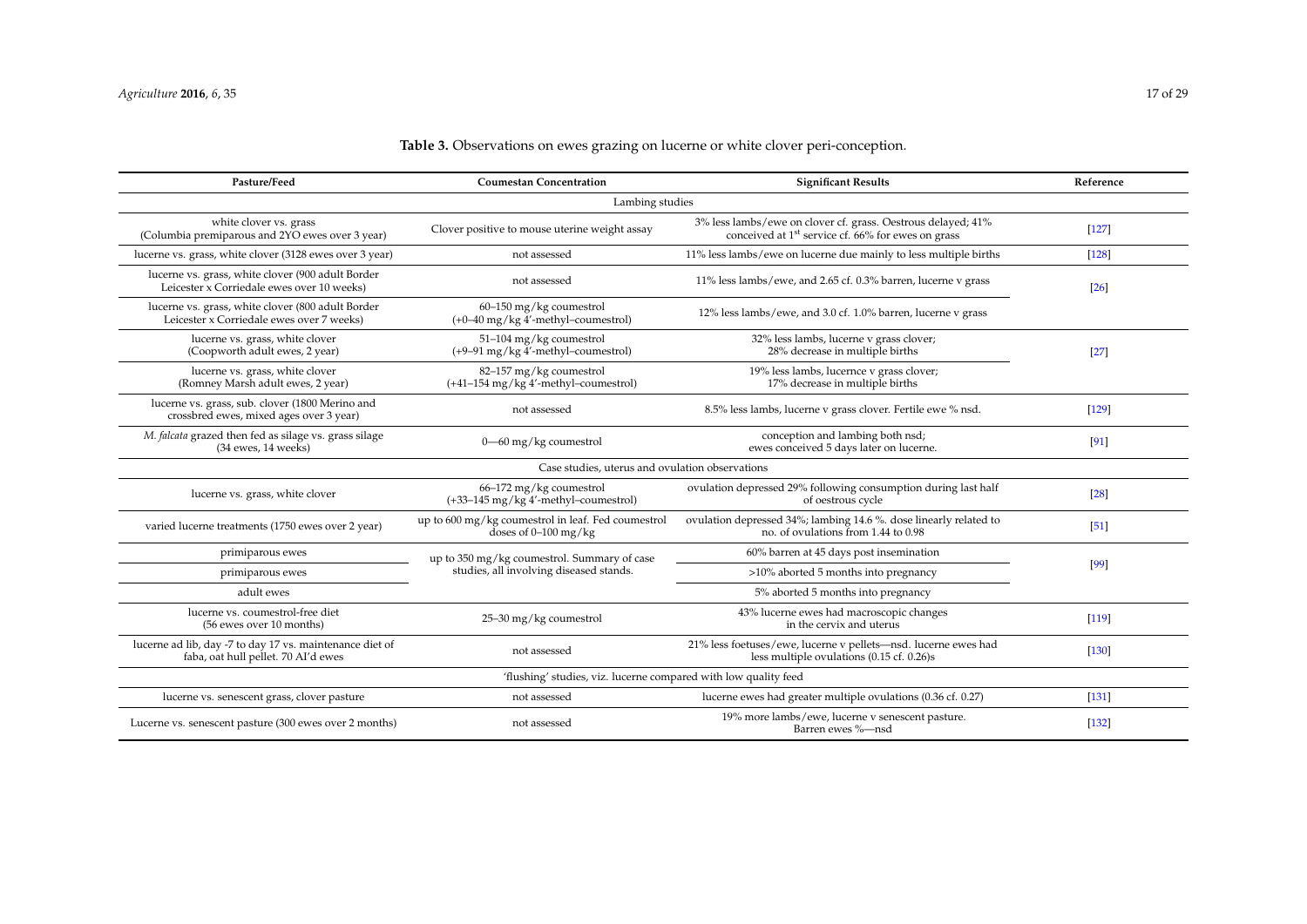Coop and Clark (1960) [\[128\]](#page-27-16) reported that ewes mated on lucerne recorded a 10–12% decrease in lambing, mainly due to a reduced number of twins. Coop (1977) [\[26\]](#page-22-20) suggested the decrease was likely to be greater in high fecundity breeds (Table [3\)](#page-16-0). In extensive, long-term studies, Donnelly, Morley, and McKinney (1982) [\[129\]](#page-27-17) found that ewes grazing on lucerne were heavier at joining and gained more weight in the weeks before joining than did ewes on phalaris, subterranean clover pasture. Ewes were joined in autumn, some in mid March and some in early April. The proportion of fertile ewes was similar on both pastures, but ewes grazing lucerne had fewer multiple births; this resulted in 8% fewer lambs per ewe joined in crossbred flocks and 9% fewer in Merino flocks. In a pen-feeding study where fresh lucerne was fed *ad libitum* to oestrous-synchronised and artificially inseminated ewes for 17 days after insemination, the proportion with multiple births relative to ewes fed a maintenance ration of pellets based on faba bean and oat hulls, was lowered from 0.34 to 0.18, but not when ewes were fed for only 7 days after insemination [\[133\]](#page-27-18). The reduction in multiple foetuses was attributed to the lucerne-treated ewes' greater intake of feed; coumestan content was not reported. In French studies, several flocks on lucerne suffered, with 60% of primiparous young ewes failing to conceive (as determined by echography 45 days post insemination). Five months into pregnancy, the verified abortion rate was >10% in premiparous ewes and 5% in adult ewes [\[99\]](#page-26-15). In the seven studies where lambing was observed for lucerne compared with an oestrogen-free treatment [\[26](#page-22-20)[,27](#page-22-25)[,91,](#page-25-27)[128,](#page-27-16)[129\]](#page-27-17) (Table [3\)](#page-16-0), 13.4% less lambs were born to ewes on lucerne (range 0% to 32%).

### 5.1.3. Advice to Industry

In his review, Cox (1978) [\[134\]](#page-27-19) found no evidence of permanent infertility and did not consider that coumestans represented too serious a problem for Australian livestock. Other reviewers concluded that the potential problem of lucerne-linked infertility in livestock is probably more serious than is generally recognized; they warn that moderate or transient cases probably escape detection or are simply not recognized as being linked to lucerne [\[2,](#page-21-1)[18,](#page-22-13)[105\]](#page-26-13).

Nutritional supplements that are sometimes provided a few weeks before mating (flushing) may result in higher ovulation rates in ewes that are not in good body condition. Ventner and Greyling (1994) [\[135\]](#page-27-20) found that flushing ewes on lucerne could increase ewe live weight and lift lambing percentage by 5%–10%. During risk-prone periods for plant pathogens, research workers in New South Wales advised that, for breeding stock, managers should consider carefully how to graze lucerne. They suggested that it might be better to continuously graze lucerne at a moderate rate of stocking rather than to spell it [\[98\]](#page-26-22). Robertson et al. (2015 b) [\[132\]](#page-27-21) recommend grazing ewes on lucerne prior to and during joining in autumn as a means of increasing the number of lambs born relative to those grazed on low quality feed, viz. senescent annual grasses (*Hordeum leporinum*, *Bromus* spp.).

The diet of breeding cows [\[136\]](#page-27-22) and ewes should be balanced for protein and have an adequate energy value. High levels of soluble protein can cause early embryonic death through increased levels of urea nitrogen in the blood [\[137\]](#page-27-23). A most nutritious feed, lucerne can improve live weight gain and reproduction and such benefits may mask the role that coumestans can have (e.g., less multiple ovulations). As a result of a detailed study in New Zealand in which conception rates fell by 22%–29% on oestrogenic lucerne, McLeod (1978) [\[28\]](#page-23-0) emphasized the risk of leaving ewes on lucerne in the week prior to joining. Current recommendations to animal breeders are to delete or dilute the oestrogenic component of the diet. In Western Australia, the Department of Agriculture advised animal breeders to inspect lucerne, white clover, and annual medic pastures for foliar diseases prior to joining breeding stock. Paddocks with heavily diseased plants should be avoided until after mating. They recommended producers avoid closing up pasture for extended periods in spring in order to discourage fungal diseases taking hold [\[64\]](#page-24-15). Primiparous and young ewes appear to be the most vulnerable to the effects of coumestans [\[99\]](#page-26-15).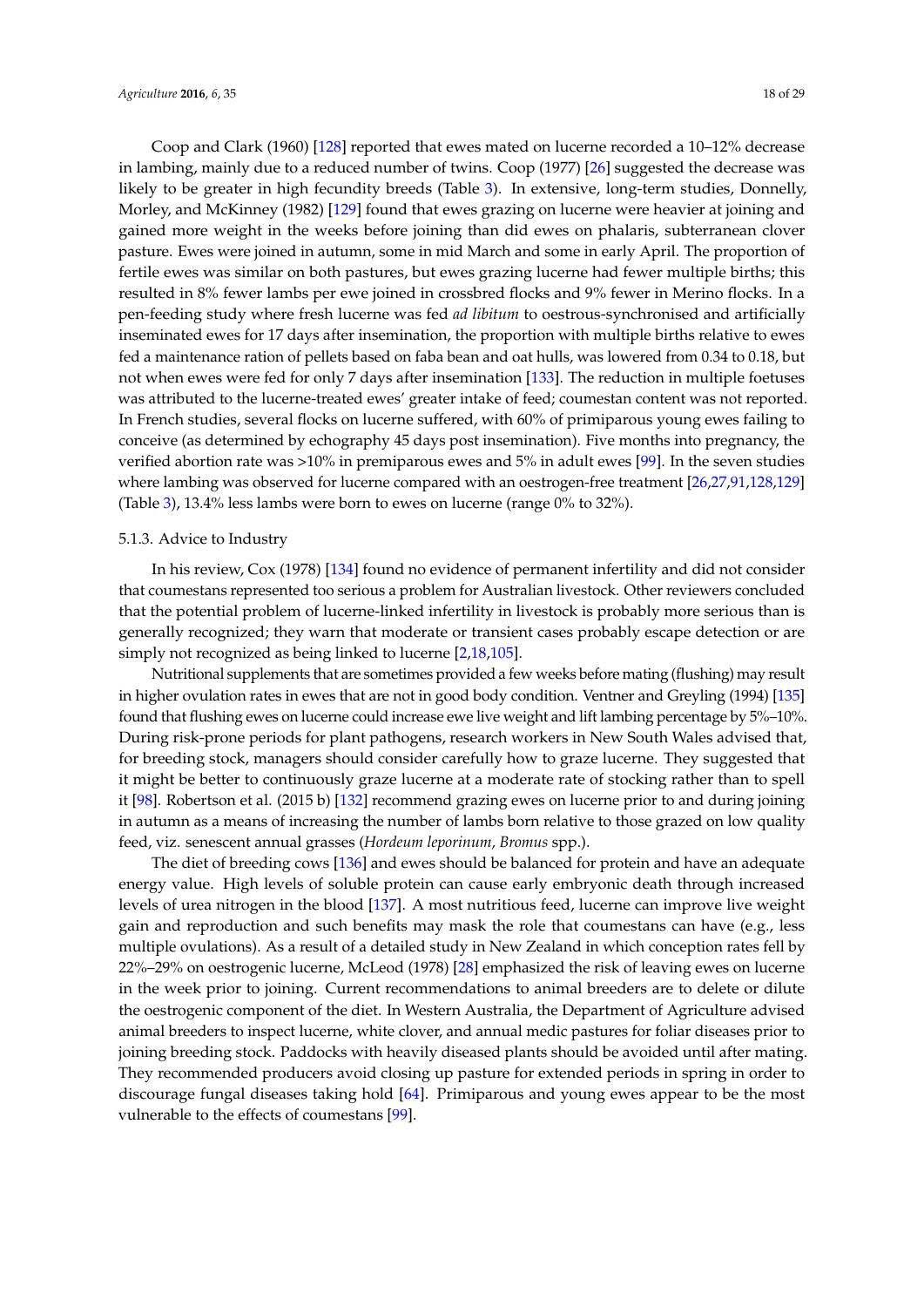### 5.1.4. Tolerance Levels

Coumestans in herbage appear rapidly in the plasma following ingestion by herbivores. Their concentration reflects that in the herbage and, as that increases, so too do the clinical signs associated with infertility. Differing tolerance levels for coumestrol in the diet of sheep have been reported. Some workers found that 'moderate amounts' of coumestrol in lucerne (*Medicago sativa/M. falcata*) (viz. up to 60 mg/kg) had no effect on ewe fertility [\[91,](#page-25-27)[115\]](#page-26-27). New Zealand workers have attributed significant depression in ewe fertility to the presence of coumestrol in lucerne at mating [\[26](#page-22-20)[,27](#page-22-25)[,138](#page-27-24)[,139\]](#page-27-25). Pasture containing  $\sim$ 1000 mg/kg will inhibit oestrus and ovulation [\[24\]](#page-22-24) but pasture containing ~200–400 mg/kg will only depress ovulation [\[27\]](#page-22-25). Smith et al. (1980) [\[140\]](#page-28-0) reported that a coumestrol concentration of 25 mg/kg DM was sufficient to suppress the ovulation rate of ewes, a claim supported by earlier work [\[22,](#page-22-17)[141\]](#page-28-1).

For ewes fed medic (*Medicago littoralis*) hay supplying approximately 146 mg coumestrol and 124 mg 4'-methoxy-coumestrol per day, Shutt et al. (1969) [\[23\]](#page-22-18) observed plasma levels of 5–7 µg 'free' coumestrol and 12–40 µg conjugated coumestrol per litre. These levels were associated with oestrogenomimetic changes in the composition of the cervical mucus. 4'-methoxy-coumestrol was not detected in the plasma, which suggested that it had been converted to coumestrol by *O*-demethylation. Other workers have confirmed the greater concentration as conjugates relative to free coumestrol (Table [4\)](#page-19-0).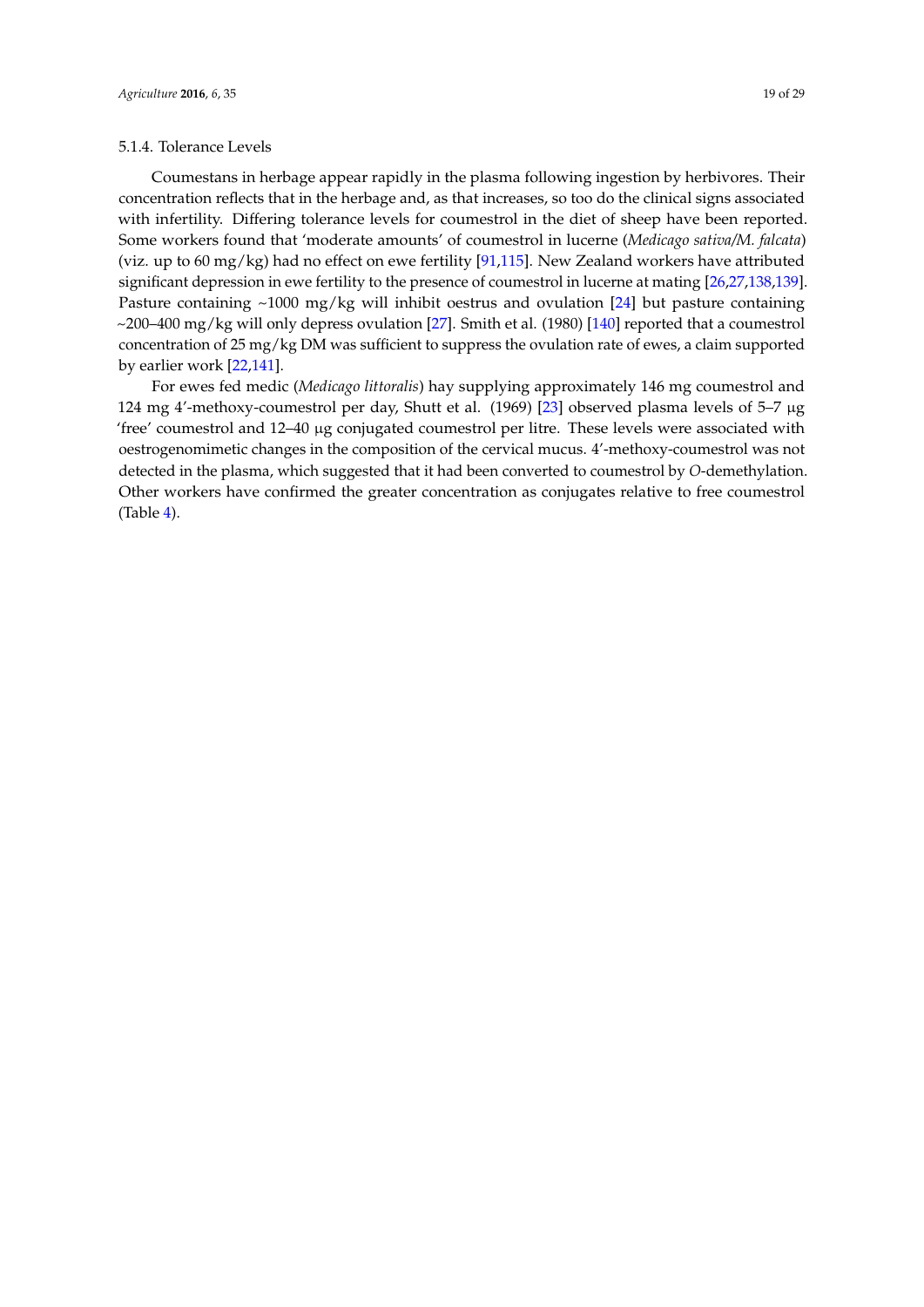<span id="page-19-0"></span>

| Species                                                                       |                                                                                                                                              | <b>Plasma Coumestrol</b> |                            | Plasma Methoxy-Coumestrol |                            | Reference |
|-------------------------------------------------------------------------------|----------------------------------------------------------------------------------------------------------------------------------------------|--------------------------|----------------------------|---------------------------|----------------------------|-----------|
|                                                                               | Diet and Intake                                                                                                                              | Form                     | Concentration $(\mu g/L)$  | Form                      | Concentration $(\mu g/L)$  |           |
|                                                                               | medic hay ( <i>M. littoralis</i> ) containing 300 mg/kg coumestrol                                                                           | free                     | $5 - 7$                    | free                      | not detected               | $[23]$    |
| Ewes $(n = 5)$                                                                | and 340 mg/kg methoxy-coumestrol. Intake: 146 mg<br>coumestrol and 124 mg 4'-methoxy-coumestrol/d                                            | conjugate                | $12 - 40$                  | conjugate                 | not detected               |           |
|                                                                               |                                                                                                                                              | free                     | $1.0 - 3.1$                |                           |                            |           |
| Ewes                                                                          | not stated                                                                                                                                   | sulphate conjugate       | $1.8 - 5.0$                |                           |                            | [134]     |
|                                                                               |                                                                                                                                              | glucuronide conjugate    | $6.1 - 7.0$                |                           |                            |           |
|                                                                               | fed 514 mg coumestrol/d for 16 d                                                                                                             | free                     | 3.7                        |                           |                            |           |
| Ewes                                                                          |                                                                                                                                              | conjugate                | 14.5                       |                           |                            | $[25]$    |
|                                                                               | fed 952 mg coumestrol/d for 16 d                                                                                                             | free                     | 8.1                        |                           |                            |           |
|                                                                               |                                                                                                                                              | conjugate                | 28.1                       |                           |                            |           |
| Goats                                                                         | lucerne hay. 12 mg coumestrol/head/d                                                                                                         | free                     | $2 - 3.9$                  |                           |                            | $[142]$   |
| Mares—(Thoroughbred & Holstein,<br>$n = 16, 6 - 11\text{YO}, 540\text{kg LW}$ | lucerne clover haylage (5–8 kg/d), concentrate + pasture<br>and hay. Haylage contained 3 mg/kg coumestrol<br>and 10 mg/kg methoxy-coumestrol | free                     | $0.03 - 0.24$ <sup>1</sup> | free                      | $0.06 - 0.18$ <sup>1</sup> | $[29]$    |
|                                                                               |                                                                                                                                              | conjugate                | $0.32 - 1.07$ <sup>1</sup> | conjugate                 | $0.45 - 1.04$ <sup>1</sup> |           |

**Table 4.** Coumestrol and methoxy-coumestrol levels in the plasma of ewes, goats and mares fed or administered varying levels of coumestans.

<sup>1</sup> Data converted from published units (viz. n mol/L).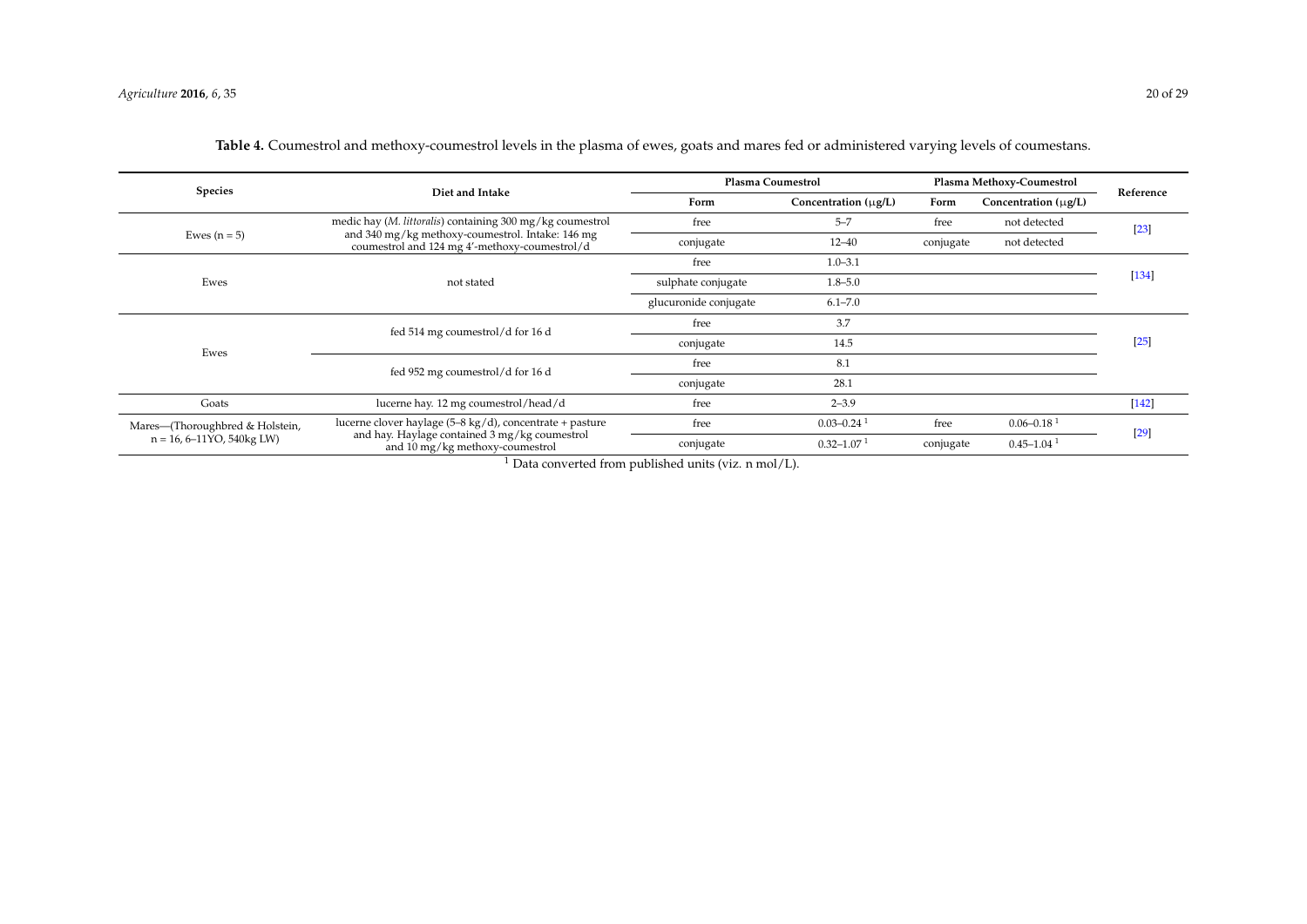### *5.2. Cattle*

Coumestans suppress oestrus and genital development in heifers, and coumestrol in lucerne usually induces temporary infertility in cattle as well as sheep. In Israel, Foltin (1959) [\[143\]](#page-28-3) suspected that seasonal infertility in dairy cows was associated with a diet dominated by lucerne. Adler and Trainin (1959, 1960, 1961) [\[144–](#page-28-4)[146\]](#page-28-5) found that the reduced fertility in dairy cows and precocious mammary and genital development in heifers, was associated with lucerne containing the equivalent of 52 mg/kg estradiol. Lotan and Adler (1966) [\[147\]](#page-28-6) similarly confirmed that increased lucerne feeding led to irregular oestrous cycling and lowered bovine conception. Bickoff et al. (1969) [\[18\]](#page-22-13) cite observations from New England, USA, where 19 of 32 dairy cows fed lucerne hay were treated for cystic ovaries in one year; 6 were treated on 4–6 occasions. The oestrous cycle was disrupted. Adler and Trainin (1960) [\[145\]](#page-28-7) associated coumestrol in lucerne with irregular oestrous cycles, cystic ovaries, and lowered fertility in cattle. Adams (1995) [\[77\]](#page-25-5) also described the effects of phytoestrogens in cattle and referred to signs resembling those associated with cystic ovaries. When Romero et al. (1997) [\[148\]](#page-28-8) fed 608 dairy cows on lucerne silage containing coumestrol (67 mg/kg), 1264 inseminations resulted in 376 gestations. Lookhart (1980) related oestrogenic effects in cattle with a coumestrol content in lucerne haylages > 37 mg/kg [\[149\]](#page-28-9). Mostrom and Evans (2011) [\[3\]](#page-21-2) advised that the critical range of coumestrol in cattle feed was 18–180 mg/kg.

### *5.3. Horses*

White clover has been suspected of causing resorption of equine embryos in Kentucky [\[150\]](#page-28-10). In three controlled experiments conducted in Portugal and Poland, groups of mares were grazed on or fed coumestrol-containing diets. Coumestrol and 'methoxy-coumestrol' (possibly 4'-methoxy-coumestrol [\[151\]](#page-28-11)) increased after ingestion of oestrogenic plant material [\[29,](#page-23-1)[151\]](#page-28-11). In Experiment I, coumestans in a legume-grass pasture declined during winter but were always present in the plasma of the grazing mares (Table [4\)](#page-19-0). This was despite the low concentration of coumestans in ingested feed of 0–7  $\mu$ g/kg coumestrol [reported as 0.25-26.6 nM/kg] and 3–77  $\mu$ g/kg methoxy-coumestrol [associated with the sparse presence of *Medicago polymorpha* and *M. truncatula;* Dr Maria Joao Fradinho, Institute of Animal Reproduction and Food Research, Polish Academy of Science, pers. comm.]. In Experiment 2 (n = 6), a ration of lucerne pellets  $(1-3 \mu g/kg$  coumestrol;  $7-18 \mu g/kg$  methoxy-coumestrol) was increased from 0.25 to 1 kg/mare/day. The coumestan concentration in plasma was markedly higher on days 13 and 14 than on day 0. Plasma coumestrol peaked at 3.5 h post-distribution of the pellets; methoxy-coumestrol peaked at 1.5 h. By Day 13, free coumestrol in plasma was fluctuating in the range of 0.1–0.9 nM/L; conjugated forms of coumestrol were present in the range of 2.5–4.5 nM/L. Similarly for methoxy-coumestrol, free form was in the range of 0.2–0.6 nM/L and the conjugated form was in the range of 1.5–3.5 nM/L. In their third experiment, lucerne and clover haylage was fed to mares for five months. The haylage contained coumestrol (~3 mg/kg) and 3'-methoxy-coumestrol (~10 mg/kg). This apparently low intake of coumestrol was associated with lack of ovulation, uterine edema and accumulation of uterine fluid.

Anovulatory haemorrhagic follicles in mares may correlate with follicular cysts observed in cows [\[152\]](#page-28-12) and may reflect the disruption to normal endocrine function caused by coumestans as discussed above (5.1.1). Three possible causes of anovulatory haemorrhagic follicles have been suggested [\[153\]](#page-28-13): viz. low follicular oestrogen levels [\[154\]](#page-28-14), insufficient gonadotropin stimulation (which can result in low levels of follicle stimulating hormone and/or luteinizing hormone) [\[155\]](#page-28-15), or haemorrhage into the interior of the follicle [\[156\]](#page-28-16).

### **6. Conclusions**

While plant breeding has succeeded in reducing the isoflavone content of modern cultivars of *Trifolium* species, the difficulty of removing old sub. clover ecotypes and their hybrids from the seedbank remains a significant challenge for sheep breeding in some regions, for example, Kangaroo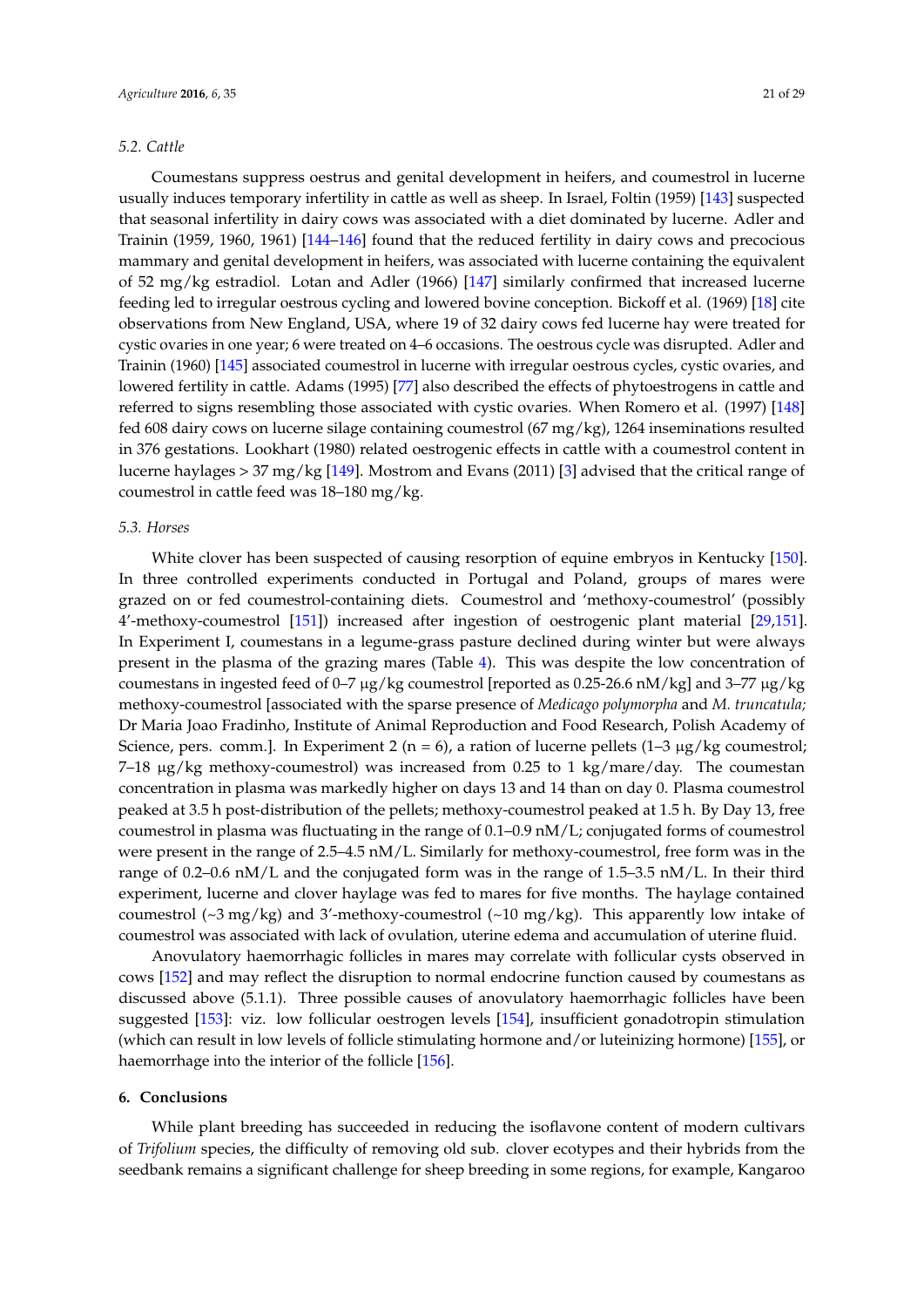Island, South Australia, where plant analysis remains a valuable tool for identifying problematic pasture [\[65\]](#page-24-16).

The concentration of coumestrol and other coumestans in *Medicago* species and their products can sometimes exceed that at which consequent oestrogenic activity lowers fertility in various herbivore species. Some variation in methodologies sometimes limited our ability to compare the coumestan results of different workers. Diverse chemical and biological assays have been employed over time and among laboratories. Numerous synonyms appear to have been used for some coumestans while some workers have not identified coumestans other than coumestrol. Clarity in referring to other coumestans and metabolised conjugates has sometimes been lacking.

The most likely danger from coumestans appears to be when plants are infected with foliar diseases and/or when the plant is in an advanced stage of maturity. Fungal spores commonly build up with humid conditions in summer and autumn. The influence of root diseases and others stresses on the accumulation of coumestans in lucerne (e.g., including grazing management, plant nutrition, drought, frost/low temperature, and temporary inundation) warrants investigation.

The work described merely shows that, in some situations, lucerne or annual medics grazed immediately before and after breeding can lower reproductive performance. This review should not be misinterpreted and divert producers from the greater use of *Medicago* and *Trifolium* species which are the basis of productive pasture in many regions and whose wider use offers great potential for improving productivity. Breeders should, however, be aware of the possible risk, especially for young or high value animals and for those drafted for artificial insemination.

Research on knowledge gaps, including better prediction of coumestan production, utilisation of coumestan-containing herbage around the time of mating, and tolerance levels of coumestans in the diet of various classes of vulnerable livestock, would establish guidelines for predicting the risk from phytoestrogenic *Medicago* and identifying and extending appropriate management to ensure that the fertility of livestock is not compromised. Coordinated interdisciplinary research and extension is needed to better define the problem, quantify the risk, and improve diagnosis. Research is needed on how various phytoestrogens are metabolized by gastro-intestinal microorganisms and to what extent their diversity may alter the bioactivity of phytoestrogens.

In the meantime, flock managers should consider selecting *Medicago* cultivars that exhibit high resistance to foliar diseases and pests, controlling pests, and, in the critical weeks around the time of mating, avoid grazing *Medicago* with leaf damage or disease. Caution is desirable if grazing *Medicago* in full flower; consider removing ewes 2–3 weeks prior to joining. While flushing ewes on healthy and vegetative regrowth may not affect ovulation rates, the risk will be heightened if ewes are flushed on advanced flowering or mature *Medicago.* Analysis for phytoestrogens should be considered, especially for breeders relying on purchased lucerne and medic hay or pellets.

**Acknowledgments:** I thank Leo J. Cummins, Veterinary Consultant, Hamilton, Victoria, Andrew J. Sinclair, Deakin University, Burwood, Victoria Jane L. Vaughan, Cria Genesis, Ocean Grove, Victoria and an anonymous reviewer for their comments and advice.

**Author Contributions:** The author carried out the review of literature and wrote the paper.

**Conflicts of Interest:** The author declares no conflict of interest.

### **References**

- <span id="page-21-0"></span>1. Irwin, J.A.G.; Lloyd, D.L.; Lowe, K.F. Lucerne biology and genetic improvement—an analysis of past activities and future goals in Australia. *Aust. J. Agric. Res.* **2001**, *52*, 699–712. [\[CrossRef\]](http://dx.doi.org/10.1071/AR00181)
- <span id="page-21-1"></span>2. Adams, N.R. Phytoestrogens. In *Toxicants of Plant Origin*; Cheeke, P.R., Ed.; CRC Press: Boca Raton, FL, USA, 1989; Volume 4, pp. 25–32.
- <span id="page-21-2"></span>3. Mostrom, M.; Evans, T.J. Phytoestrogens. In *Reproductive and Developmental Toxicology*; Gupta, R.C., Ed.; Academic Press—Medical: Amsterdam, The Netherlands, 2011; pp. 707–722.
- <span id="page-21-3"></span>4. Clarke, D.; Wiseman, H. Phytoestrogens. In *Bioactive Compounds in Foods*; Gilbert, J., Senyuva, H., Eds.; John Wiley and Sons: Oxford, UK, 2009; pp. 173–198.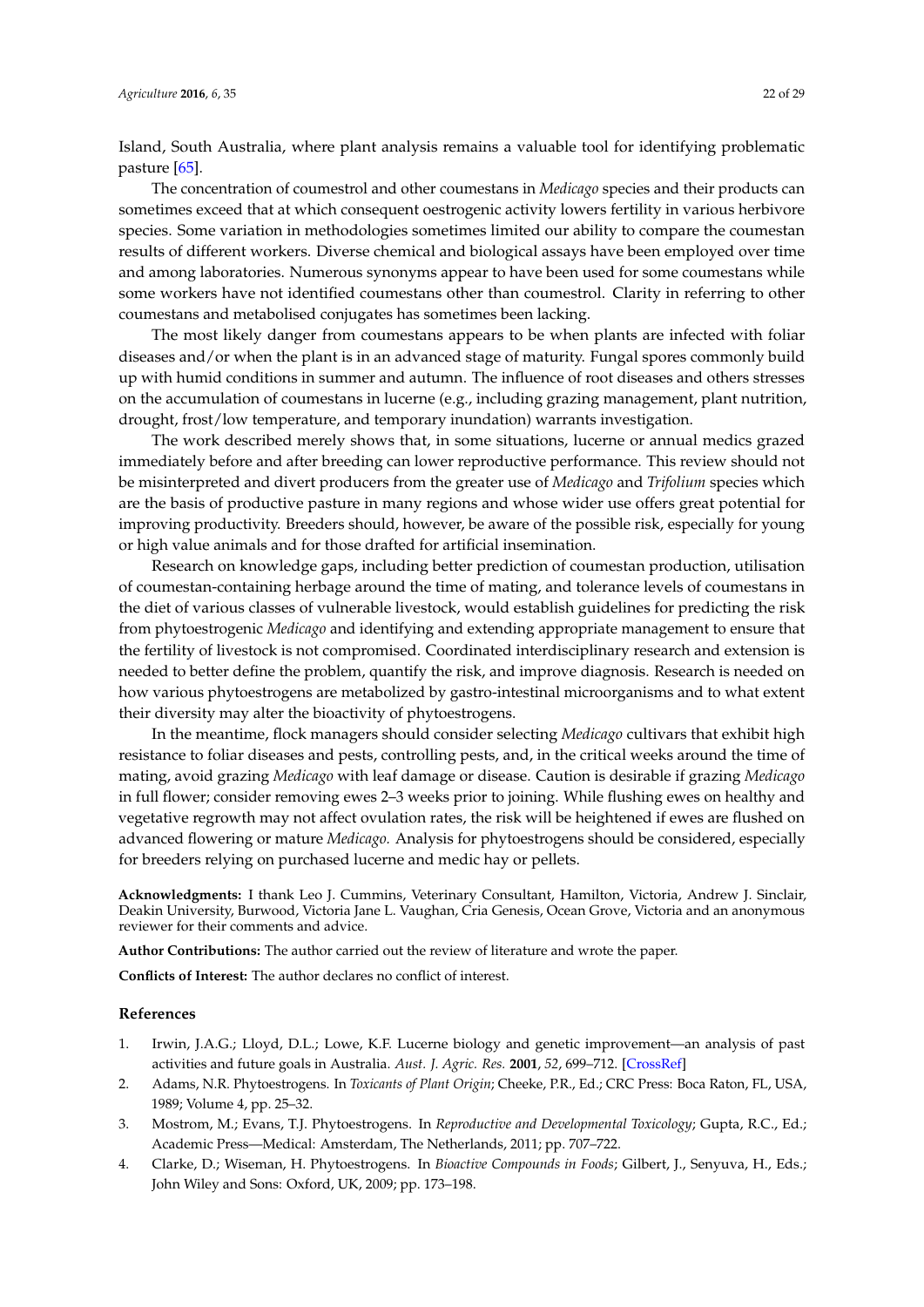- <span id="page-22-0"></span>5. Nykänen-Kurki, P.; Saloniemi, H.; Kallela, K.; Saastamoinen, I. Phyto-oestrogen content and oestrogenic effect of white clover. In *White clover in Europe: State of the art*; Frame, J., Ed.; Food and Agriculture Organisation of the United Nations: Rome, Italy, 1993.
- <span id="page-22-1"></span>6. Francis, C.M.; Millington, A.J.; Bailey, E.T. The distribution of oestrogenic isoflavones in the genus *Trifolium*. *Aust. J. Agric. Res.* **1967**, *18*, 47–54. [\[CrossRef\]](http://dx.doi.org/10.1071/AR9670047)
- <span id="page-22-2"></span>7. Rossiter, R.C.; Beck, A.B. Physiological and ecological studies on the oestrogenic isoflavones in subterranean clover (*T. subterraneum* L.). II. Effects of phosphate supply. *Aust. J. Agric. Res.* **1966**, *17*, 447–456. [\[CrossRef\]](http://dx.doi.org/10.1071/AR9660447)
- <span id="page-22-3"></span>8. Butler, G.W.; Steemers, M.A.T.; Wong, E. The effect of nitrogen, phosphorus and potassium supply on the isoflavone content of the leaves of red clover. *N. Z. J. Agric. Res.* **1967**, *10*, 312–315. [\[CrossRef\]](http://dx.doi.org/10.1080/00288233.1967.10425138)
- <span id="page-22-21"></span><span id="page-22-4"></span>9. Alexander, G.; Rossiter, R.C. The effects of fertilizer treatments on the oestrogenic potency of Trifolium subterraneum. *Aust. J. Agric. Res.* **1951**, *3*, 24–28. [\[CrossRef\]](http://dx.doi.org/10.1071/AR9520024)
- <span id="page-22-5"></span>10. Rossiter, R.C. Physiological and ecological studies on the oestrogenic isoflavones in subterranean clover (*T. subterraneum* L.) VII. Effects of nitrogen supply. *Aust. J. Agric. Res.* **1969**, *20*, 1043–1051. [\[CrossRef\]](http://dx.doi.org/10.1071/AR9691043)
- <span id="page-22-6"></span>11. Parbery, D.G.; Gardner, W.K.; Golebiowski, T. Stimulation of isoflavonoid content in subterranean clover by infection with a fungus. *J. Aust. Inst. Agric. Sci.* **1984**, *50*, 113–116.
- <span id="page-22-7"></span>12. Rossiter, R.C. Evaluation of genotypes of subterranean clover in a Mediterranean environment; a personal and historical account. In Proceedings of the 5th Australian Agronomy Conference, Perth, Australia, 25–30 September 1989; pp. 13–23. Available online: [http://www.regional.org.au/au/asa/1989/donald](http://www.regional.org.au/au/asa/1989/donald-oration/p.htm)[oration/p.htm](http://www.regional.org.au/au/asa/1989/donald-oration/p.htm) (accessed on 24 May 2016).
- <span id="page-22-8"></span>13. Bickoff, E.M.; Booth, A.N.; Livingston, A.L.; Hendrikson, A.P. Estrogenic activity of fresh and dried red and subterranean clovers. *J. Anim. Sci.* **1961**, *20*, 133–136.
- <span id="page-22-9"></span>14. Lloyd Davies, H.; Bennett, D. Studies on the oestrogenic activity of subterranean clover on sheep reproduction in south Western Australia. *Aust. J. Agric. Res.* **1962**, *13*, 1030–1040. [\[CrossRef\]](http://dx.doi.org/10.1071/AR9621030)
- <span id="page-22-10"></span>15. Shehata, M.N.; Hassan, A.B.; El-Shazly, K. Identification of the Oestrogenic Isoflavones in Fresh and Fermented Berseem Clover (*Trifolium alexandrinum*). *Aust. J. Agric. Res.* **1982**, *33*, 951–956. [\[CrossRef\]](http://dx.doi.org/10.1071/AR9820951)
- <span id="page-22-26"></span><span id="page-22-11"></span>16. Moutsatsou, P. The spectrum of phytoestrogens in nature: Our knowledge is expanding. *Hormones* **2007**, *6*, 173–193. [\[PubMed\]](http://www.ncbi.nlm.nih.gov/pubmed/17724002)
- <span id="page-22-22"></span><span id="page-22-12"></span>17. The Netherlands Metabolomics Institute. 2015. Available online: <http://www.metabolomicscentre.nl/> (accessed on 24 May 2016).
- <span id="page-22-23"></span><span id="page-22-13"></span>18. Bickoff, E.M.; Spencer, R.R.; Witt, S.C.; Knuckles, B.E. *Studies on the Chemical and Biological Properties of Coumestrol and Related Compounds*; Technical Bulletin No. 1408; US Department of Agriculture - Agricultural Research Service: Washington, DC, USA, 1969; p. 95.
- <span id="page-22-14"></span>19. Sanger, V.L.; Bell, D.S. Estrogenic activity in green forage crops and its effects on breeding ewes. *J. Am. Vet. Med. Assoc.* **1959**, *134*, 237–239. [\[PubMed\]](http://www.ncbi.nlm.nih.gov/pubmed/13630813)
- <span id="page-22-15"></span>20. Saba, N.; Drane, H.M.; Herbert, C.N.; Newton, J.E.; Betts, J.E. Effect of disease on the oestrogenic activity and coumestrol content of white clover. *J. Agric. Sci.* **1972**, *78*, 471–475. [\[CrossRef\]](http://dx.doi.org/10.1017/S002185960002640X)
- <span id="page-22-16"></span>21. Wong, E.; Latch, G.C.M. Effect of fungal diseases on the phenolic contents of white clover. *N. Z. J. Agric. Res.* **1971**, *14*, 633–638. [\[CrossRef\]](http://dx.doi.org/10.1080/00288233.1971.10421657)
- <span id="page-22-17"></span>22. Wong, E.; Flux, D.S.; Latch, G.C.M. The oestrogenic activity of white clover. *N. Z. J. Agric. Res.* **1971**, *14*, 639–645. [\[CrossRef\]](http://dx.doi.org/10.1080/00288233.1971.10421658)
- <span id="page-22-18"></span>23. Shutt, D.A.; Braden, A.W.; Lindner, H.R. Plasma coumestrol levels in sheep following administration of synthetic coumestrol or ingestion of Medic hay (*Medicago littoralis*). *Aust. J. Agric. Res.* **1969**, *20*, 65–69. [\[CrossRef\]](http://dx.doi.org/10.1071/AR9690065)
- <span id="page-22-24"></span>24. Kelly, R.W.; Adams, N.R.; Lindsay, D.R. Effect of coumestans on reproduction in the ewe. *Aust. J. Agric. Res.* **1976**, *27*, 253–259. [\[CrossRef\]](http://dx.doi.org/10.1071/AR9760253)
- <span id="page-22-19"></span>25. Kelly, R.W.; Lindsay, D.R. Plasma coumestrol levels and cervical mucus responses in ewes ingesting coumestan-rich feeds. *Aust. J. Agric. Res.* **1978**, *29*, 115–121. [\[CrossRef\]](http://dx.doi.org/10.1071/AR9780115)
- <span id="page-22-20"></span>26. Coop, I.E. Depression of lambing performance from mating on lucerne. *Proc. N. Z. Soc. Anim. Prod.* **1977**, *37*, 149–151.
- <span id="page-22-25"></span>27. Scales, G.H.; Moss, R.A.; Kelly, R.W. Reproductive performance of ewes mated on lucerne. *Proc. N. Z. Soc. Anim. Prod.* **1977**, *37*, 152–157.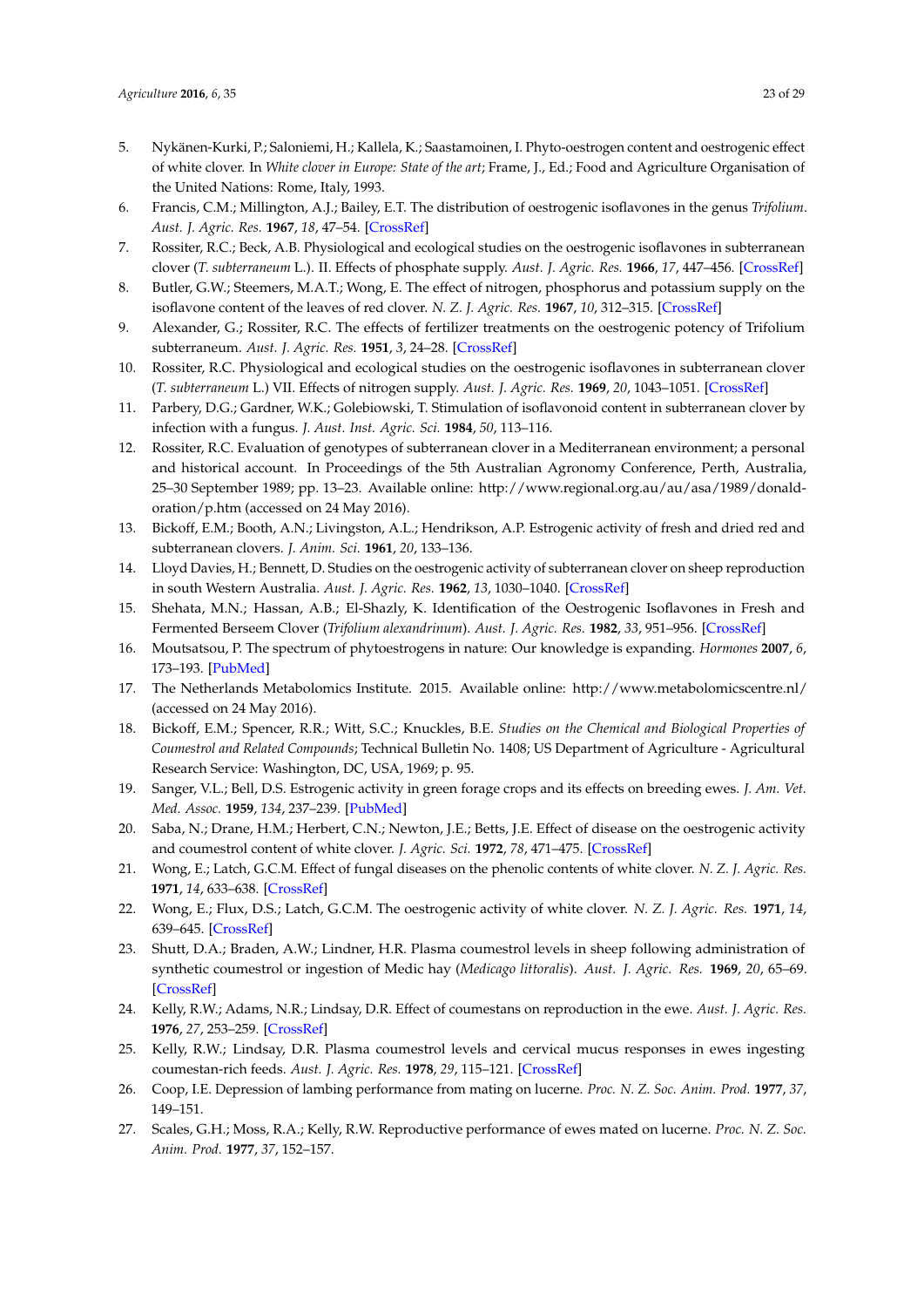- <span id="page-23-22"></span><span id="page-23-21"></span><span id="page-23-0"></span>28. McLeod, B.J. An Investigation into the Mechanisms Involved in the Depression of Ovulation Rates in Ewes Grazing Oestrogenic Lucerne. Master's Thesis, Massey University, Palmerston North, New Zealand, 1978. p. 103. Available online: [http://mro.massey.ac.nz/bitstream/handle/10179/5010/02\\_whole.pdf?sequence=](http://mro.massey.ac.nz/bitstream/handle/10179/5010/02_whole.pdf?sequence=2) [2](http://mro.massey.ac.nz/bitstream/handle/10179/5010/02_whole.pdf?sequence=2) (accessed on 24 May 2016).
- <span id="page-23-1"></span>29. Ferreira-Dias, G.; Botelho, M.; Zagrajczuk, A.; Rebordao, M.R.; Galvao, A.M.; Pinto Bravo, P.; Piotrowski-Tomala, K.; Szostek, A.Z.; Wiczkowski, W.; Piskul, M.; et al. Coumestrol and its metabolite in mares' plasma after ingestion of phytoestrogen-rich plants: Potent endocrine disruptors inducing infertility. *Theriogenology* **2013**, *80*, 684–692. [\[CrossRef\]](http://dx.doi.org/10.1016/j.theriogenology.2013.06.002) [\[PubMed\]](http://www.ncbi.nlm.nih.gov/pubmed/23845774)
- <span id="page-23-2"></span>30. Morley, F.H.W. A New Look at Phytoestrogens. In *Proceedings New South Wales Divion, Australian Veterinary Association Annual General Meeting*; Australian Veterinary Association: Sydney, Australia, 1966; p. 4.
- <span id="page-23-3"></span>31. Reed, K.F.M.; Moore, D.D. A preliminary survey of zearalenone and other mycotoxins in Australian silage and pasture. *Anim. Prod. Sci.* **2009**, *49*, 696–703. [\[CrossRef\]](http://dx.doi.org/10.1071/EA08164)
- <span id="page-23-4"></span>32. Cocks, P.S.; Craig, A.D.; Kenyon, R.V. Evolution of subterranean clover in South Australia. II. Change in genetic composition of a mixed population after 19 years grazing on a commercial farm. *Aust. J. Agric. Res.* **1982**, *33*, 679–695. [\[CrossRef\]](http://dx.doi.org/10.1071/AR9820679)
- <span id="page-23-5"></span>33. Day, H.R. *A Comparative Production Study of Three Strains of Sub Clover*; 1965–66 Report of the Kangaroo Island Research Centre. South Australian Department of Agriculture: Adelaide, Australia, 1966.
- <span id="page-23-6"></span>34. Hume, I.D.; Somers, M.; McKeown, N.R. Nutritive evaluation of two strains of mature subterranean clover. *Aust. J. Exp. Agric. Anim. Husb.* **1968**, *8*, 295–300. [\[CrossRef\]](http://dx.doi.org/10.1071/EA9680295)
- <span id="page-23-7"></span>35. Stewart, G. *Variation in Sub Clover in Southern New South Wales*; Small Seeds Bulletin, New South Wales Department of Agriculture: Sydney, Australia, 1983.
- <span id="page-23-8"></span>36. Dear, B.S.; Sandral, G.A. *Subterranean Clover in NSW—Identification and Use*; Agfact P2.5.16; New South Wales Agriculture: Dubbo, Australia, 1997; p. 36.
- <span id="page-23-9"></span>37. Francis, C.M.; Millington, A.J. Varietal variation in the isoflavone content of subterranean clover: Its estimation by a microtechnique. *Aust. J. Agric. Res.* **1965**, *16*, 557–564. [\[CrossRef\]](http://dx.doi.org/10.1071/AR9650557)
- <span id="page-23-10"></span>38. Rumball, W.; Keogh, G.; Miller, J.E.; Claydon, R.B. Grasslands G27 red clover (*Trifolium pratense* L.). *N. Z. J. Agric. Res.* **1997**, *40*, 369–372. [\[CrossRef\]](http://dx.doi.org/10.1080/00288233.1997.9513257)
- <span id="page-23-11"></span>39. Reed, K.F.M. A review of legume-based vs. nitrogen-fertilized pasture systems for sheep and beef cattle. In *Forage Evaluation: Concepts and Techniques*; Wheeler, J.L., Mochrie, R.D., Eds.; CSIRO and American Forage and Grassland Council: Melbourne, Australia, 1981; pp. 401–417.
- <span id="page-23-12"></span>40. National Research Council. *Hormonal Relationships and Applications in the Production of Meats, Milk and Eggs*; National Research Council: Washington, DC, USA, 1959.
- <span id="page-23-13"></span>41. Oldfield, J.E.; Fox, C.W.; Bahn, A.V.; Bickoff, E.M.; Kohler, G.O. Coumestrol in alfalfa as a factor in growth and carcass quality in lambs. *J. Anim. Sci.* **1966**, *25*, 167–174. [\[PubMed\]](http://www.ncbi.nlm.nih.gov/pubmed/5905500)
- <span id="page-23-14"></span>42. Trenkle, A.; Burroughs, W. Physiological effects of estrogens in animal feeds with emphasis on growth in ruminants. In *Nutrition and Drug Interrelationships*; Hathcock, J.N., Coon, J., Eds.; Academic Press: New York, NY, USA, 1978; pp. 577–611.
- <span id="page-23-15"></span>43. McClure, K.E.; Solomon, M.B.; Parrett, N.A.; Van Keuren, R.W. Growth and tissue accretion in lambs fed concentrate in drylot, grazed on alfalfa or ryegrass at weaning or after backgrounding on ryegrass. *J. Anim. Sci.* **1995**, *73*, 3437–3444. [\[PubMed\]](http://www.ncbi.nlm.nih.gov/pubmed/8586604)
- <span id="page-23-16"></span>44. Moorby, J.M.; Fraser, M.D.; Theobald, V.J.; Wood, J.D.; Haresign, W. The effect of red clover formononetin content on liveweight gain, carcass characteristics and muscle equol content of finishing lambs. *Anim. Sci.* **2004**, *79*, 303–313.
- <span id="page-23-17"></span>45. Pace, V.; Carbone, K.; Spirito, F.; Iacurto, M.; Terzano, M.G.; Verna, M. The effects of subterranean clover phytoestrogens on sheep growth, reproduction and carcass characteristics. *Meat Sci.* **2006**, *74*, 616–622. [\[CrossRef\]](http://dx.doi.org/10.1016/j.meatsci.2006.05.006) [\[PubMed\]](http://www.ncbi.nlm.nih.gov/pubmed/22063214)
- <span id="page-23-18"></span>46. Nogowski, L. Effects of phytoestrogen-coumestrol on lipid and carbohydrate metabolism in young ovariectomised rats may be independent of its estrogenicity. *J. Nut. Biochem.* **1999**, *10*, 664–669. [\[CrossRef\]](http://dx.doi.org/10.1016/S0955-2863(99)00047-9)
- <span id="page-23-19"></span>47. Little, D.A. Assessment of several pasture species, particularly tropical legumes, for oestrogenic activity. *Aust. J. Agric. Res.* **1976**, *27*, 681–686. [\[CrossRef\]](http://dx.doi.org/10.1071/AR9760681)
- <span id="page-23-20"></span>48. Boué, S.M.; Wiese, T.E.; Nehls, S.; Burow, M.E.; Elliott, S.; Carter-Wientjes, C.H.; Shih, B.Y.; McLachlan, J.A.; Cleveland, T.E. Evaluation of the estrogenic effects of legume extracts containing phytoestrogens. *J. Agric. Food Chem.* **2003**, *51*, 2193–2199. [\[CrossRef\]](http://dx.doi.org/10.1021/jf021114s) [\[PubMed\]](http://www.ncbi.nlm.nih.gov/pubmed/12670155)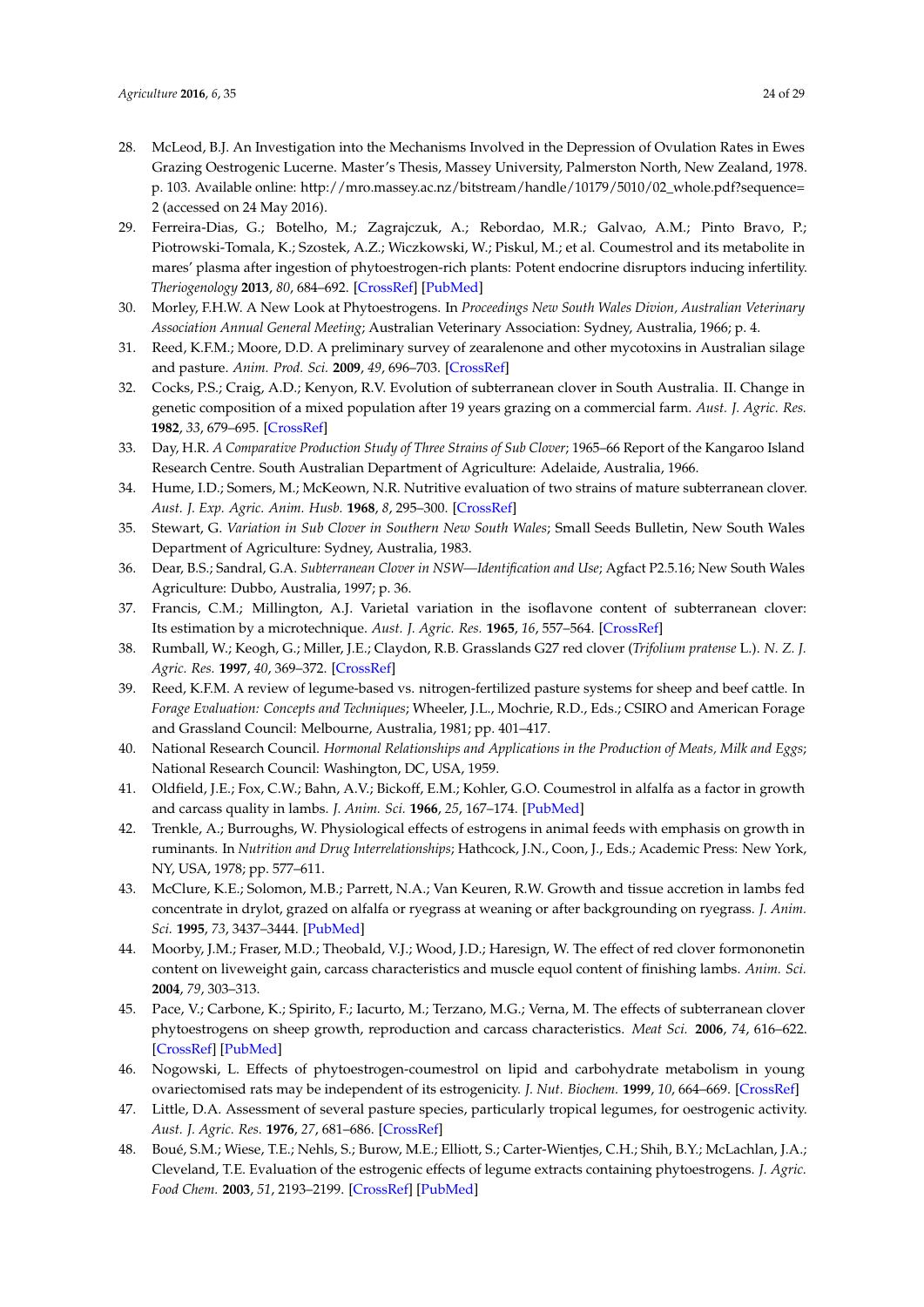- <span id="page-24-23"></span><span id="page-24-0"></span>49. Whitten, P.L.; Russell, E.; Naftolin, F. Effects of a normal, human-concentration, phytoestrogen diet on rat uterine growth. *Steroids* **1992**, *57*, 98–106. [\[CrossRef\]](http://dx.doi.org/10.1016/0039-128X(92)90066-I)
- <span id="page-24-1"></span>50. Jefferson, W.N.; Patisaul, H.B.; Williams, C.J. Reproductive Consequences of Developmental Phytoestrogen Exposure. *Reproduction* **2012**, *143*, 247–260. [\[CrossRef\]](http://dx.doi.org/10.1530/REP-11-0369) [\[PubMed\]](http://www.ncbi.nlm.nih.gov/pubmed/22223686)
- <span id="page-24-2"></span>51. Smith, J.F.; Jagusch, K.T.; Brunswick, L.F.C.; Kelly, R.W. Coumestans in lucerne and ovulation in ewes. *N. Z. J. Agric. Res.* **1979**, *22*, 411–416. [\[CrossRef\]](http://dx.doi.org/10.1080/00288233.1979.10430768)
- <span id="page-24-3"></span>52. Braden, A.W.H.; Hart, N.K.; Lamberton, J.A. The oestrogenic activity and metabolism of certain isoflavones in sheep. *Aust. J. Agric. Res.* **1967**, *18*, 335–348. [\[CrossRef\]](http://dx.doi.org/10.1071/AR9670355)
- <span id="page-24-4"></span>53. Cox, R.I.; Braden, A.W. The metabolism and physiological effects of phytoestrogens in Livestock. *Proc. Aust. Soc. Anim. Prod.* **1974**, *10*, 122–129.
- <span id="page-24-5"></span>54. Folman, Y.; Pope, G.S. The interaction in the immature mouse of potent oestrogens with coumestrol, genistein and other utero-vagino trophic compounds of low potency. *J. Endocrinol.* **1966**, *34*, 215–225. [\[CrossRef\]](http://dx.doi.org/10.1677/joe.0.0340215) [\[PubMed\]](http://www.ncbi.nlm.nih.gov/pubmed/5901836)
- <span id="page-24-6"></span>55. Woclawek-Potocka, I.; Acosta, T.J.; Korzekwa, A.; Bah, M.M.; Shibaya, M.; Okuda, K.; Skarzynski, D.J. Phytoestrogens modulate prostaglandin production in bovine endometrium: Cell type specificity and intracellular mechanisms. *Exp. Biol. Med.* **2005**, *230*, 326–333.
- <span id="page-24-7"></span>56. Bickoff, E.M.; Livingston, A.L.; Hendrikson, A.P. and Booth, A.N. Relative potencies of several estrogen-like compounds found in forages. *J. Agric. Food Chem.* **1962**, *10*, 410–412. [\[CrossRef\]](http://dx.doi.org/10.1021/jf60123a018)
- <span id="page-24-8"></span>57. Woclawek-Potocka, Y.; Okuda, K.; Acosta, T.J.; Korzekwa, A.; Pilawski, W.; Skarzynskia, D.J. Phytoestrogen metabolites are much more active than phytoestrogens themselves in increasing prostaglandin F2α synthesis via prostaglandin F2α synthase-like stimulation in bovine endometrium. *Prostagladins Other Lipid Mediat.* **2005**, *78*, 202–217. [\[CrossRef\]](http://dx.doi.org/10.1016/j.prostaglandins.2005.08.002) [\[PubMed\]](http://www.ncbi.nlm.nih.gov/pubmed/16303617)
- <span id="page-24-9"></span>58. Lindner, H.R. Study of the fate of phyto-oestrogens in the sheep by determination of isoflavones and coumestrol in the plasma and adipose tissue. *Aust. J. Agric. Res.* **1967**, *18*, 305–333. [\[CrossRef\]](http://dx.doi.org/10.1071/AR9670305)
- <span id="page-24-10"></span>59. Morley, S.A.; Murray, J.A. Effects of Body Condition Score on the Reproductive Physiology of the Broodmare: A Review. *J. Eq. Vet. Sci.* **2014**, *34*, 842–853. [\[CrossRef\]](http://dx.doi.org/10.1016/j.jevs.2014.04.001)
- <span id="page-24-11"></span>60. Ashworth, C.J.; Toma, L.M.; Hunter, M.G. Nutritional effects on oocyte and embryo development in mammals: Implications for reproductive efficiency and environmental sustainability. *Phil. Trans. R. Soc. London B Biol. Sci.* **2009**, *364*, 3351–3361. [\[CrossRef\]](http://dx.doi.org/10.1098/rstb.2009.0184) [\[PubMed\]](http://www.ncbi.nlm.nih.gov/pubmed/19833647)
- <span id="page-24-12"></span>61. Bennetts, H.W.; Underwood, E.J.; Shier, F.L. A specific breeding problem of sheep on subterranean clover pastures in Western Australia. *Aust. Vet. J.* **1946**, *22*, 2–12. [\[CrossRef\]](http://dx.doi.org/10.1111/j.1751-0813.1946.tb15473.x) [\[PubMed\]](http://www.ncbi.nlm.nih.gov/pubmed/21028682)
- <span id="page-24-13"></span>62. Adams, N.R. Permanent infertility in ewes exposed to plant oestrogens. *Aust. Vet. J.* **1990**, *67*, 197–201. [\[CrossRef\]](http://dx.doi.org/10.1111/j.1751-0813.1990.tb07758.x) [\[PubMed\]](http://www.ncbi.nlm.nih.gov/pubmed/2222361)
- <span id="page-24-14"></span>63. Pugh, D.G. Theriogenology of Sheep and Goats. In *Sheep and Goat Medicine*; Schrefer, J.A., Ed.; Saunders: Philadelphia, PA, USA, 2002; p. 173.
- <span id="page-24-15"></span>64. Croker, K.P.; Nichols, P.G.H.; Barbetti, M.J.; Adams, N.R. *Sheep Infertility from Pasture Legumes*; Farmnote. 41/2005; Western Australian Department of Agriculture: Perth, Australia, 2007.
- <span id="page-24-16"></span>65. Dohle, L. Sheep in Clover May Give You Less Than You Bargained. Natural Resources, South Australia. 2015. Availlable online: <http://www.naturalresources.sa.gov.au/kangarooisland/news/150928-sheep-in-clover> (accessed on 6 November 2015).
- <span id="page-24-17"></span>66. Lightfoot, R.J.; Wroth, R.H. The mechanism of temporary infertility in ewes grazing oestrogenic subterranean clover prior to and during joining. *Proc. Aust. Soc. Anim. Prod.* **1974**, *10*, 130–134.
- <span id="page-24-18"></span>67. Lightfoot, R.J. A look at recommendations for the control of infertility due to clover disease in sheep. *Proc. Aust. Soc. Anim. Prod.* **1974**, *10*, 113–121.
- <span id="page-24-19"></span>68. Austin, A.R.; Aston, K.; Drane, H.M.; Saba, N. The fertility of heifers consuming red clover silage. *Grass Forage Sci.* **1982**, *37*, 101–106. [\[CrossRef\]](http://dx.doi.org/10.1111/j.1365-2494.1982.tb01584.x)
- <span id="page-24-20"></span>69. Lundh, T.J.-O.; Pettersson, H.I.; Martinsson, K.A. Comparative levels of free and conjugated plant oestrogens in blood plasma of sheep and cattle fed oestrogenic silage. *J. Agric. Food Chem.* **1990**, *38*, 1530–1534. [\[CrossRef\]](http://dx.doi.org/10.1021/jf00097a022)
- <span id="page-24-21"></span>70. Adams, N.R.; Sanders, M.R. Development of uterus-like redifferentiation in the cervix of the ewe after exposure to estradiol-17 beta. *Biol. Reprod.* **1993**, *48*, 357–362. [\[CrossRef\]](http://dx.doi.org/10.1095/biolreprod48.2.357) [\[PubMed\]](http://www.ncbi.nlm.nih.gov/pubmed/8439625)
- <span id="page-24-22"></span>71. Lightfoot, R.J.; Croker, K.P.; Neil, H.G. Failure of sperm transport in relation to ewe infertility following prolonged grazing on oestrogenic pastures. *Aust. J. Agric. Res.* **1967**, *18*, 755–765. [\[CrossRef\]](http://dx.doi.org/10.1071/AR9670755)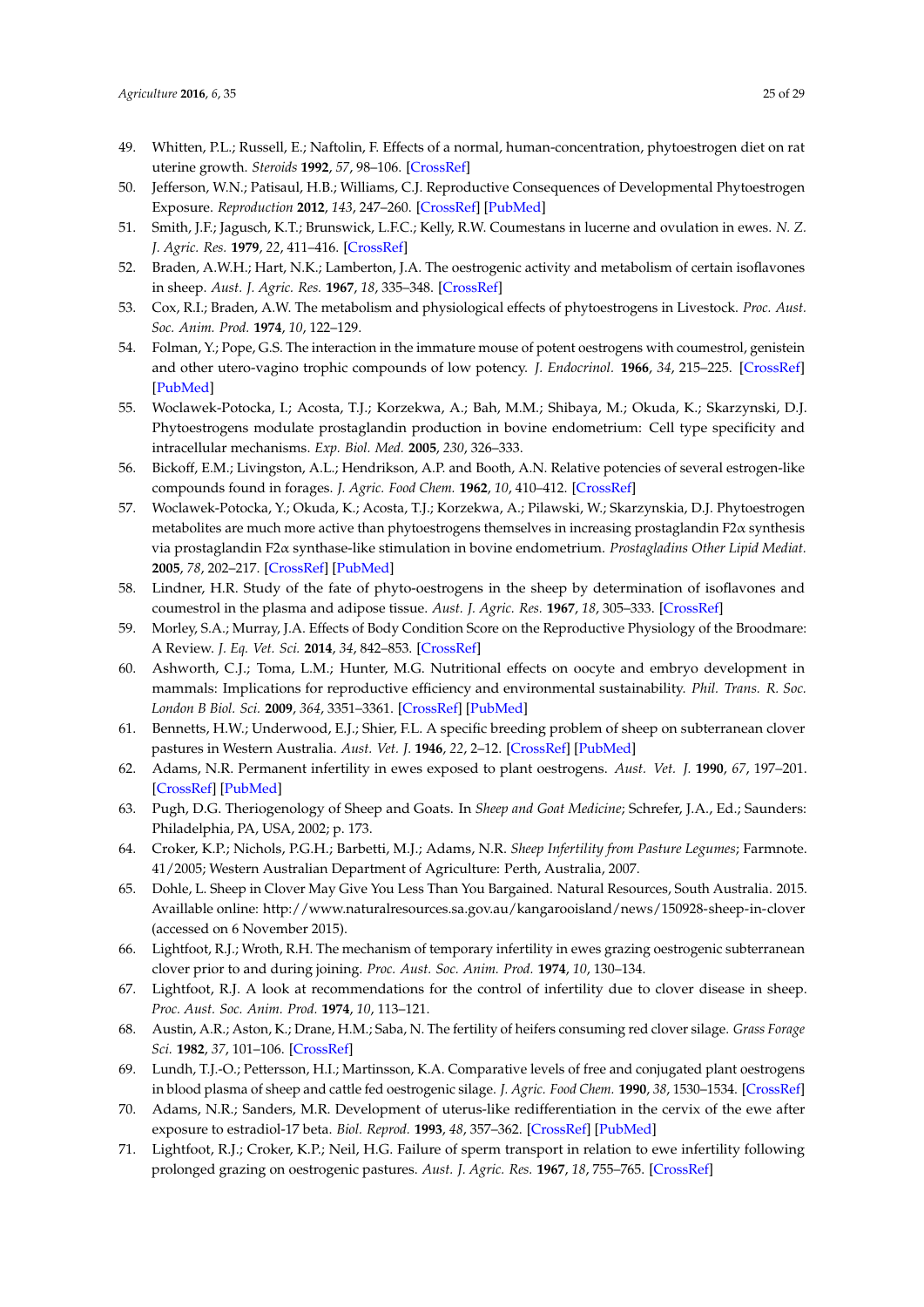- <span id="page-25-0"></span>72. Adams, N.R.; Sanders, M.R.; Ritar, A.J. Oestrogenic damage and reduced fertility in ewe flocks in south Western Australia. *Aust. J. Agric. Res.* **1988**, *39*, 71. [\[CrossRef\]](http://dx.doi.org/10.1071/AR9880071)
- <span id="page-25-1"></span>73. Newton, J.E.; Betts, J.E. The effects of red clover (*Trifolium pratense* var. Redhead), white clover (*Trifolium repens* var. S 100) or perennial ryegrass (*Lolium perenne* var. S 23) on the reproductive performance of sheep. *J. Agric. Sci.* **1973**, *80*, 323–327. [\[CrossRef\]](http://dx.doi.org/10.1017/S0021859600057804)
- <span id="page-25-21"></span><span id="page-25-2"></span>74. Shackell, G.H.; Wylie, J.G.; Kelly, R.W. Effects of prolonged exposure of ewes to oestrogenic pasture. 2. Occurrence of abnormalities of the external genitalia and altered mating performance. *N. Z. J. Agric. Res.* **1993**, *36*, 459–464. [\[CrossRef\]](http://dx.doi.org/10.1080/00288233.1993.10417747)
- <span id="page-25-19"></span><span id="page-25-3"></span>75. Morley, F.H.W.; Bennett, D.; Axelsen, A. The effect of stilboestrol administered during an autumn mating on reproduction in Merino sheep. *Aust. J. Agric. Res.* **1963**, *14*, 660–669. [\[CrossRef\]](http://dx.doi.org/10.1071/AR9630660)
- <span id="page-25-4"></span>76. Morley, F.H.W.; Axelsen, A.; Bennett, D. Effects of grazing red clover during the mating season on ewe fertility. *Proc. Aust. Soc. Anim. Prod.* **1964**, *5*, 58–61.
- <span id="page-25-5"></span>77. Adams, N.R. Detection of the effects of phytoestrogens on sheep and cattle. *J. Anim. Sci.* **1995**, *73*, 1509–1515. [\[PubMed\]](http://www.ncbi.nlm.nih.gov/pubmed/7665383)
- <span id="page-25-18"></span><span id="page-25-6"></span>78. Lloyd Davies, H.; Rossiter, R.C.; Maller, R. The effects of different cultivars of subterranean clover (*T. subterraneum* L.) on sheep reproduction in the South-west of Western Australia. *Aust. J. Agric. Res.* **1970**, *21*, 359–369. [\[CrossRef\]](http://dx.doi.org/10.1071/AR9700359)
- <span id="page-25-17"></span><span id="page-25-7"></span>79. Lindsay, D.R.; Francis, C.M. Cervical mucus measurement in ovariectomised ewes as a bioassay of synthetic and phyto-oestrogens. *Aust. J. Agric. Res.* **1968**, *19*, 1069–1076. [\[CrossRef\]](http://dx.doi.org/10.1071/AR9681069)
- <span id="page-25-8"></span>80. Farkas, G.L.; Kiraly, Z. Role of phenolic compounds in the physiology of plant diseases and disease resistance. *J. Phytopathol.* **1962**, *44*, 105–150. [\[CrossRef\]](http://dx.doi.org/10.1111/j.1439-0434.1962.tb02005.x)
- <span id="page-25-9"></span>81. Bhattacharya, A.; Sood, P.; Citovsky, V. The roles of plant phenolics in defence and communication during *Agrobacterium* and *Rhizobium* infection. *Mol. Plant Pathol.* **2010**, *11*, 705–719. [\[CrossRef\]](http://dx.doi.org/10.1111/j.1364-3703.2010.00625.x) [\[PubMed\]](http://www.ncbi.nlm.nih.gov/pubmed/20696007)
- <span id="page-25-20"></span><span id="page-25-10"></span>82. Howie, J.; Ballard, R.; Peck, D.; Hill, J. *A Strand Medic Resistant to Powdery Mildew for the Eyre Peninsula and Mallee*; Minnepa Field Report. South Australia Research and Development Institute: Urrbrae, Australia, 2015; p. 4.
- <span id="page-25-22"></span><span id="page-25-11"></span>83. Reid, R.L. *Manual of Australian Agriculture*, 5th ed.; Australian Institute of Agricultural Science: Sydney, Australia, 1990.
- <span id="page-25-24"></span><span id="page-25-23"></span><span id="page-25-12"></span>84. Nair, R.M.; Howie, J.; Ballard, R.; Hutton, R.; Charman, N.; Preston, C. Genetic improvement of strand medic (*Medicago littoralis* Rohde ex Lois.) for Australian farming systems. In Proceedings of the 12th Australian Agronomy Conference, Brisbane, Australia, 26–30 September 2004; Available online: [http://www.regional.](http://www.regional.org.au/au/asa/2004/symposia/6/3/716_nairrm.htm#TopOfPage) [org.au/au/asa/2004/symposia/6/3/716\\_nairrm.htm#TopOfPage](http://www.regional.org.au/au/asa/2004/symposia/6/3/716_nairrm.htm#TopOfPage) (accessed on 26 July 2016).
- <span id="page-25-13"></span>85. Francis, C.M.; Millington, A.J. Wether bioassay of annual pasture legumes IV. The oestrogenic activity of annual medic pastures. *Aust. J. Agric. Res.* **1965**, *16*, 927–935. [\[CrossRef\]](http://dx.doi.org/10.1071/AR9650927)
- <span id="page-25-14"></span>86. Croker, K.P.; Barbetti, M.J.; Nichols, P.G.H. Incidence of coumestrol in medic pastures in Western Australia. *Proc. Aust. Soc. Anim. Prod.* **1994**, *20*, 416.
- <span id="page-25-15"></span>87. Barbetti, M.J. Relative resistance, associated yield losses and phyto-oestrogen production from fungal foliar diseases in new and old annual *Medicago* cultivars. *Aust. J. Agric. Res.* **1995**, *46*, 441–450. [\[CrossRef\]](http://dx.doi.org/10.1071/AR9950441)
- <span id="page-25-16"></span>88. Francis, C.M.; Millington, A.J. The presence of methylated coumestans in annual *Medicago* species: Response to a fungal pathogen. *Aust. J. Agric. Res.* **1971**, *22*, 75–80. [\[CrossRef\]](http://dx.doi.org/10.1071/AR9710075)
- 89. Millington, A.J.; Francis, C.M.; McKeown, N.R. Wether bioassay of annual pasture legumes I. Oestrogenic activity in *Medicago tribuloides* var. Cyprus, relative to 4 strains of *Trifolium subterraneum*. *Aust. J. Agric. Res.* **1964**, *15*, 520–526. [\[CrossRef\]](http://dx.doi.org/10.1071/AR9640520)
- 90. Loper, G.M. Accumulation of coumestrol in barrel medic (*Medicago littoralis*) [sic]. *Crop Sci.* **1968**, *8*, 317–319. [\[CrossRef\]](http://dx.doi.org/10.2135/cropsci1968.0011183X000800030016x)
- <span id="page-25-27"></span>91. Sormunen-Cristian, R.; Taponen, S.; Saastamoien, I.; Mela, T.; Saloniemi, H. Yellow-flowered lucerne: Properties and influence on performance and reproduction of ewes. *Agric. Food Sci. Fin.* **1998**, *7*, 437–446.
- <span id="page-25-25"></span>92. Loper, G.M.; Hanson, C.H. Influence of controlled environmental factors and two foliar pathogens on coumestrol content of alfalfa. *Crop Sci.* **1964**, *4*, 480–482. [\[CrossRef\]](http://dx.doi.org/10.2135/cropsci1964.0011183X000400050013x)
- <span id="page-25-26"></span>93. Loper, G.M.; Hanson, C.H.; Graham, J.H. Coumestrol content of alfalfa as affected by selection for resistance to foliar diseases. *Crop Sci.* **1967**, *7*, 189–192. [\[CrossRef\]](http://dx.doi.org/10.2135/cropsci1967.0011183X000700030006x)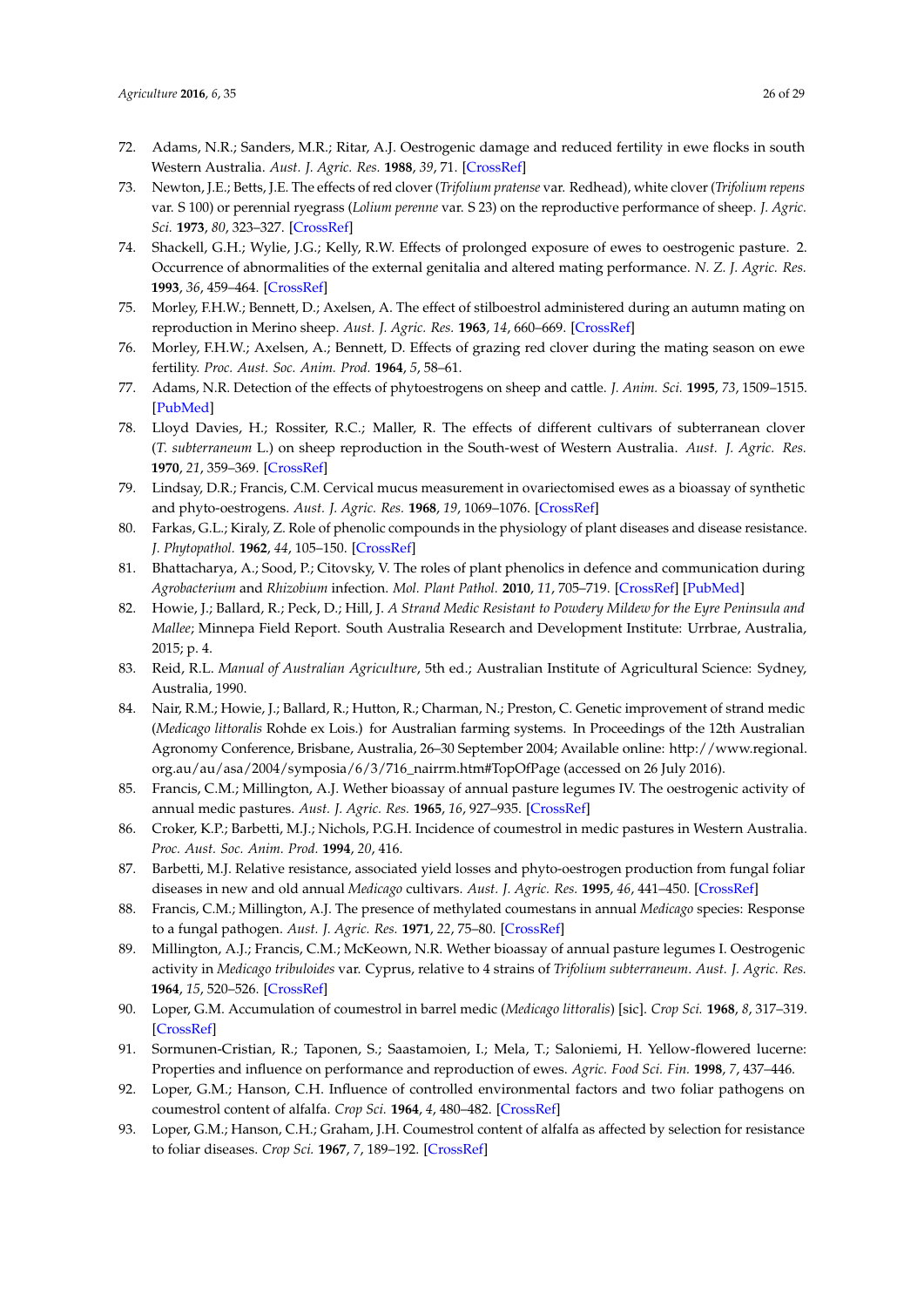- <span id="page-26-23"></span><span id="page-26-6"></span><span id="page-26-5"></span><span id="page-26-4"></span><span id="page-26-3"></span><span id="page-26-2"></span><span id="page-26-1"></span><span id="page-26-0"></span>94. Hanson, C.H.; Loper, G.M.; Kohler, G.O.; Bickoff, E.M.; Taylor, K.W.; Kehr, W.R.; Stanford, E.H.; Dudley, J.W.; Pedersen, M.W.; Sorensen, E.L.; et al. *Variation in Coumestrol Content of Alfalfa as Related to Location, Variety, Cutting, Year, Stage of Growth and Disease*; Agricultural Technical Bulletin 1333; US Department of Agriculture: Washington, DC, USA, 1965; p. 72.
- <span id="page-26-7"></span>95. Sherwood, R.T.; Olah, A.F.; Oleson, W.H.; Jones, E.E. Effect of disease and injury on accumulation of a flavonoid estrogen, coumestrol, in Alfalfa. *J. Phytopathnol.* **1970**, *60*, 684–688. [\[CrossRef\]](http://dx.doi.org/10.1094/Phyto-60-684)
- <span id="page-26-25"></span>96. Kain, W.M.; Biggs, D.R. Effect of pea aphid and blue-green lucerne aphid (*Acyrthosiphon* spp.) on coumestrol levels in herbage of Lucerne (*Medicago sativa*). *N. Z. J. Agric. Res.* **1980**, *23*, 563–568. [\[CrossRef\]](http://dx.doi.org/10.1080/00288233.1980.10417883)
- <span id="page-26-21"></span>97. Hall, D.G. Coumestrol content of lucerne in NSW. *Proc. Aust. Soc. Anim. Prod.* **1984**, *15*, 689.
- <span id="page-26-22"></span>98. Hall, D.G.; Waterhouse, D.B. Coumestrol content of lucerne in the central west and Hunter valley of NSW. In Proceedings of the 3rd Australian Agronomy Conference, Hobart, Australia, January–February 1985; Available online: [http://www.regional.org.au/au/asa/1985/concurrent/sub-clover-pasture-legumes/p-](http://www.regional.org.au/au/asa/1985/concurrent/sub-clover-pasture-legumes/p-11.htm)[11.htm](http://www.regional.org.au/au/asa/1985/concurrent/sub-clover-pasture-legumes/p-11.htm) (accessed on 28 May 2016).
- <span id="page-26-15"></span>99. Le Bars, J.; Le Bars, P. Recent acute and sub-acute mycotoxicoses recognized in France. *Vet. Res.* **1996**, *27*, 383–394. [\[PubMed\]](http://www.ncbi.nlm.nih.gov/pubmed/8822609)
- <span id="page-26-11"></span>100. Seguin, P.; Zheng, W.; Souleimanov, A. Alfalfa Phytoestrogen Content: Impact of Plant Maturity and Herbage Components. *J. Agron. Crop Sci.* **2004**, *190*, 211–217. [\[CrossRef\]](http://dx.doi.org/10.1111/j.1439-037X.2004.00100.x)
- <span id="page-26-8"></span>101. Cheng, E.; Story, C.D.; Payne, L.C.; Yoder, L.; Burroughs, W. Detection of oestrogenic substances in alfalfa and clover hays fed to fattening lambs. *J. Anim. Sci.* **1953**, *12*, 507–514.
- <span id="page-26-9"></span>102. Jansen, M.A.; Gaba, V.; Greenberg, B.M. Higher plants and UV-B radiation: Balancing damage, repair and acclimation. *Trends Plant Sci.* **1998**, *3*, 131–135. [\[CrossRef\]](http://dx.doi.org/10.1016/S1360-1385(98)01215-1)
- <span id="page-26-10"></span>103. Swinny, E.E.; Ryan, K.G. Red Clover Phytoestrogens: UV-B Radiation Increases Isoflavone Yield, and Postharvest Drying Methods Change the Glucoside Conjugate Profiles. *J. Agric. Food Chem.* **2005**, *53*, 8273–8278. [\[CrossRef\]](http://dx.doi.org/10.1021/jf051431+) [\[PubMed\]](http://www.ncbi.nlm.nih.gov/pubmed/16218675)
- <span id="page-26-12"></span>104. Seguin, P.; Wenju, Z. Phytoestrogen content of alfalfa cultivars grown in eastern Canada. *J. Sci. Food Agric.* **2006**, *86*, 765–771. [\[CrossRef\]](http://dx.doi.org/10.1002/jsfa.2412)
- <span id="page-26-13"></span>105. McLean, J.W. Lucerne and phytoestrogens. In *The Lucerne Crop*; Langer, R.H.M., Ed.; Reed: Wellington, New Zealand, 1967; pp. 276–282.
- <span id="page-26-14"></span>106. Hanson, C.H. Varietal Improvement of Alfalfa as related to Product Quality and Utility. In Proceedings of 9th Technical Alfalfa Conference, Lincoln, NE, USA, 17 November 1965; pp. 5–9.
- <span id="page-26-16"></span>107. Bickoff, E.M.; Livingston, A.L.; Booth, A.N.; Thomson, C.R.; Hollowell, E.A.; Beinhart, E.G. Some variation in estrogenic activity in fresh and dried white clover clones and the Ladino variety. *J. Anim. Sci.* **1960**, *19*, 1143–1149.
- <span id="page-26-17"></span>108. Stob, M.; Davis, R.L.; Andrews, F.N. Strain differences in the oestrogenicity of alfalfa varieties. *J. Anim. Sci.* **1957**, *16*, 850–853.
- 109. Weitzkin, G.; Marinov, U.; Roderig, H. Coumestrol in some alfalfa varieties in Israel. *Refuah Vet.* **1968**, *25*, 112–116.
- <span id="page-26-18"></span>110. Purves, R.G.; Hood, N.D.; Dunbier, M.W. The effect of cutting management and fungicide application on coumestans levels in three lucerne cultivars. In *Proceedings of 34th New Zealand Weed Pest Control Conference*; New Zealand Weed Pest Control Society: Blenheim, New Zealand, 1981; pp. 25–28.
- <span id="page-26-19"></span>111. Bickoff, E.M. *Oestrogenic Constituents of Forage Plants*; Commonwealth Bureau of Pastures and Field Crops: Hurley, Berkshire, UK, 1968; Review Series 1; p. 39.
- <span id="page-26-20"></span>112. Shemesh, M.; Ayalon, N.; Lindner, H.R. Coumestrol and 4'-*O*-methyl coumestrol in alfalfa grown in Northern Israel. Possible effects of a foliar pathogen (*Pseudopeziza medicaginis*). *Refuah Vet.* **1969**, *26*, 1–7.
- <span id="page-26-24"></span>113. Loper, G.M. Effect of aphid infestation on the coumestrol content of alfalfa varieties. *Crop Sci.* **1968**, *8*, 104–106. [\[CrossRef\]](http://dx.doi.org/10.2135/cropsci1968.0011183X000800010031x)
- <span id="page-26-26"></span>114. Lloyd Davies, H. Limitations to livestock production associated with phytoestrogens and bloat. In *Temperate Pastures, Their Production, Use and Management*; Wheeler, J.L., Pearson, C.J., Robards, G.E., Eds.; CSIRO: Melbourne, Australia, 1987; pp. 446–456.
- <span id="page-26-27"></span>115. Ruttle, J.L.; Goret, E.A. Effect of alfalfa on ewe fertility. *J. Anim. Sci.* **1968**, *27*, 1104.
- <span id="page-26-28"></span>116. Morgan, W.C.; Parbery, D.G. Depressed Fodder quality and increased oestrogenic activity of lucerne infected with *Pseudopeziza medicaginis*. *Aust. J. Agric. Res.* **1980**, *31*, 1103–1110. [\[CrossRef\]](http://dx.doi.org/10.1071/AR9801103)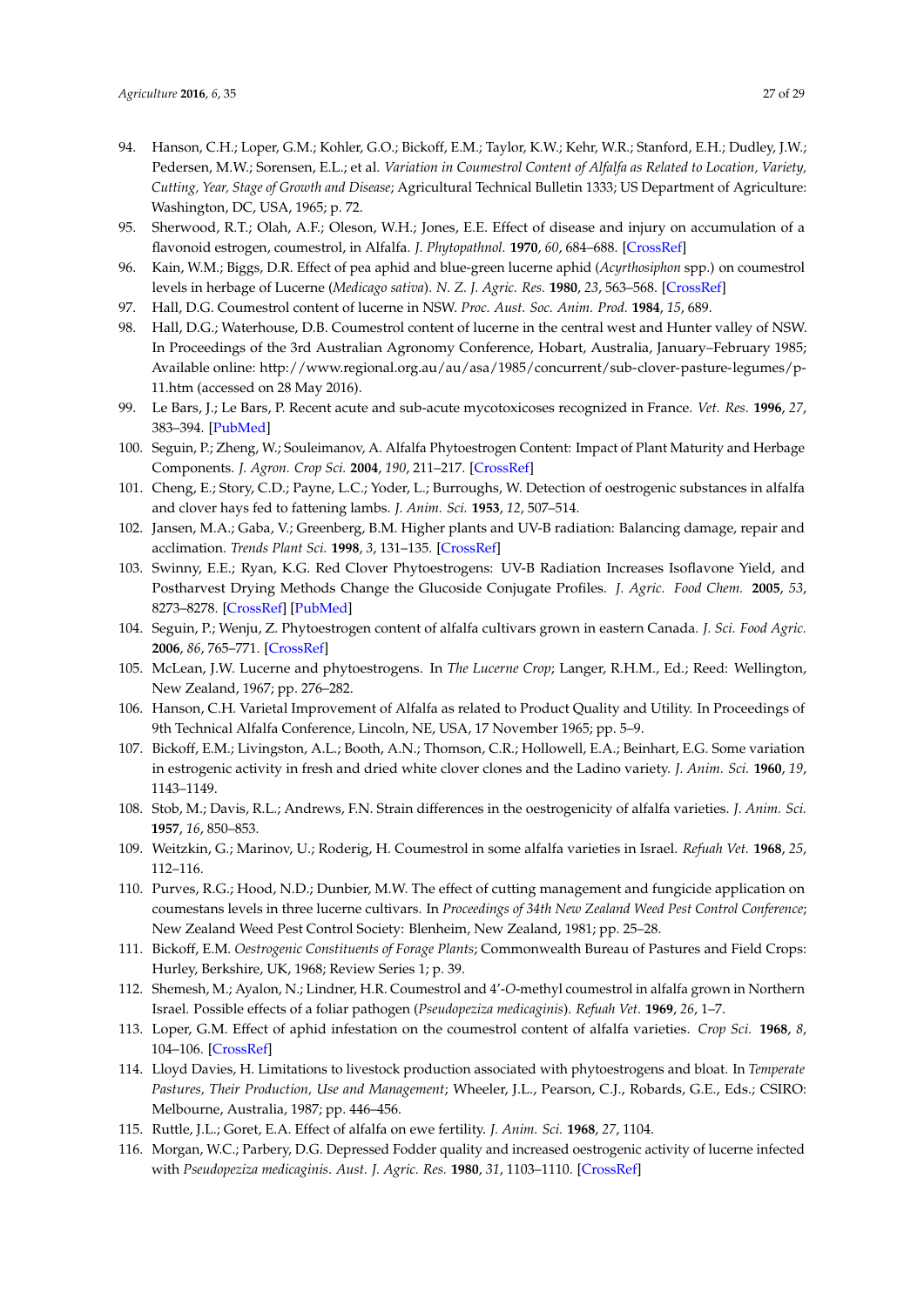- <span id="page-27-12"></span><span id="page-27-0"></span>117. Saloniemi, H.; Wahala, K.; Nykanen-Kurki, P.; Kallela, K.; Saastamoinen, I. Phytoestrogen Content and Estrogenic Effect of Legume Fodder. *Exp. Biol. Med.* **1995**, *208*, 13–17. [\[CrossRef\]](http://dx.doi.org/10.3181/00379727-208-43825)
- <span id="page-27-10"></span><span id="page-27-1"></span>118. Kara, E.; Tsanakalis, F.; Papaioannidou, P. Is coumestrol a natural beneficial compound or a hazardous agent? Available online: [http://www.frontiersin.org/10.3389/conf.fphar.2010.60.00136/event\\_abstract](http://www.frontiersin.org/10.3389/conf.fphar.2010.60.00136/event_abstract) (accessed on 24 May 2016).
- <span id="page-27-11"></span><span id="page-27-2"></span>119. Cantero, A.; Sancha, J.L.; Flores, J.M.; Rodriguez, A.; Gonzalez, T. Histopathological changes in the reproductive organs of Manchego ewes grazing on lucerne. *J. Vet. Med. Ser. A-Zentralblatt.* **1996**, *43*, 325–330. [\[CrossRef\]](http://dx.doi.org/10.1111/j.1439-0442.1996.tb00459.x)
- <span id="page-27-3"></span>120. Oldfield, J.E.; Fox, C.W.; Bickoff, E.M. Effects of estrogenic activity in alfalfa on growing lambs. *J. Anim. Sci.* **1960**, *19*, 1281.
- <span id="page-27-13"></span><span id="page-27-4"></span>121. Valderrábanoa, J.; Ramóna, J.P.; Barberána, M. Morphological alterations in the reproductive organs of ewe lambs reared on lucerne. *Anim. Prod.* **1988**, *47*, 271–274. [\[CrossRef\]](http://dx.doi.org/10.1017/S0003356100003354)
- <span id="page-27-5"></span>122. Morley, F.H.W.; Axelsen, A.; Bennett, D. Recovery of normal fertility after grazing on red clover. *Aust. Vet. J.* **1966**, *42*, 278. [\[CrossRef\]](http://dx.doi.org/10.1111/j.1751-0813.1966.tb08835.x)
- <span id="page-27-14"></span><span id="page-27-6"></span>123. Newsome, F.E.; Kitts, W.D. Effects of alfalfa consumption on estrogen levels in ewes. *Can. J. Anim. Sci.* **1977**, *57*, 531–535. [\[CrossRef\]](http://dx.doi.org/10.4141/cjas77-068)
- <span id="page-27-15"></span><span id="page-27-7"></span>124. Amin, A.; Buratovich, M. The Anti-Cancer Charm of Flavonoids: A Cup-of-Tea Will Do! *Recent Patents Anti-Cancer Drug Discov.* **2007**, *2*. [\[CrossRef\]](http://dx.doi.org/10.2174/157489207780832414)
- <span id="page-27-8"></span>125. Blomquist, C.H.; Lima, P.H.; Hotchkiss, J.R. Inhibition of 3α-hydroxysteoid dehydogenase (3α-HSD) activity of human lung microsomes by genistein, daidzein, coumestrol and C18-, C19- and C21 hydroxysteroids and ketosteroids. *Steroids* **2005**, *70*, 507–514. [\[CrossRef\]](http://dx.doi.org/10.1016/j.steroids.2005.01.004) [\[PubMed\]](http://www.ncbi.nlm.nih.gov/pubmed/15894034)
- <span id="page-27-26"></span><span id="page-27-9"></span>126. Hettle, J.A.; Kitts, W.D. Effects of phytoestrogenic alfalfa consumption on plasma LH levels in cycling ewes. *Anim. Reprod. Sci.* **1983**, *6*, 233–238. [\[CrossRef\]](http://dx.doi.org/10.1016/0378-4320(83)90043-X)
- 127. Engle, P.H.; Bell, D.S.; Davis, R.R. The effect of Ladino clover, birdsfoot trefoil and bluegrass pasture on the rate of conception among ewes. *J. Anim. Sci.* **1957**, *16*, 703–710.
- <span id="page-27-16"></span>128. Coop, I.E.; Clark, V.R. The Reproductive Performance of Ewes mated on Lucerne. *N. Z. J. Agric. Res.* **1960**, *3*, 922–933. [\[CrossRef\]](http://dx.doi.org/10.1080/00288233.1960.10419307)
- <span id="page-27-17"></span>129. Donnelly, J.R.; Morley, F.H.W.; McKinney, G.T. The productivity of breeding ewes grazing on lucerne or grass and clover pastures on the tablelands of Southern Australia. 1. Reproduction. *Aust. J. Agric. Res.* **1982**, *33*, 1085–1097. [\[CrossRef\]](http://dx.doi.org/10.1071/AR9821085)
- 130. Robertson, S.M.; Clayton, E.H.; King, B.J.; Knott, S.; Morgan, B.; Friend, M.A. Lucerne pasture *ad libitum*, after day 7 post insemination, may increase embryo mortality in ewes. *Proc. Aust. Soc. Anim. Prod.* **2014**, *30*, 66.
- 131. King, B.J.; Robertson, S.M.; Wilkins, J.F.; Friend, M.A. Short-term grazing of lucerne and chicory increases ovulation rate in synchronised Merino ewes. *J. Reprod. Sci.* **2010**, *121*, 242–248. [\[CrossRef\]](http://dx.doi.org/10.1016/j.anireprosci.2010.06.007) [\[PubMed\]](http://www.ncbi.nlm.nih.gov/pubmed/20678872)
- <span id="page-27-21"></span>132. Robertson, S.M.; Clayton, E.H.; Friend, M.A. Reproductive performance of ewes grazing lucerne during different periods around mating. *Anim. Reprod. Sci.* **2015**, *162*, 62–72. [\[CrossRef\]](http://dx.doi.org/10.1016/j.anireprosci.2015.09.009) [\[PubMed\]](http://www.ncbi.nlm.nih.gov/pubmed/26454684)
- <span id="page-27-18"></span>133. Robertson, S.M.; Clayton, E.H.; Morgan, B.; Friend, M.A. Reproductive performance in ewes fed varying levels of cut lucerne pasture around conception. *Anim. Reprod. Sci.* **2015**, *158*, 75–85. [\[CrossRef\]](http://dx.doi.org/10.1016/j.anireprosci.2015.05.001) [\[PubMed\]](http://www.ncbi.nlm.nih.gov/pubmed/26024965)
- <span id="page-27-19"></span>134. Cox, R.I. Plant oestrogens affecting livestock in Australia. In *Effects of Poisonous Plants on Livestock*; Keeler, R., Van Kempen, K.R., James, L.F., Eds.; Academic Press: New York, NY, USA, 1978; pp. 451–464.
- <span id="page-27-20"></span>135. Venter, J.L.; Greyling, J.P.C. Effect of different periods of flushing and synchronized mating on body weight, blood glucose and reproductive performance in spring-mated ewes. *Small Ruminant Res.* **1994**, *13*, 257–261. [\[CrossRef\]](http://dx.doi.org/10.1016/0921-4488(94)90073-6)
- <span id="page-27-22"></span>136. Ferguson, J.D.; Chalupa, W. Impact of Protein Nutrition on Reproduction in Dairy Cows. *J. Dairy Sci.* **1989**, *72*, 746–766. [\[CrossRef\]](http://dx.doi.org/10.3168/jds.S0022-0302(89)79168-2)
- <span id="page-27-23"></span>137. Berardinelli, J.G.; Weng, J.; Burfening, P.J.; Adair, R. Effect of excess degradable intake protein on early embryonic development, ovarian steroids, and blood urea nitrogen on days 2, 3, 4, and 5 of the estrous cycle in mature ewes. *J. Anim. Sci.* **2001**, *79*, 193–199. [\[PubMed\]](http://www.ncbi.nlm.nih.gov/pubmed/11204701)
- <span id="page-27-24"></span>138. Thomson, N.; Jagusch, K.T. Effect of lambing date on the utilisation of grass/clover and lucerne pastures during mating. *Proc. N. Z. Soc. Anim. Prod.* **1976**, *36*, 184–189.
- <span id="page-27-25"></span>139. Jagusch, K.T.; Smith, J.F.; Kelly, R.W. Effect of feeding lucerne during mating on the fertility of ewes. *Proc. N. Z. Nutr. Soc.* **1977**, *2*, 161.